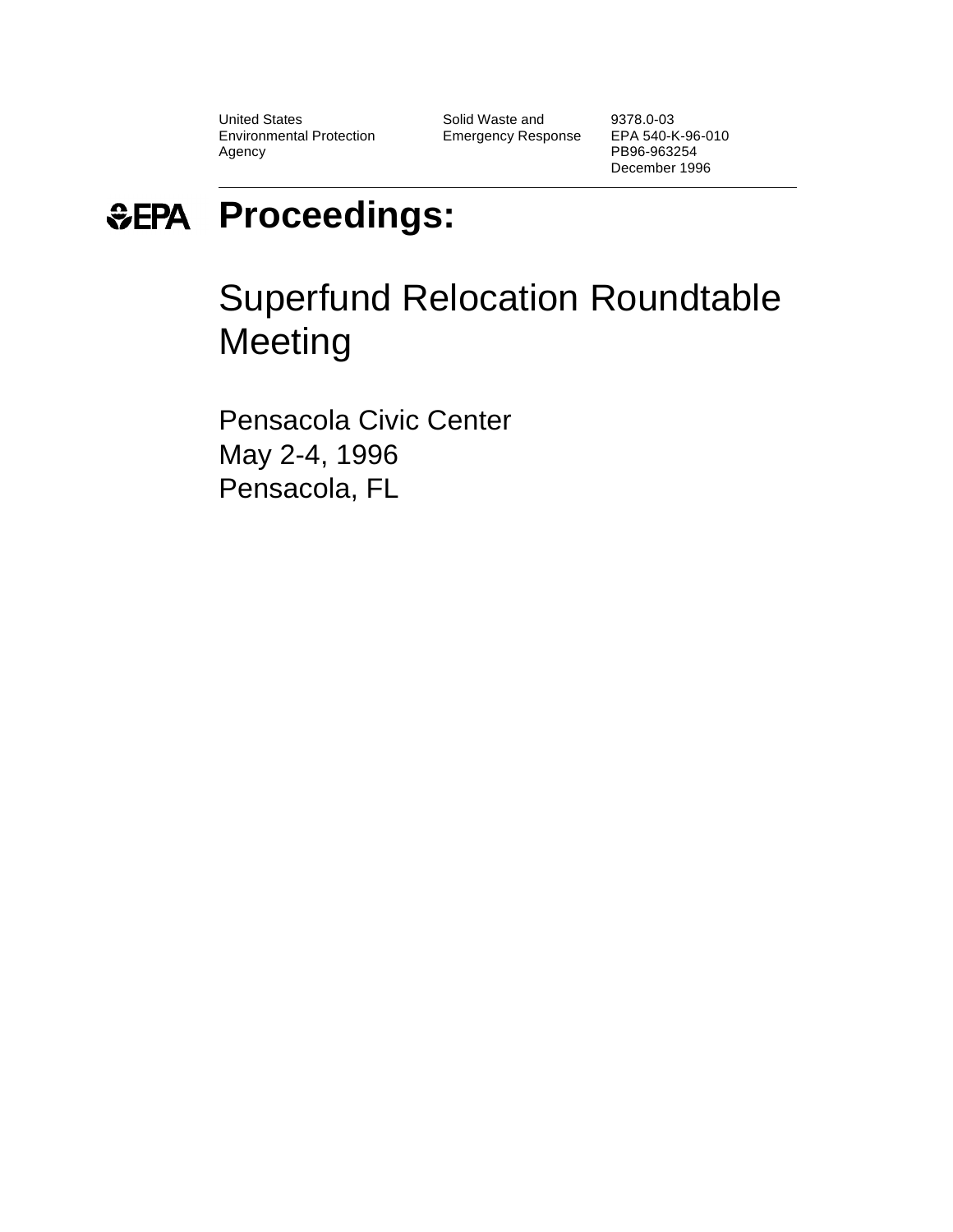# **Disclaimer:**

The opinions expressed in this publication are solely the opinions of the individual participants who attended the Relocation Roundtable Meeting. They do not necessarily reflect the

U.S. Environmental Protection Agency's position on the issues.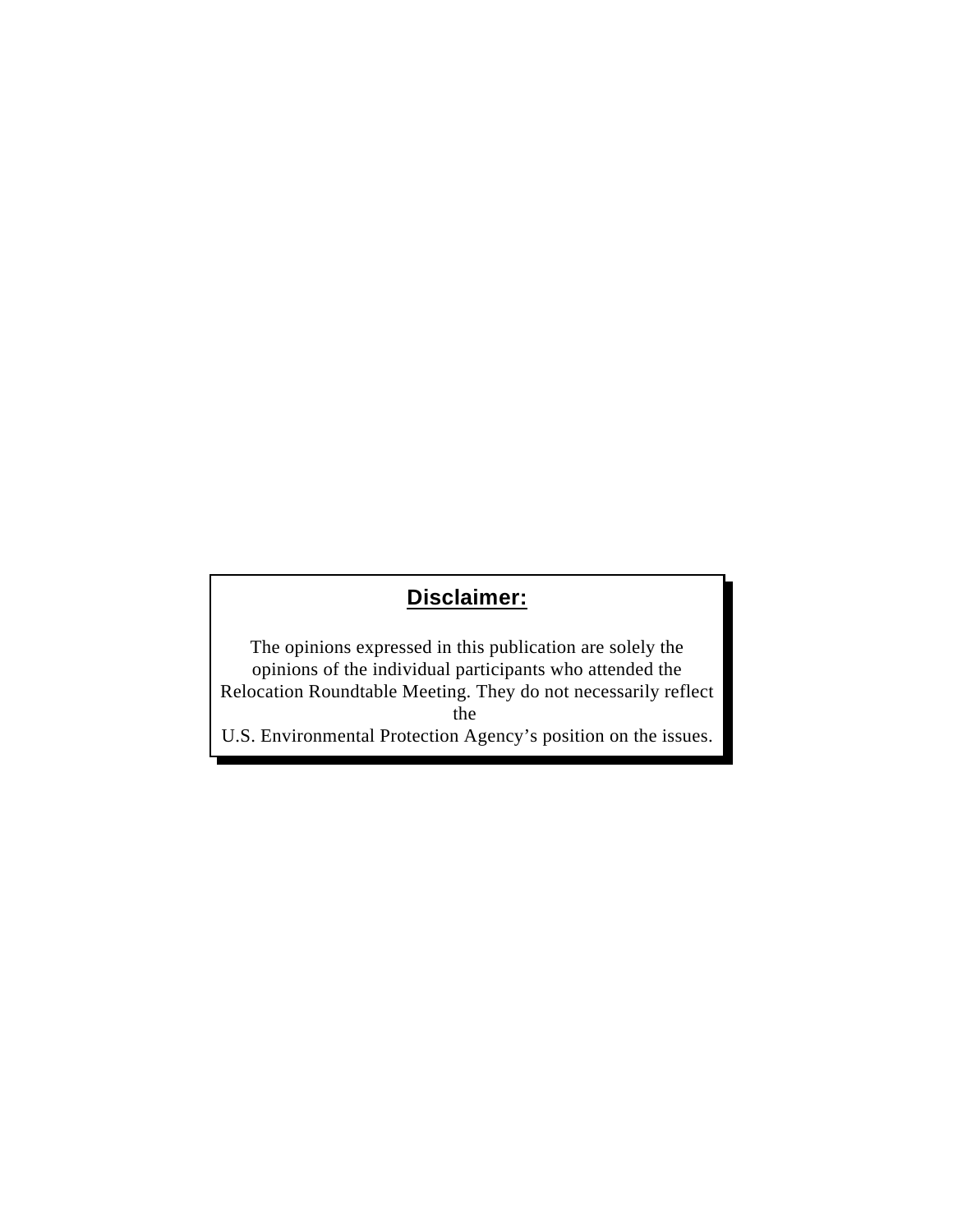# **TABLE OF CONTENTS**

| Living on the Fenceline: Negative Impacts on Families and Communities—Report Out  10 |  |
|--------------------------------------------------------------------------------------|--|
|                                                                                      |  |
|                                                                                      |  |
|                                                                                      |  |
|                                                                                      |  |
|                                                                                      |  |
|                                                                                      |  |
|                                                                                      |  |
|                                                                                      |  |
|                                                                                      |  |
|                                                                                      |  |
| Summary of Existing Laws, Regulations Policies and Implementation  16                |  |
| Overview of Superfund, JoAnn Griffith-U.S. EPA Office of Emergency and               |  |
|                                                                                      |  |
| Uniform Relocation Act, Robert Cribbin, U.S. Army Corps of Engineers  18             |  |
|                                                                                      |  |
|                                                                                      |  |
|                                                                                      |  |
|                                                                                      |  |
|                                                                                      |  |
|                                                                                      |  |
|                                                                                      |  |
|                                                                                      |  |
|                                                                                      |  |
|                                                                                      |  |
|                                                                                      |  |
|                                                                                      |  |
| José Bravo, Southwest Network for Environmental Justice, San Diego, California  25   |  |
|                                                                                      |  |
|                                                                                      |  |
|                                                                                      |  |
|                                                                                      |  |
|                                                                                      |  |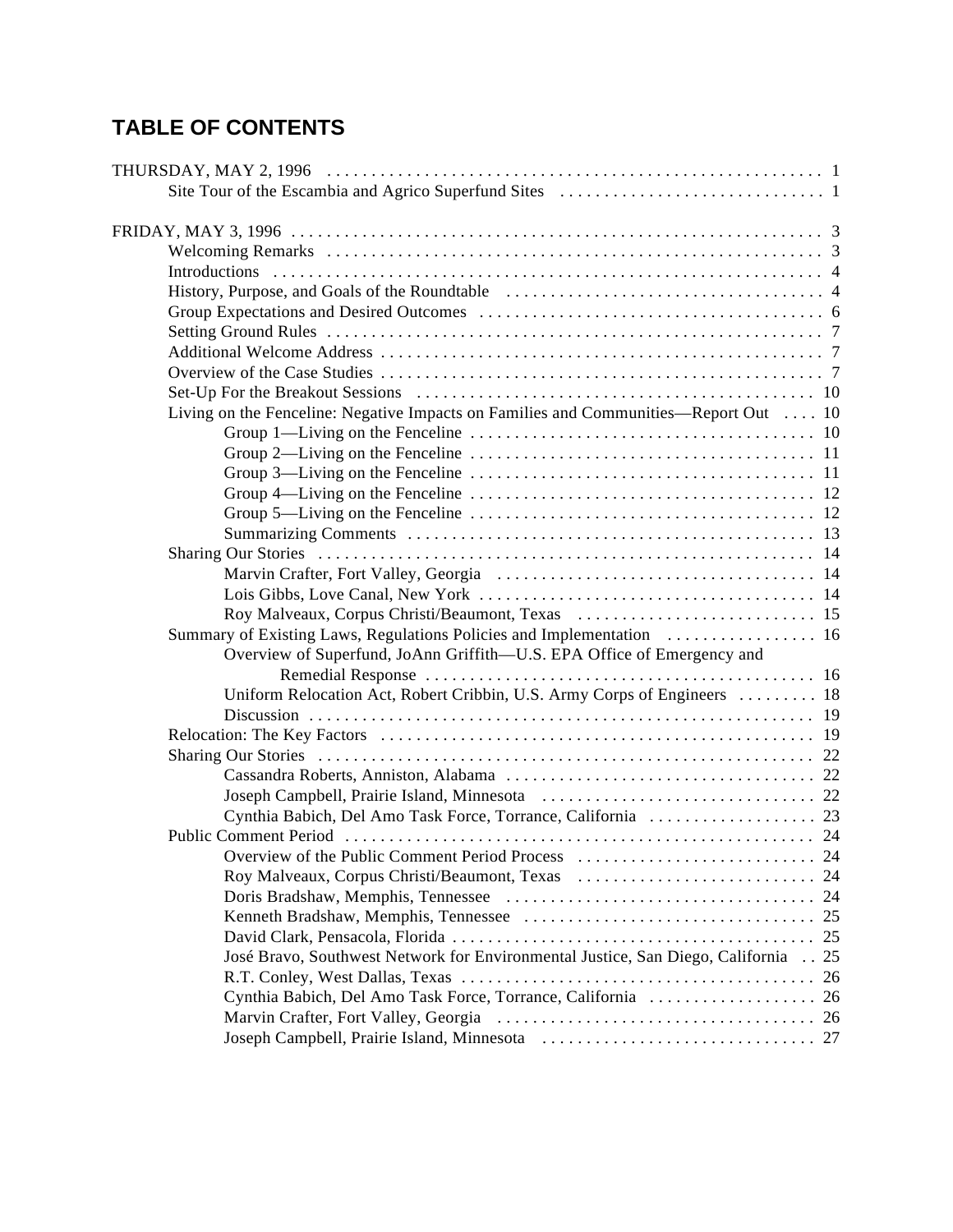| Summary and Discussion About Triggers That Prompt a Relocation  30                  |  |
|-------------------------------------------------------------------------------------|--|
|                                                                                     |  |
|                                                                                     |  |
|                                                                                     |  |
|                                                                                     |  |
|                                                                                     |  |
|                                                                                     |  |
|                                                                                     |  |
|                                                                                     |  |
| Relocation: The Best and Worst Parts of the Relocation Process and Being Relocated— |  |
|                                                                                     |  |
|                                                                                     |  |
|                                                                                     |  |
|                                                                                     |  |
|                                                                                     |  |
|                                                                                     |  |
|                                                                                     |  |
|                                                                                     |  |
| Group 4—What Would Help Make Relocated People and Families Better Off?  38          |  |
|                                                                                     |  |
|                                                                                     |  |
|                                                                                     |  |
|                                                                                     |  |
|                                                                                     |  |
|                                                                                     |  |
| Mary Washington and Terry Clark, Tifton, Georgia  41                                |  |
|                                                                                     |  |
|                                                                                     |  |
|                                                                                     |  |
|                                                                                     |  |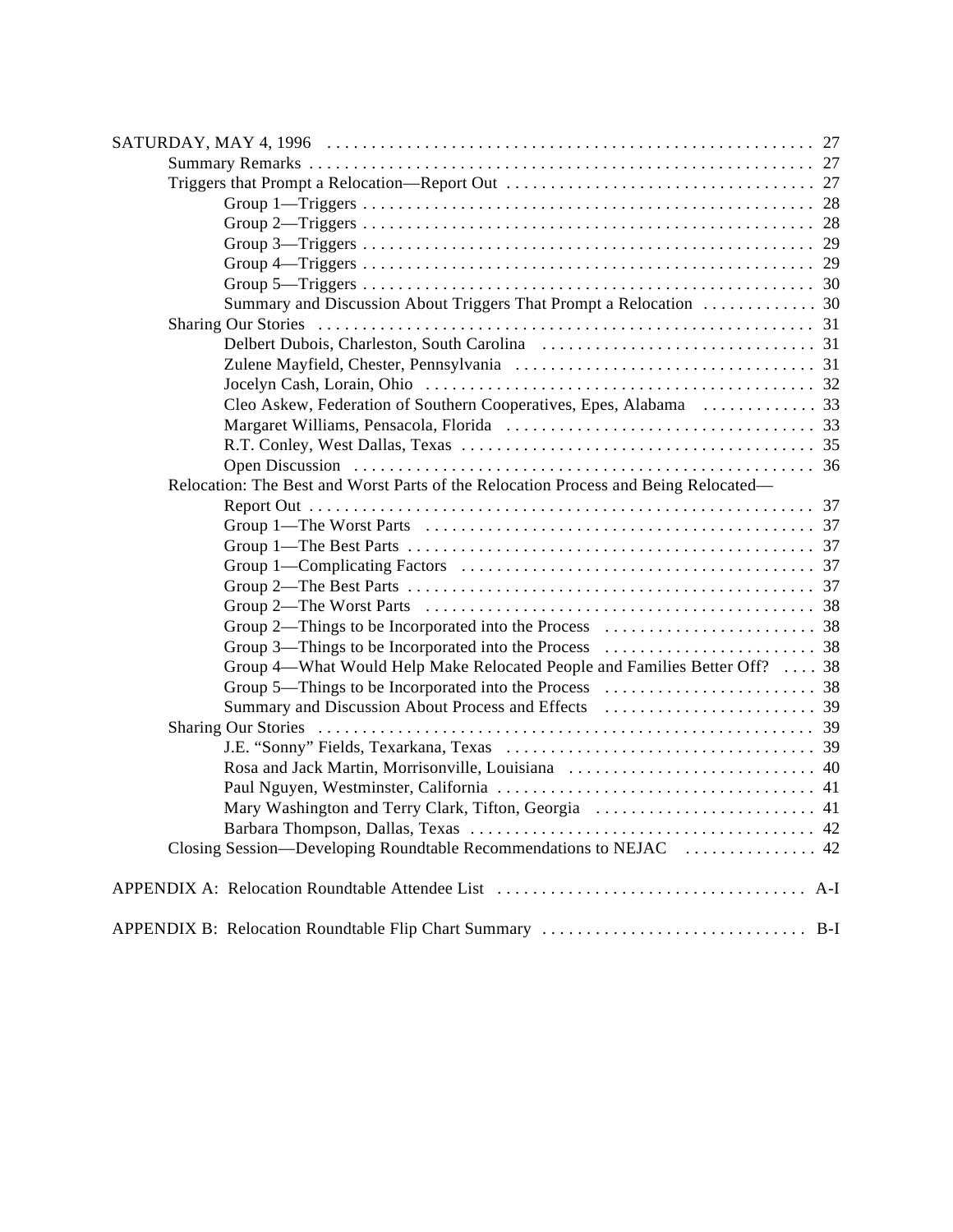### **SUPERFUND RELOCATION ROUNDTABLE MEETING PENSACOLA CIVIC CENTER MAY 2-4, 1996 PENSACOLA, FL**

#### **THURSDAY, MAY 2, 1996**

#### **Site Tour of the Escambia and Agrico Superfund Sites**

On Thursday afternoon, meeting attendees at the Superfund Relocation Roundtable meeting went on a site tour of the Escambia Treating Company (otherwise known as Escambia) and Agrico Superfund sites and the neighborhoods adjacent to these sites. Carlean Wakefield and Doug Mundrick, U.S. Environmental Protection Agency (EPA)–Region 4, and Margaret Williams, Citizens Against Toxic Exposure (CATE)—Pensacola, Florida, led the site tour and gave attendees background information on the sites as well as information on EPA's proposed plan for relocation of the Escambia community. The media followed the group during this site tour; footage from the tour was shown on the local news in Pensacola.

The first stop on the tour was the Escambia site, a former wood treatment facility located in the north central portion of Pensacola. Mundrick identified the two excavation pits on the site, which are 40 feet deep and the size of approximately two football fields. He explained that the closest pit to the attendees was the location of the former Escambia plant. The plant was demolished through EPA's Removal Program three years ago and the excavated soil was piled up to form a large mound on the site next to the pits. This mound is called "Mount Dioxin" by local residents. Mundrick noted that the mound is covered by a black tarp and held down with ropes and concrete weights. A drainage canal around the mound was constructed to ensure that any runoff from the mound would drain into the pit, not to the outside, to ensure contamination containment.

Mundrick pointed out the fence surrounding the site, which separates the site from the Rosewood Terrace residential community. He noted that the Agrico site is located only a few miles from the Escambia site and is currently under remediation.

In response to a question on future plans for the Escambia site, Mundrick noted that EPA is in the middle of the Remedial Investigation and Feasibility Study (RI/FS) for the site and plans to focus its attention on the proposed relocation for the Rosewood Terrace Community. In response to a question on what responsibility Escambia has for the site, Mundrick said that the company went out of business many years ago and sold the property to a family called the Wickers. The Wickers, however, did not know about the contamination on the site and eventually had to file for bankruptcy. When the Wickers went bankrupt, all funds in their company's retirement program were depleted. R.T. Conley, West Dallas, Texas, noted that the owners of the site should have had an insurance policy that would cover them against liabilities; therefore, the "bankruptcy" status of the Wickers should not really protect them from future liability. Joel Hirshhorn, Technical Advisor for CATE, concurred, pointing out that it was the insurance policy that enabled the owners of the Agrico site to successfully sue the Escambia owners in the last year or two by successfully arguing that the contamination at Escambia had contributed to Agrico's contamination problem. He added that EPA did not bring suit against any of the PRPs of Escambia.

Zulene Mayfield, Chester, PA, asked what EPA has done to address criminal liability. Both Mundrick and Wakefield noted that EPA's Criminal Investigation Division could better address this question and agreed to get a contact name and phone number for Mayfield.

Roy Malveaux, Corpus Christi/Beaumont, Texas, asked if the state of Florida's regulatory agencies have a role to play in the cleanup of the sites. Mundrick noted that the state of Florida reviews all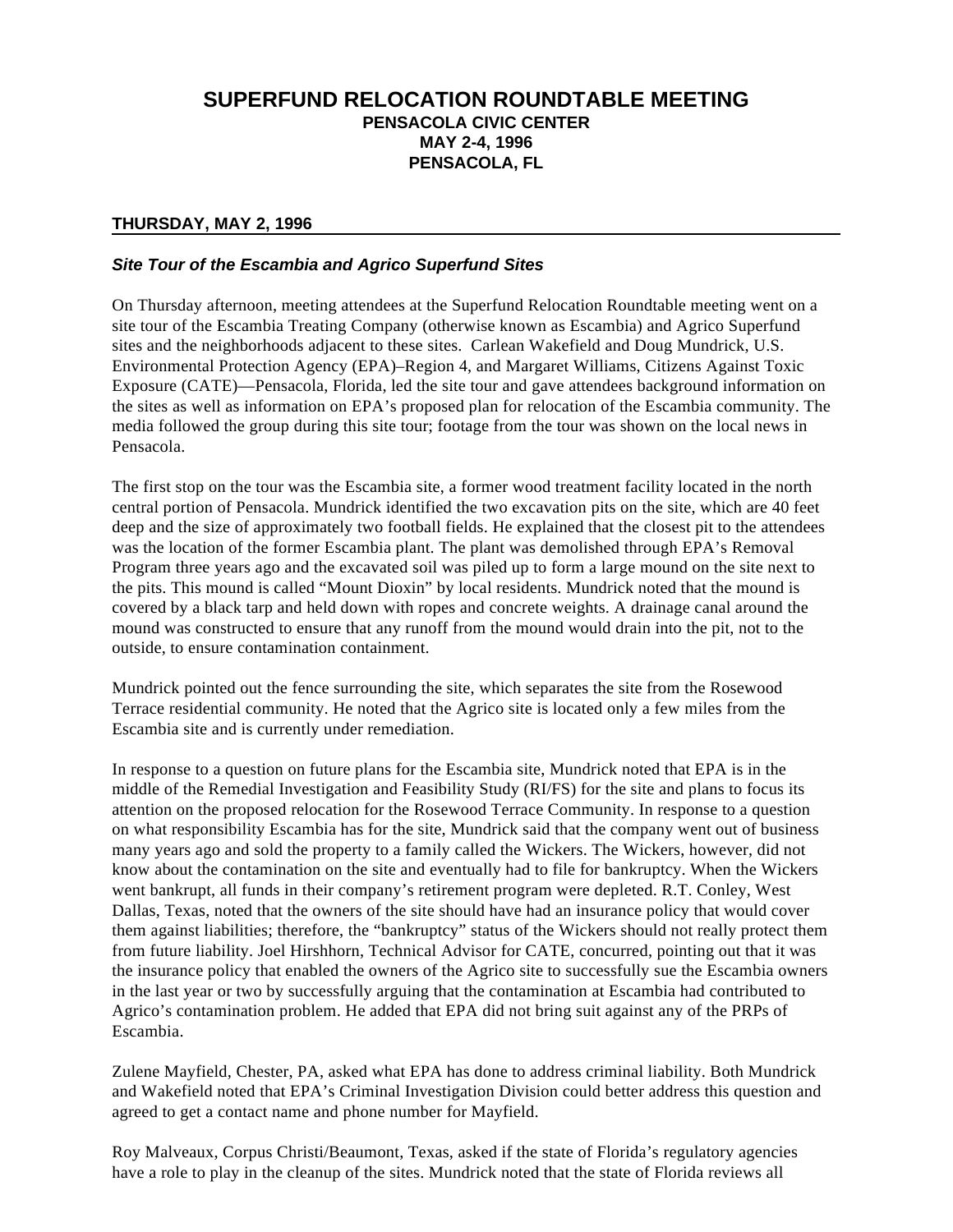documents that are developed for the Escambia and Agrico sites and is required under the law to pay for ten percent of the cleanup costs. Another attendee asked if the state of Florida ever cited the owners of Escambia with any violations. Mundrick said that it probably happened, but that he was not sure of the specifics.

Michael Lythcott, The Lythcott Company, Ltd., asked how the contamination from the Escambia site migrated to the community. Hirshhorn said that the contamination was spread through both air and surface water pathways. He then noted that the eventual cleanup of this site will be related to whether EPA relocates the entire community or just the residents of the 66 homes that are situated on the site side of Hickory Street. Hirshhorn noted that EPA currently is not planning to remove "Mount Dioxin," which leads him to believe that EPA wants to leave a toxic waste landfill on the site, even though homes are adjacent to the site. Lythcott asked if EPA has any plans for "Mount Dioxin." Mundrick said that no decisions have been made as of now.

One attendee asked why EPA did not make a decision on what to do with "Mount Dioxin" before it excavated the pits. Mundrick noted that EPA made the decision to excavate the area to remove the immediate threat to groundwater. Hirshhorn noted that this was a moot point since EPA ran out of money before it could excavate all of the contaminants from the pits. Delbert Dubois, Charleston, South Carolina, asked whether "Mount Dioxin" poses a greater threat or a lesser threat to the community since its creation. Mundrick said that EPA believes that it poses a lesser threat. Hirshhorn said that CATE disagrees, noting that the excavation, which was conducted without community notification, created airborne contamination that exposed the community to toxic chemicals. In addition, because not all contaminants were removed, contamination is still polluting the groundwater.

Hirshhorn said that in 1995, the owner of Precision Machining, a company located on the south side of the Escambia site, informed EPA-Region 4 that he and his workers could see the contamination leaving "Mount Dioxin" and migrating over to their property. The owner also complained that his workers were having health problems related to releases of chemicals from "Mount Dioxin." In April 1996, the owner claimed that he had never heard back from EPA-Region 4 on this matter. Hirshhorn said that CATE had not heard about Precision Machining's complaints until recently, but is now asking EPA to investigate. He added that Precision Machining's complaints could have helped CATE with their fight for relocation, since the complaints would not be coming only from African Americans, but also from a "fancy owner" of a company.

Wakefield informed attendees that the proposed plan for relocation of the Rosewood Terrace community was just released and is open for public comment. She encouraged everyone involved to take a look at it and make comments by the due date in order for EPA to address all concerns. She then noted that not all EPA staff members in attendance at the site tour are decisionmakers for the Escambia and Agrico sites; however, they will try their best to answer questions or to provide contact names and numbers of EPA employees who can address the attendees' concerns.

Next, the attendees traveled over to the Rosewood Terrace Neighborhood to see just how close the community is to the fenceline. Attendees were able to see that the backyards of houses closest to the site actually make up the fenceline and that EPA had posted "No Trespassing" signs on the residential side of the fence behind each house. Margaret Williams noted that residents have posted small white crosses in their front yards to denote how many family members have died since the excavation began at the site. Wakefield then noted that all 66 homes on the site side of Hickory Street have been proposed for relocation. Mayfield asked why EPA put "No Trespassing" signs in the backyards of those homes situated on the fenceline, noting that this seemed like a very insensitive thing to do. Wakefield said that this was done in response to an EPA requirement for all Superfund sites to post "No Trespassing" signs on the fenceline.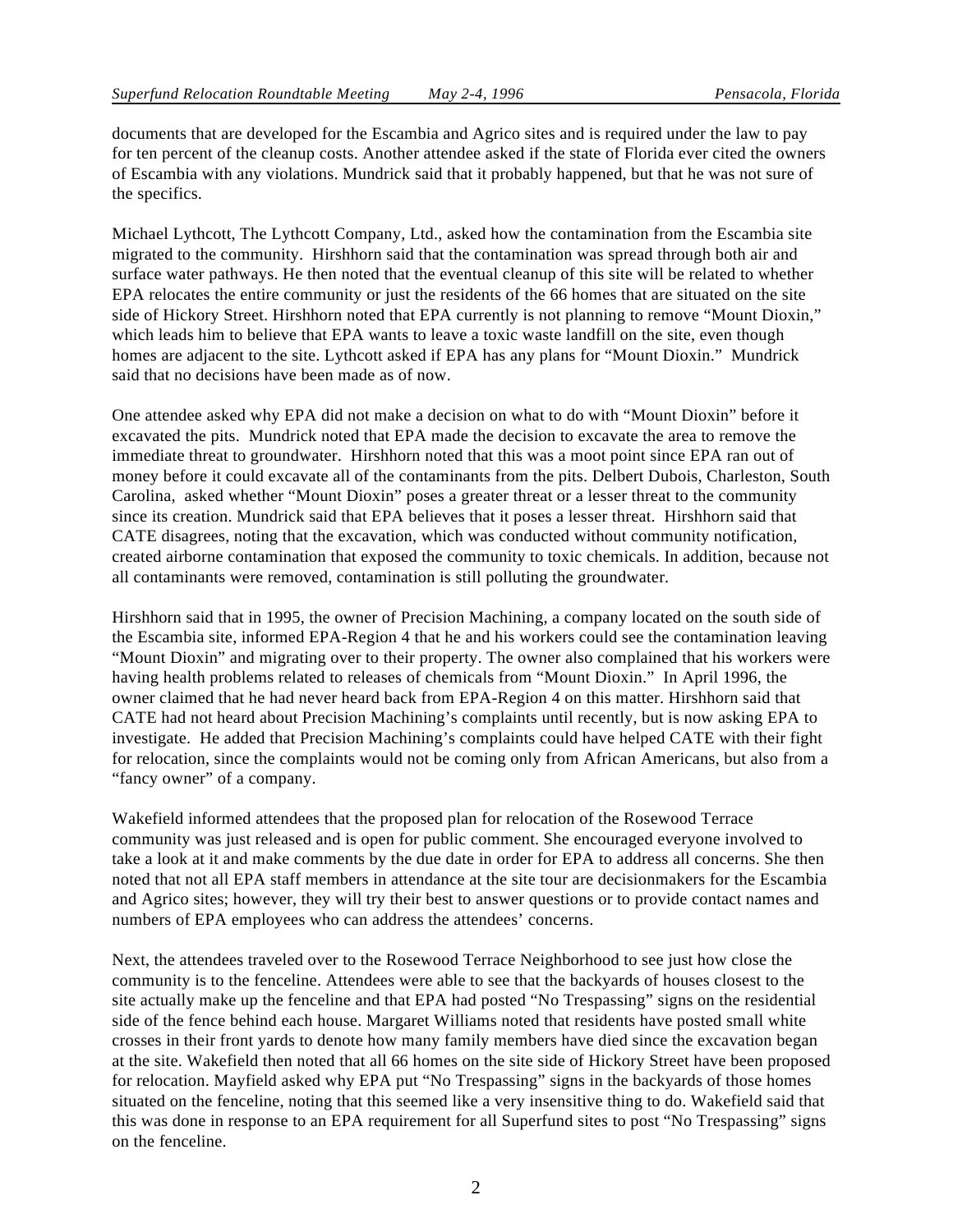Next, the attendees traveled to the Agrico site. Isiah Hill, U.S. Army Corps of Engineers, provided information on the remediation activities. One attendee asked how many feet of soil are being excavated from the site. Hill said that it depends, because in some areas, contamination can be found deeper in the ground. For example, the holding pond will be excavated to ten feet, but other areas may be excavated to, at the deepest, 15 feet. He added that most of the contaminants found at the site are lead and arsenic.

Marvin Crafter, Fort Valley, Georgia, noted his concern that EPA's Project Manager was not available to answer questions on the site. In response, Hirshhorn offered to provide additional information on the Agrico site. He said that at Agrico, organic contamination was found, but EPA disregarded the organic contamination when setting cleanup levels for the site. When EPA announced the remedial design for the site, CATE found out that EPA had changed critical components of the proposed remedy that was in the Record of Decision (ROD) without informing the public. Supposedly, the Potentially Responsible Parties were able to do this through an Explanation of Significant Difference, for which they did not need to solicit public comment. However, CATE thought that EPA should have amended the ROD instead.

Hirshhorn said that the ROD called for a slurry wall to be built around the entire site. However, at some point, this changed and only a partial slurry wall was installed, with the justification by EPA that a partial slurry wall would be sufficient to deal with contaminated groundwater since groundwater comes into the site from only one direction. According to Hirshhorn, the real reason was to save DuPont money. He added that CATE thought that a slurry wall around the entire site was important since groundwater contamination comes in from all directions due to flooding, water infiltration, and other factors.

Hirshhorn also noted that requirements for the cap were changed. The ROD required a cap that would be constructed with several feet of compacted clay. However, according to Hirshhorn, during the remedial design phase, a decision was made to replace the compacted clay with a geosynthetic clay liner that was only a quarter-inch thick. After this decision was made, CATE found out that this decision would save the PRPs millions of dollars. Hirshhorn added that CATE has had little success with providing input about the cleanup decisions for the Agrico site. In addition, residents near the site have been complaining that clouds of dust and contaminated soil have been migrating off the site into their neighborhoods.

Hirshhorn noted that the ROD is an important legal document; the community should be able to rely on the decisions stated in it. He said that EPA broke its promise by allowing some of the ROD decisions to be changed and by not informing the community of these changes. Suzanne Wells, Director of EPA's Community Involvement and Outreach Center, noted that a public comment period is required whenever a ROD is amended. Hirshhorn said that this did not happen when changes were made for the cleanup at the Agrico site. Wells replied that EPA does not require a public comment period for Explanations of Significant Difference, but does require them for ROD amendments.

Hirshhorn said that CATE has concerns over the effectiveness of oversight activities at the Agrico site and noted that there always is a battle over getting information on the design and the cleanup. Hill noted that the Corps of Engineers has been providing the President of CATE weekly reports on the cleanup. Hirshhorn said that this began only a few weeks ago; before that, CATE had not been receiving any reports.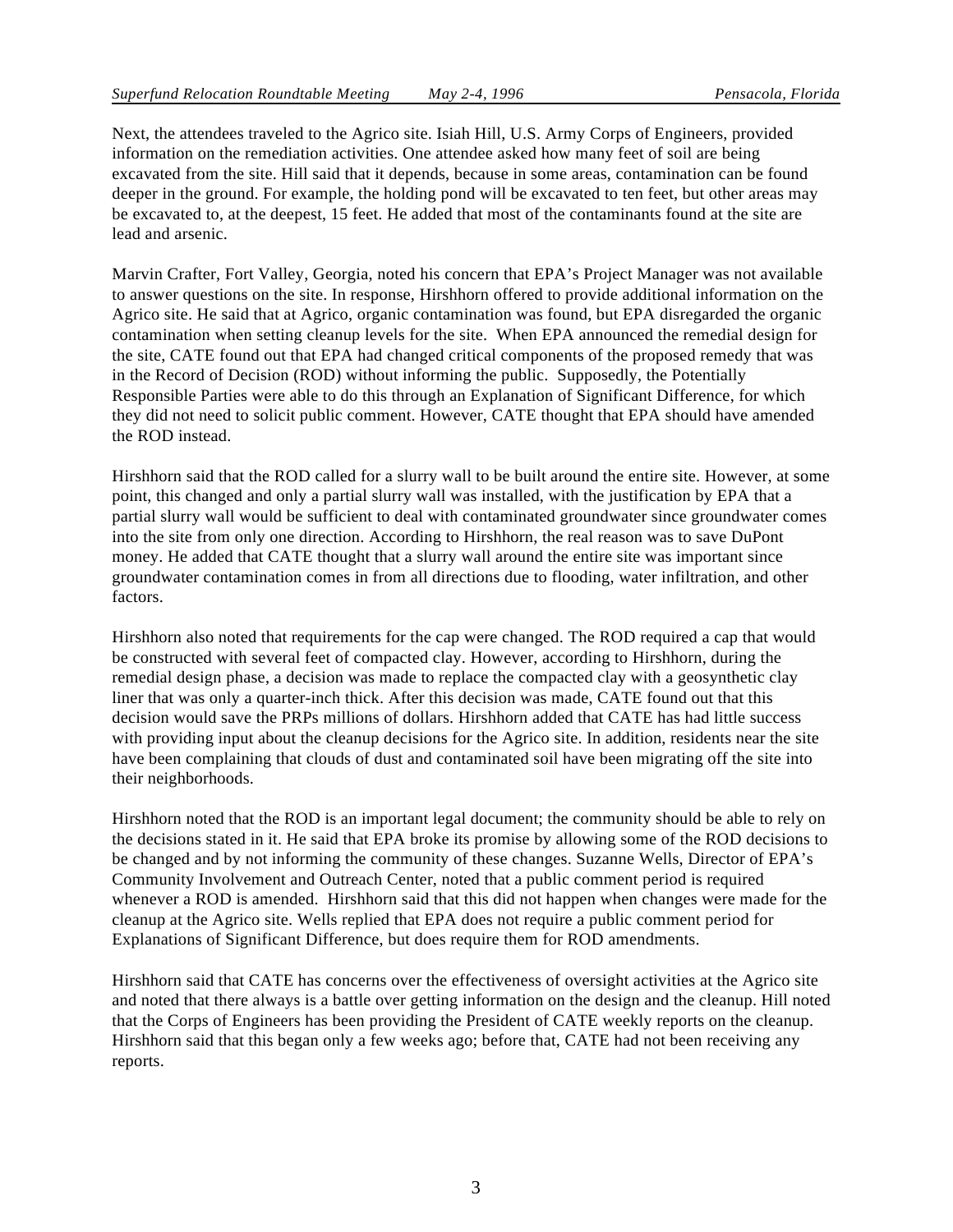#### **FRIDAY, MAY 3, 1996**

#### **Welcoming Remarks**

Charles Lee, Relocation Roundtable Chairperson, welcomed all attendees to the Relocation Roundtable meeting. He explained that this meeting is being co-sponsored by the National Environmental Justice Advisory Committee (NEJAC) and the U.S. Environmental Protection Agency (EPA).

#### **Introductions**

Omowale Satterwhite, the facilitator for the meeting, asked each attendee to state their name, organization, community they are representing, and to briefly describe their experiences with relocation. For a list of attendees at the meeting, please see Appendix A.

#### **History, Purpose, and Goals of the Roundtable**

Stephen Luftig, Director of the EPA Office of Emergency and Remedial Response (OERR), thanked the planning committee for inviting him to the meeting and noted that relocation is a very important issue for EPA right now. He illustrated this commitment by noting that the federal government budget situation this year had forced EPA to cancel many meetings, but that both Elliott Laws, Assistant Administrator of OSWER, and Tim Fields, Deputy Assistant Administrator of OSWER, felt that this meeting was too important to cancel. Luftig then explained that EPA's primary responsibility during this meeting is to listen to the issues raised by meeting attendees in order to help EPA determine how relocation should be considered during any cleanup decision.

Luftig said that now is a very controversial time for EPA's Superfund Program. The Superfund law expired last year and the Superfund program is currently operating with non-replenishable funds that have not been renewed by Congress. Relocation rarely has been used as a remedy for EPA cleanup actions, and EPA has conducted only 14 permanent relocations. However, EPA wants to look more closely at relocation as part of its cleanup decisions in the future.

Luftig noted that he sees two kinds of relocations: engineering-reason relocations and health-reason relocations. An engineering-reason relocation could occur when a highway is being built and there is a need to purchase properties that are in the way of the highway. A health-reason relocation could occur when a community's health is jeopardized. Luftig then explained that health-relocation decisions are difficult to make, because the reasons for conducting one are a matter of judgement. However, to make these decisions, EPA examines cleanup standards of both state and federal governments, the cost of the site cleanup, what the community wants at the Superfund site, and what the state and local governments want. In addition, EPA tries to evaluate long-term health impacts from the cleanup and tries to involve other local and federal agencies. Luftig noted that EPA's objective at the Roundtable meeting is to hear from communities to develop additional criteria to be used when making relocation and cleanup decisions based on public health and the environment for contaminated sites.

Luftig thanked members of the planning committee who were in attendance at the meeting for their assistance in planning this meeting: Charles Lee, United Church of Christ Commission on Racial Justice; José Bravo, Southwest Network for Environmental and Economic Justice; Connie Tucker, Southern Organizing Committee for Economic and Social Justice; Grover Hankins, Thurgood Marshall School of Law; Margaret Williams, CATE; Omowale Satterwhite, the meeting facilitator from the Community Development Institute; and Michael Pierle, Monsanto Company. He also thanked members of EPA who helped the planning committee organize this meeting: Ursula Lennox, EPA-Region 6;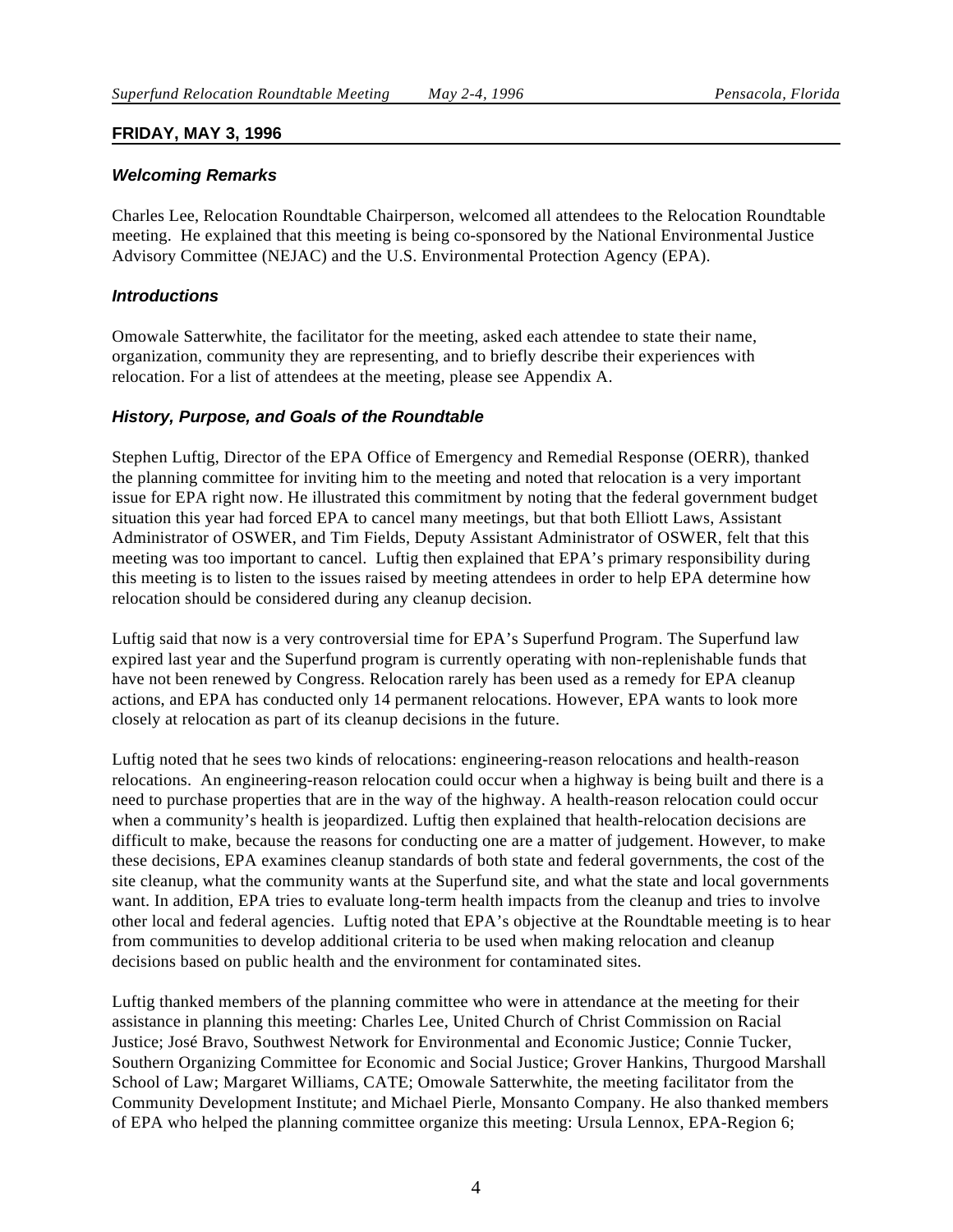Andy Bain, EPA-Region 9; Vivian Malone-Jones, EPA-Region 4; and Steve Hess, Office of General Counsel.

Margaret Williams welcomed everyone to Pensacola on behalf of the members of CATE. She said that the goal of this meeting is to address environmental justice and to develop a viable product that will be used by EPA in developing a national policy for relocation. She explained that this meeting is being held to discuss the "whys, whats, whens, and wheres" of using health effects and risk assessments in the relocation process. She said that this meeting is not a "Public Relations Program;" it is a "Real People Program" where real issues and concerns will be expressed and utilized. She encouraged all meeting attendees to speak honestly about their thoughts and feelings related to relocation.

Williams said the Escambia community hopes that this meeting will help ensure that relocation decisions are made fairly, and that environmental justice will be served at all contaminated sites. She added that if the relocation of the Escambia community is not done well, it will destroy all future hopes for other communities that are affected by environmental justice, environmental racism, and environmental genocide.

Williams asked for attendees to focus on specific relocation issues related to health, welfare, economics, and non-health issues. She then read letters from Florida Congressman Joe Scarborough, Florida Governor Lawton Chiles, and the Mayor of Pensacola that expressed their support for the Relocation Roundtable and how it relates to the Escambia community relocation.

Charles Lee expressed his appreciation to Williams and other members of the Escambia community for hosting the Relocation Roundtable meeting in Pensacola. Lee said that the history of relocation is widespread and difficult to address. For example, in 1995, NEJAC's Hazardous Waste and Facility Siting Subcommittee began to look at relocation and encouraged EPA to take it seriously as an important element in cleanup decisions. This led EPA to develop a relocation pilot program and made EPA focus on the need for the development of a national policy for relocation.

Lee said that a report documenting this meeting will be developed. In addition, a list of recommendations that are developed from this meeting will be forwarded to NEJAC for review. NEJAC will use these recommendations to develop formal recommendations to EPA. Lee then introduced members of NEJAC in attendance at the meeting: José Bravo; Robert Bullard, Clark-Atlanta University, Atlanta, Georgia; Connie Tucker; Beverly Wright, Deep South Center for Environmental Justice; and Michael Pierle.

Lee explained that this meeting was developed in partnership with the Superfund Relocation Roundtable Planning Committee and EPA. He thanked Suzanne Wells for her commitment and courage for holding this meeting. Lee added that relocation is a difficult issue to address and that it invites controversy, but told participants they should not be afraid of this. He then encouraged all community invitees to make sure that the media in their communities get involved in publicizing relocation issues in their communities.

Lee concluded by saying that the relocation of the Escambia community and other communities like it presents a moral challenge to the nation as a whole, and that EPA plays an important part. He added that the relocation of the Escambia community will set a precedent for all relocations that will follow, and that the moral challenge is to "do the right thing" for the people in protecting human health and the environment.

Connie Tucker explained that she would like to see EPA change its policy on relocation. But first, EPA will need to understand how to best address relocation as a part of a cleanup decision. From this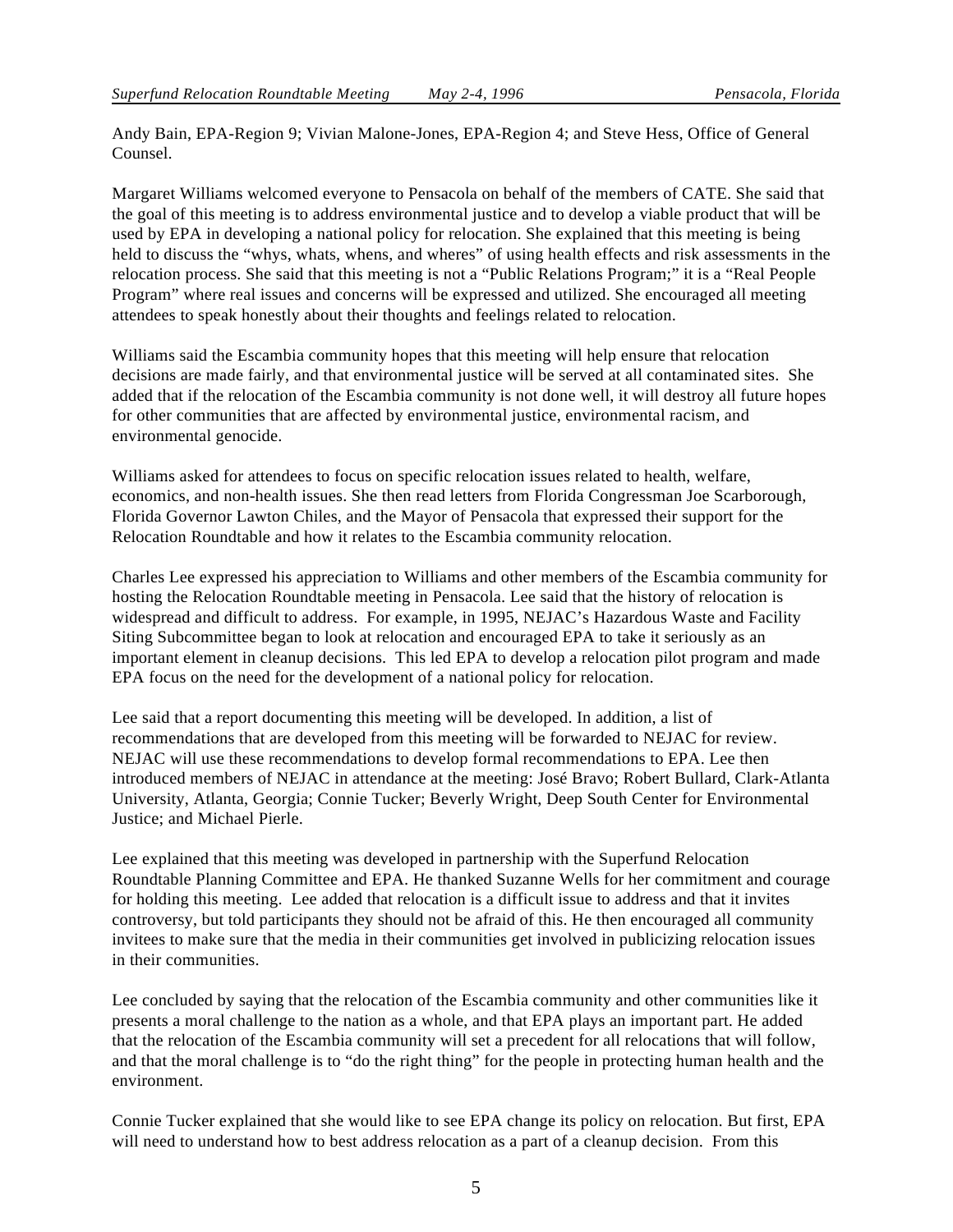meeting, the planning committee hopes to surface community concerns and develop a tangible product that will serve real community concerns.

Tucker then informed attendees that the planning committee organized the agenda to focus on the discussion from attendees sitting at the Roundtable during the plenary sessions and to focus on everyone's comments during the breakout group sessions. She explained that the planning committee views the breakout sessions as the sessions that will surface the "real" issues. In addition, the planning committee has included on the agenda a public comment period that is designed to give everyone a chance to speak.

Tucker said that the goal of this meeting is to have detailed discussions to identify what drives relocation and to include the most important points from these discussions in recommendations that will be forwarded to NEJAC. Tucker noted that she had heard some negative criticism of the agenda, but assured the attendees that a lot of planning had taken place to develop the agenda to best assure that attendees would be given an opportunity to share their stories on relocation, as well as to develop recommendations to NEJAC on relocation. She added that the planning committee wanted to identify relocation issues in the breakout groups to get to the "nuts and bolts" of what drives relocation. She then noted that if the attendees do not feel they are surfacing the issues that are important during either the plenary or breakout sessions, the agenda can be changed. Everyone in attendance can be a changing agent and "the planning committee has not been co-opted by EPA or anyone else; the attendees at this meeting are not for sale."

Tucker then said that the attendees from the southeastern United States are dissatisfied with EPA-Region 4. However, she noted that this meeting should focus on national relocation issues; not issues specific to EPA-Region 4.

#### **Group Expectations and Desired Outcomes**

Satterwhite split the Roundtable participants into groups of two to discuss expectations for the meeting. The following comments were presented during this discussion:

- Ensure that people who have never lived in an impacted community will get the idea of what it is like to live "on the fenceline."
- Ensure that scientists and technicians alike understand the "non-parts-per-million impacts" that affect a community's family, fabric, and structure.
- Raise the level of consciousness of those living on the fenceline and recognize that the process needs to be improved.
- Ensure that law officials enforce policy in a timely manner.
- Ensure holistic inter-governmental rapid response.
- Look at problems globally; adopt the view that "my backyard is your backyard."
- Design policies that protect future generations.
- Consider entire cities Superfund sites if they have one contaminated site within the city limits.
- Develop policies that are consistent and implement them in a fair and just manner.
- Award TAG grants to communities before their sites become Superfund sites.
- Make health a primary indicator when making relocation decisions; shift the guilt and responsibility back on the polluter.
- Ensure that Congressional priorities do not move away from contaminated site cleanup.
- Ensure that polluters are prosecuted for breaking environmental laws; "three strikes you're out."
- Write regulations and policies in layman's terms so that they can be understood by the community.
- Make sure that communities are protected under the present law; inform them of changes that need to be made in order to ensure that health and safety of people is protected.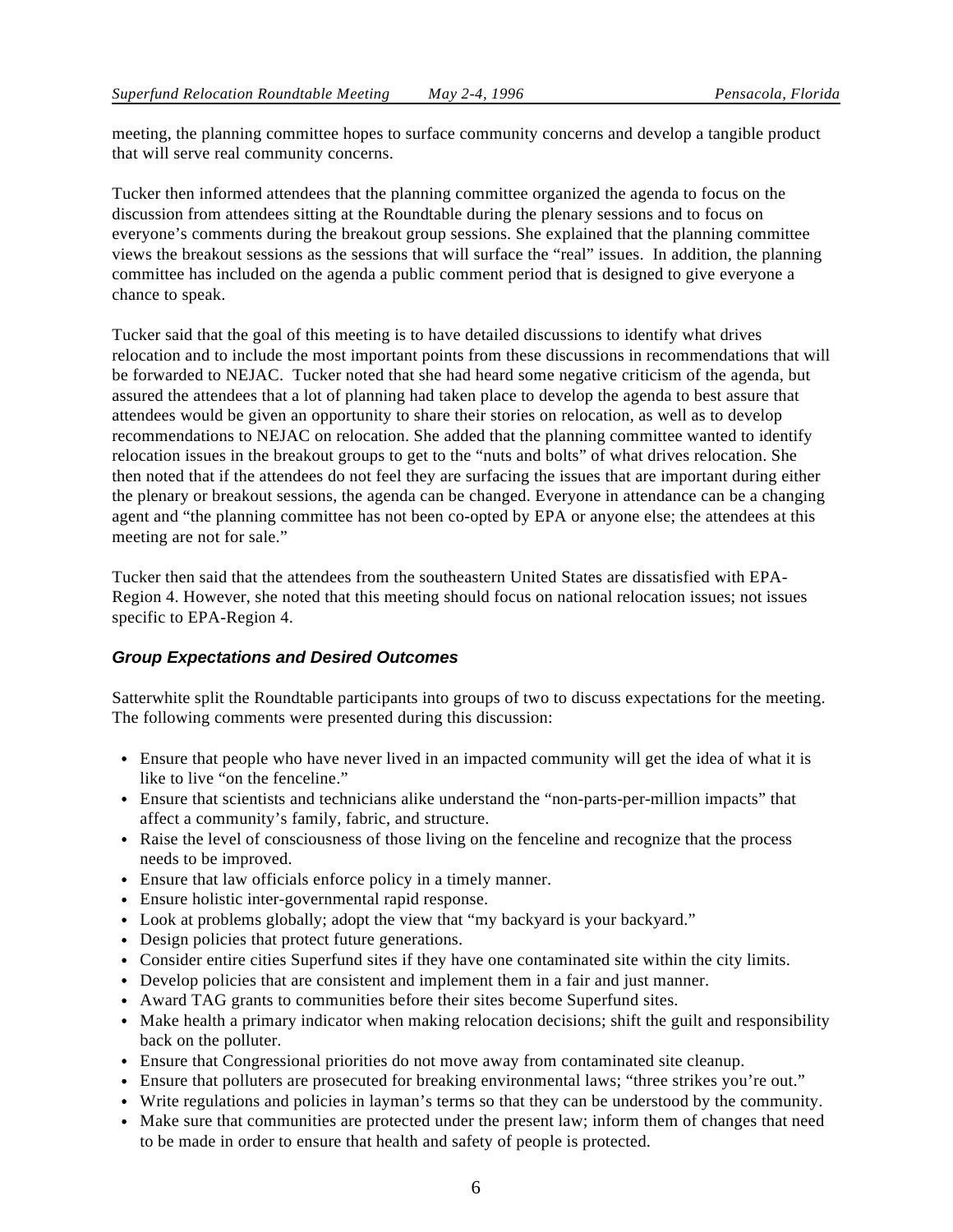- Take into consideration the poor health of communities when making a relocation decision.
- Establish community clinics for residents of contaminated sites.
- Stop awarding housing grants for development on contaminated land.
- Address communities as a whole and take into consideration a community's health, welfare, social fabric, and economics.
- Discuss inter-governmental, inter-agency cooperation.
- Implement better communication mechanisms, especially those that will encourage better input by the community early on and throughout the process.
- Develop a model for EPA and communities to follow that takes into consideration all points brought up in this discussion; ensure that the product developed from this process will be userfriendly.
- Develop a policy that has "handles and triggers" that do not put the burden-of-proof on communities that are dying; attach a timeline to policies so communities don't have to suffer any further in trying to get relocated.
- Recognize the inconsistencies in the rules that already exist.
- Organize a meeting of this caliber with the decisionmakers.
- Recognize that humans are the one species that can take responsibility for other species that can't speak for themselves.

#### **Setting Ground Rules**

After some discussion on the ground rules, Satterwhite summarized the points agreed upon by the attendees: follow the ground rules; be an active participant; take care of yourself; don't take it personally; be focused; and watch the flip charts to ensure that all comments are being addressed.

Marvin Crafter said that he did not agree with the "don't take it personally" rule. He said that you can't help but to take it personally. People living in impacted communities don't have what it takes to not take it personally.

#### **Additional Welcome Address**

John Hankinson, Regional Administrator for EPA-Region 4, thanked Charles Lee and NEJAC members in attendance for inviting him to the meeting. He noted the importance of meeting in Pensacola, where EPA is attempting to do a national pilot on relocation and said he hopes that this meeting will conjure up new ideas and approaches for addressing relocation. The pilot relocation for Escambia will be an educational experience; EPA plans to give the project the latitude and freedom to try new things.

EPA will attempt to address health impacts in the community in a way that reflects the community's interest while also looking at good cleanup decisions from a technical and cost standpoint. EPA has made an interim decision to relocate 66 homes in the Carver Terrace neighborhood and will reevaluate the Superfund law and use other partnerships to address the additional relocation options for other residents.

EPA is committed to exploring partnerships with other local and federal agencies to address relocation. There is no road-map for this, but working with other agencies will help EPA explore the available tools that can help it relocate communities that sit along the fenceline of contaminated sites.

Charles Lee said that the issues presented by the African-American community located near the Escambia and Agrico Superfund sites represent a moral challenge to EPA and the nation "to do the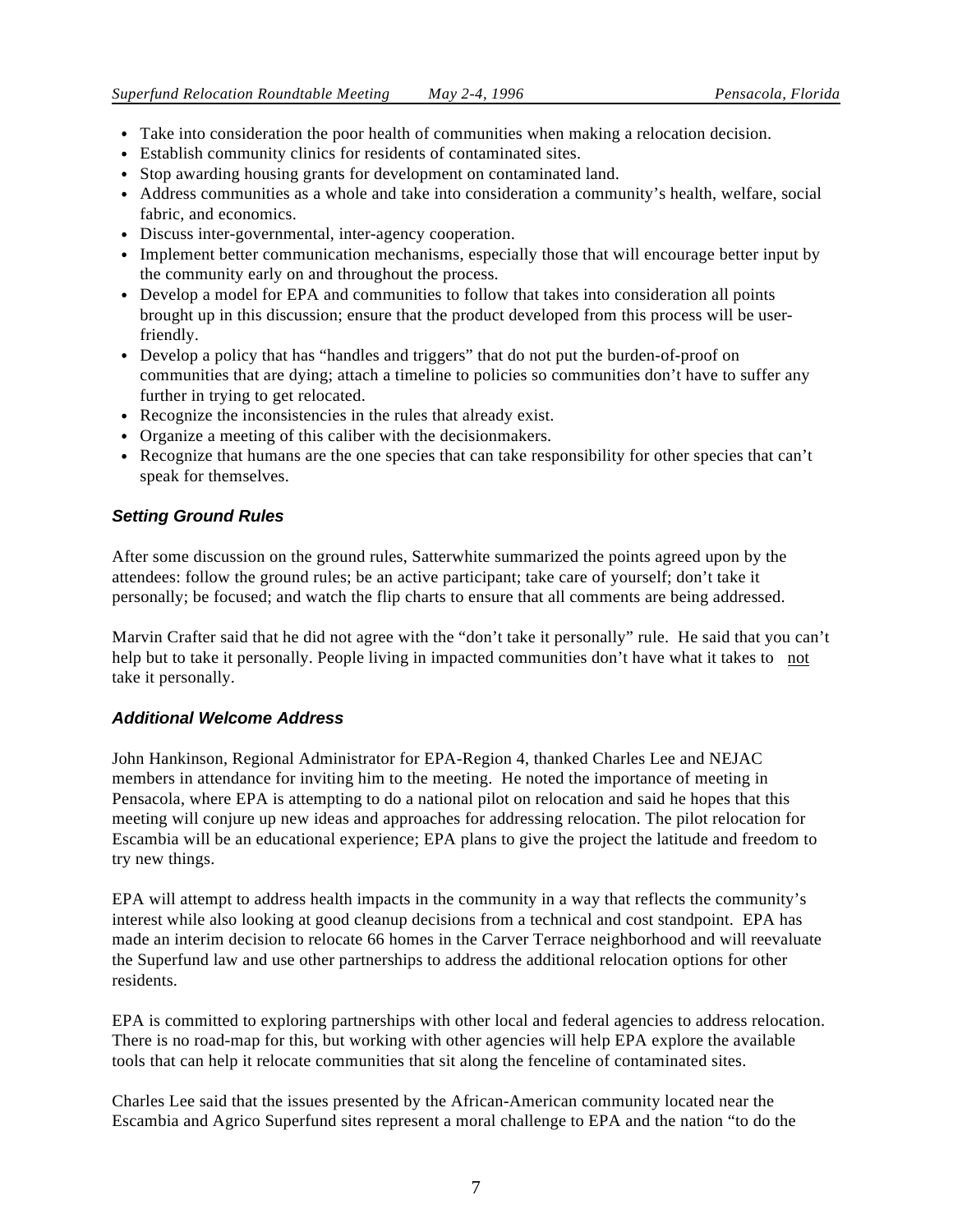right thing." He added that he was pleased to hear Hankinson say that the pilot is the opportunity to try new ways of doing things.

#### **Overview of the Case Studies**

Prior to discussing the case studies, Michael Lythcott, The Lythcott Co., Ltd., presented the following challenges to the attendees:

- 1) To community activists: Resist seeing this as an opportunity to give the same speech; try to discover a new approach.
- 2) To EPA and industry: I know you are tired of being guilty until proven innocent and painted with the same brush; listen with new ears and be willing to put up with a level of discomfort and hear the truth in what will be said.
- 3) To other attendees: Understand that it is your responsibility to speak your truth, but to say it in a way that can be heard.
- 4) To educators and experts: Do not use this meeting to validate what you wrote in your last paper or to prove that the book you published ten years ago is still valid; listen with new ears, extrapolate what you have learned in the past, listen again, and come up with your next book, not your last.
- 5) To residents of impacted communities: Avoid the tendency to feel that you don't know enough; ask the questions and listen. Remember that the organization of the community in Pensacola was prompted by people who were tired of what was going on and who became organized, not by people with higher educational degrees. An effort like this takes common sense, effort, and guts.
- 6) To technical people: Remember that science changes and the data you have today may become obsolete tomorrow.

Next, Lythcott presented an overview of the five case studies that were developed by the planning committee:

- Koppers, Texarkana, Texas—an EPA permanent relocation;
- RSR Smelter, West Dallas, Texas—a community where relocation was considered but not implemented;
- Ralph Gray Trucking, Westminster, California; —an EPA temporary relocation;
- Morrisonville/Dow Chemical, Morrisonville, Louisiana—a permanent relocation that was implemented voluntarily by Dow Chemical; and
- Escambia Treating Company, Pensacola, Florida—an EPA pilot relocation.

Lythcott explained that, in developing these case studies, the planning committee set out to develop case studies on sites that represent a wide array of relocation experiences across the country. To do this, they targeted relocation sites with geographic dispersion, different types of relocations, and communities with different relocation experiences.

In response to a comment made by Lythcott, Margaret Williams noted that her community was not involved when the emergency cleanup started. In fact, the community did not get involved until after CATE got organized and demanded EPA to come to the community to discuss the cleanup for the Escambia Superfund site.

Beverly Wright added that it wasn't until Dow Chemical was sued after an explosion occurred at their Morrisonville plant—which cost them millions of dollars—that it began to look at other potential problems. According to Wright, this is when Dow Chemical decided to offer the Morrisonville community a relocation.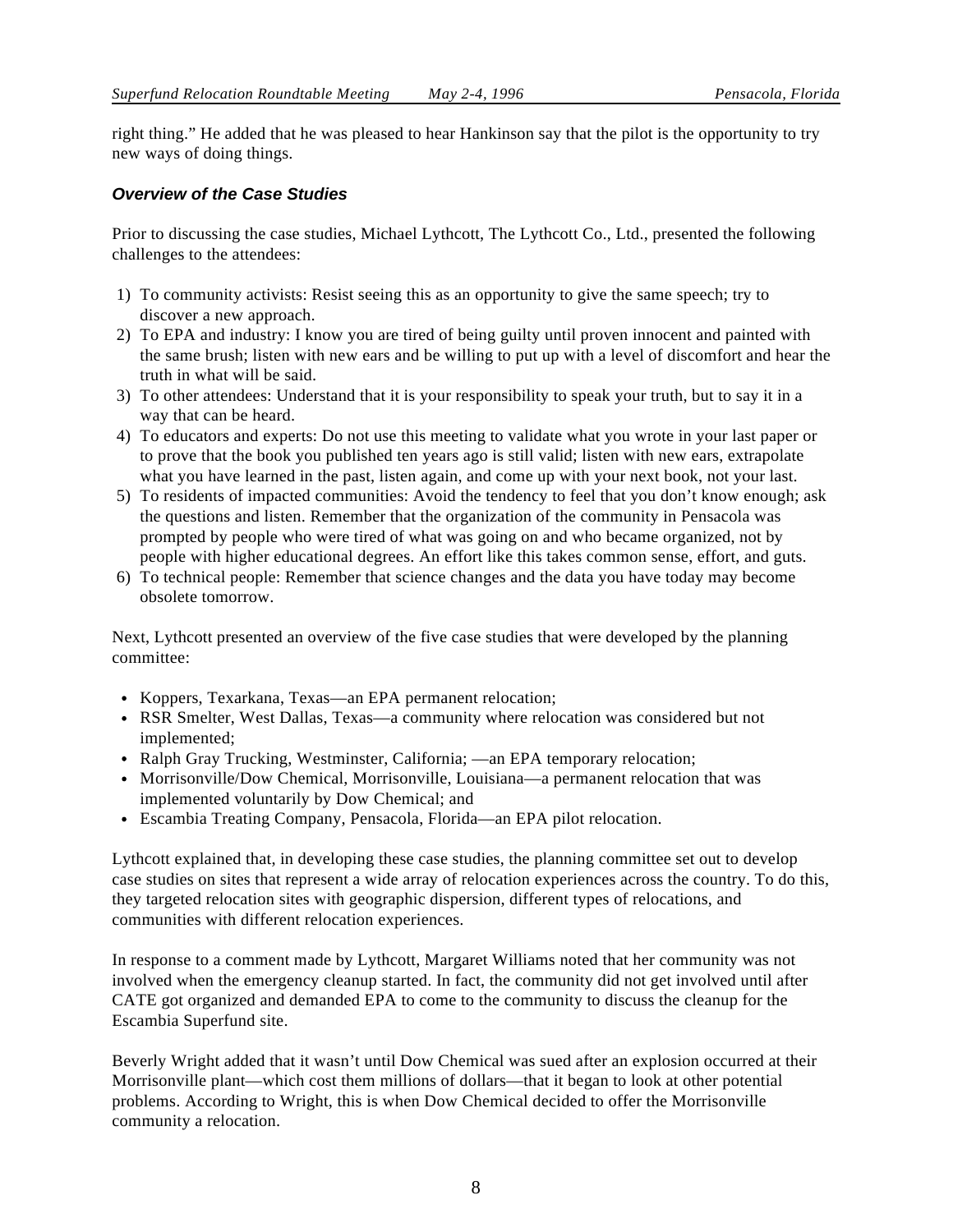Lois Gibbs, Citizen's Clearinghouse for Hazardous Waste, said that labeling the Morrisonville case study as a "voluntary" relocation is insensitive, given that the residents lived in the community prior to industry moving in. Rosa Martin, a community member from the Morrisonville community, said that "voluntary" refers to the plant's initiation of the project rather than the residents volunteering to relocate. Gibbs noted that people not knowledgeable of the site may not understand this. Grover Hankins noted that voluntary is a legal term and is being used appropriately for the Morrisonville/Dow Chemical case study.

Marvin Crafter noted his concern that the case study discussion was a waste of time, because everyone has already reviewed the case studies. He said the real issue at this meeting is to address corrective measures that communities can take in the future to address how communities will be involved in the relocation decision-making process. Lythcott noted that there will be time in the breakout sessions for everyone to discuss their experiences. Crafter then said that two days is not adequate to deal with all problems; "let's seize upon the opportunity to deal with the issues."

Crafter expressed his anger with EPA's dispute resolution process. He said that EPA has a tendency to disregard concerns that are expressed by Black communities in the dispute resolution process. EPA needs to understand that Black communities don't like this and will not continue to put up with it. EPA needs to redefine its definition of community to include "colored folk."

R.T. Conley noted that the case study for the RSR Smelter site mentioned a relocation of a housing project that appeared to have been relocated because of the contamination. However, this relocation was not conducted because of the contamination; it was conducted because the project housing was run down.

Lois Gibbs said that the case studies should have included questions to address the decisions that triggered relocation as well as reasons that relocation may not have been chosen as an option. Robert Bullard said that anytime the history of a site is reduced to three paragraphs, you lose vital information; the record needs to be accurate. Charles Lee noted that the planning committee had taken great precautions to make sure the case studies were accurate. He said, however, the case studies would be considered "draft" and the planning committee would make sure everyone has signed off on them before they are considered final.

Delbert Dubois noted that the case studies should include the most updated information for each site, information on how decisions were made for the sites, and whether communities were locked out of environmental and housing decision-making. He then noted that relocation of an African-American community is very different than a relocation of a White, middle income community; these differences should be addressed.

Marvin Crafter said there is a need to "identify the triggers that have prompted EPA to move White people out of contaminated communities but have not prompted it to move Black people off of toxic dumps." Charles Lee acknowledged Crafter's point and noted that issues of environmental racism need to be considered in the decision-making process for relocation. He added that there are examples of good relocations and that EPA needs to ask itself: "If relocation can be done right for some, why can't it be done right for others."

Margaret Williams asked what the triggers were for the 14 permanent relocations that EPA already has conducted and, out of those 14 communities, how many are Black and how many are White. Lois Gibbs noted that almost all of the 14 communities were White, but the reasons for their relocations differ. Joseph Campbell, Prairie Island, Minnesota, said that Native Americans have been relocated in this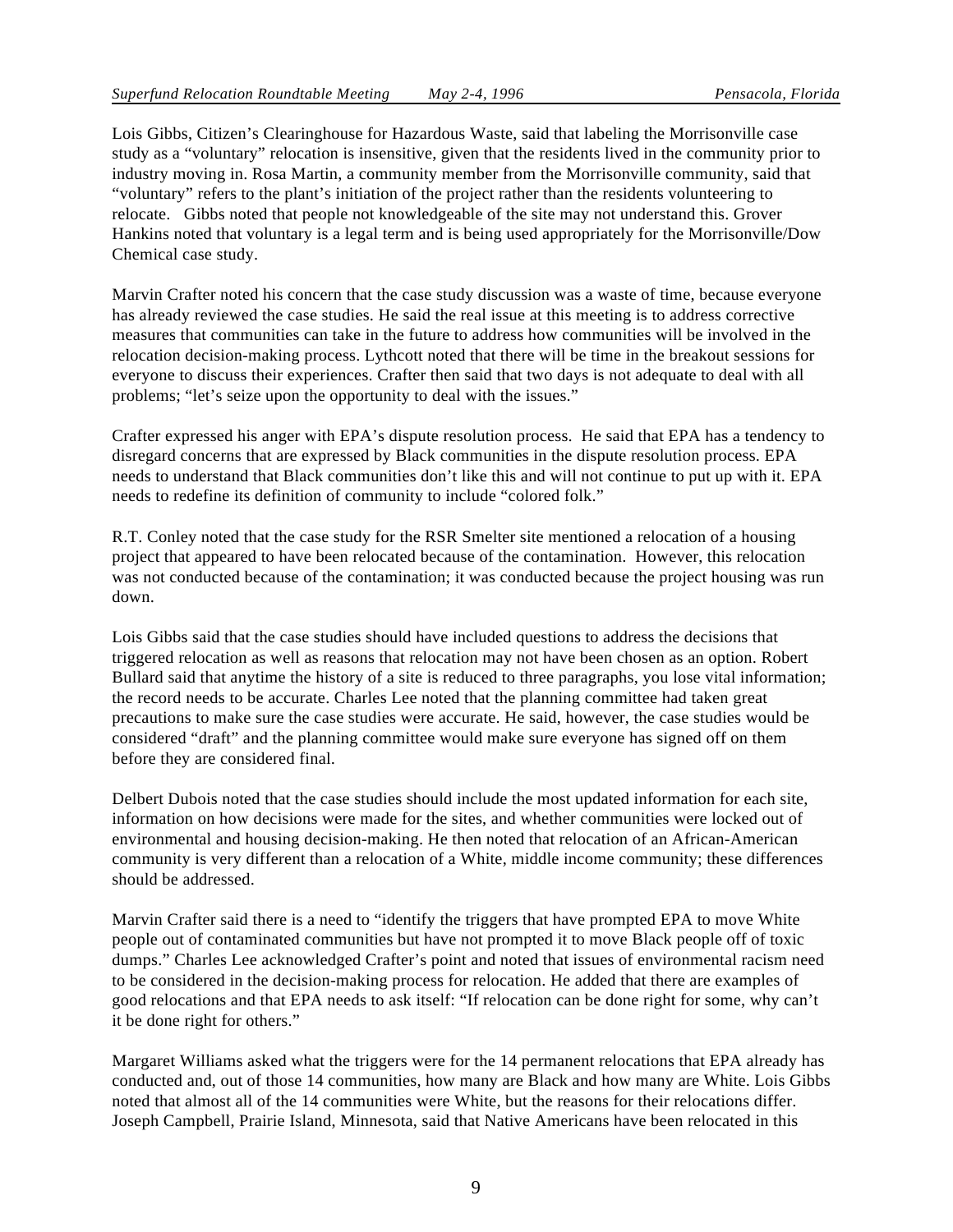country for the last 500 years by Whites who wanted to capitalize on the resources of the land for money.

Michael Lythcott then shared some of the "lessons learned" that interviewees of the case studies mentioned:

- Have a lawyer.
- Read everything.
- Understand everything before you accept, sign, or move.
- Have credible facts.
- Communicate, communicate, communicate; you cannot explain it enough.
- Take time to explain options and opportunities.
- Let people understand the relocation process entirely before they commit themselves.
- Help people with the search for a new home.
- Be flexible with deadlines.
- Have one source to go to for information.
- Give people the sense of the entire process before they start.
- Get to know the residents, their needs, and their histories; don't treat them as a file or case number.
- In the case of temporary relocations, relocate residents to houses instead of hotels.
- Develop a guidance that has flexibility.

#### **Set-Up For the Breakout Sessions**

Michael Lythcott then talked about specific issues that may be discussed during the next breakout group discussion, "Living on the Fenceline: Negative Impacts on Families and Communities." He asked everyone to present changes that occurred in their life once the community became aware of the contamination problem. For example, "Did residents become economically trapped in their communities," and "How are contaminated home prices compared to similar homes in a noncontaminated area." Lythcott said that people may not be aware that real estate values are subjective. For example, if the perception of risk from electromagnetic radiation causes lower property values, it may be the responsibility of the utility company to come up with the difference.

#### **Living on the Fenceline: Negative Impacts on Families and Communities—Report Out**

Following the lunch break, the group convened in plenary session to hear reports from the "Living on the Fenceline" breakout groups. This breakout session focused on participants' involvement with relocation; changes that occurred in the community as a result of being close to a site; and identifying family, health, social, and economic impacts. Each of the groups approached this mandate in their own way; while some focused on identifying impacts in the various categories, others discussed how they had been affected by relocation and changes in the community. For a more comprehensive list of specific items discussed during the five breakout groups, please refer to the section on the "Negative Impacts on Families and Communities" in *Appendix B: Relocation Roundtable Flip Chart Summary*.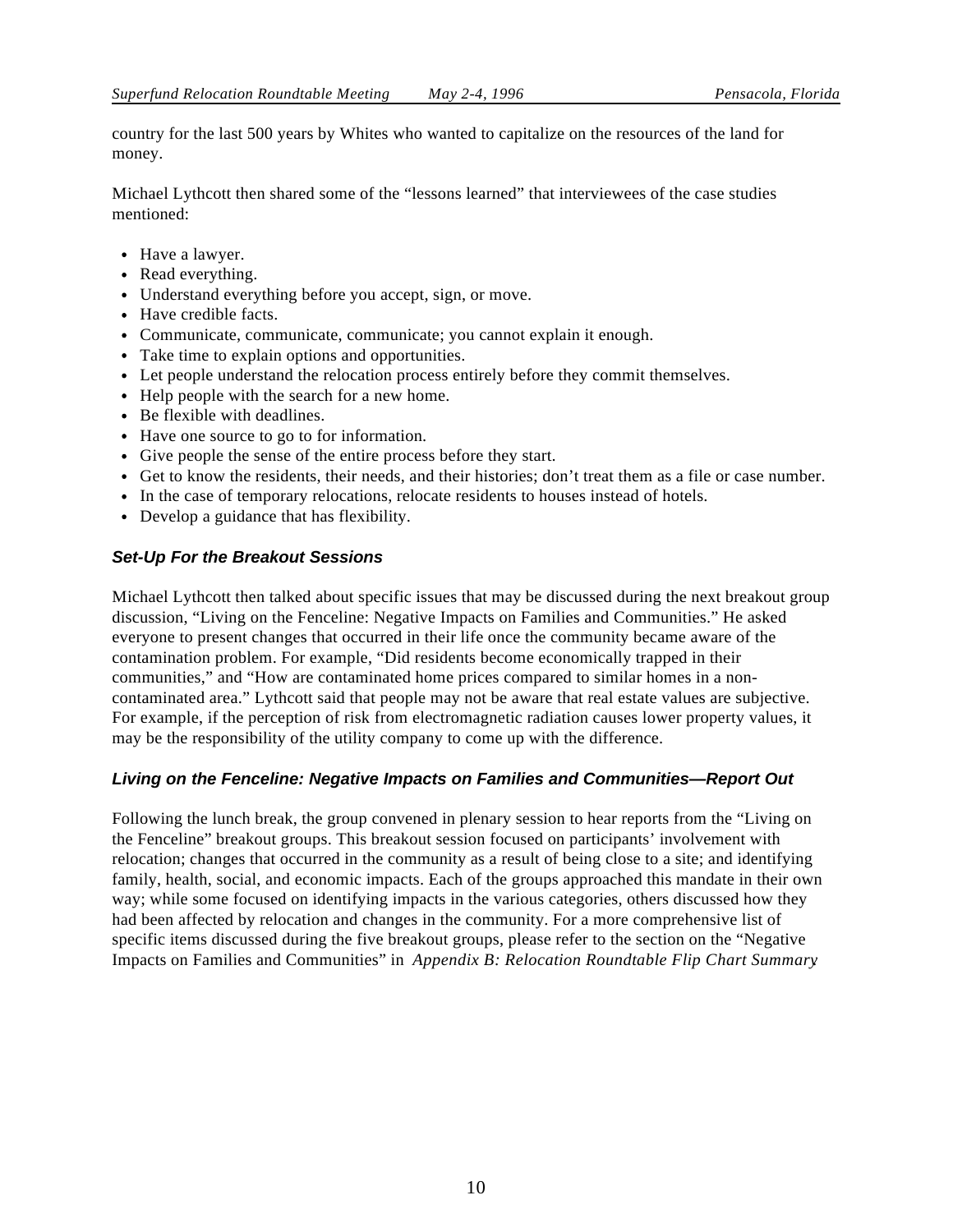#### *Group 1—Living on the Fenceline*

Doug Mundrick summed up the important issues brought up during this breakout session. Negative impacts on the community as a result of living on the fenceline catalogued by this group include:

- Economic Impacts
	- People move out of the neighborhood, but no one moves back in.
	- Rental units become vacant, owners are afraid of liability.
	- Others move in without knowledge of the problem and end up stuck there.
	- Homeowners insurance is difficult to obtain.
	- Mortgages are difficult or impossible to obtain.
	- Divisions within the community arise over economic issues (*e.g.*, the PRP offers money to a church, but not to residents; renters and owners are not treated equitably).
- Health Issues
	- Doctors don't know what they are dealing with or how to treat it.
	- People do not have the money for repeated visits to the doctor.
	- There is retaliation (*e.g.*, by PRP) against doctors who try to help.
	- ATSDR does not do a good job of educating the medical community about problems people face.
	- No one is integrating information from all the doctors who residents might see to get an overall picture of community problems.
	- ATSDR didn't answer the toll-free number set up to provide assistance to residents.
	- People can't grow gardens, restricting their access to fresh fruits and vegetables.
- Social Impacts
	- The stigma of the site results in psychological fear (*e.g.*, children are afraid their parents will die while they are away at school).
	- People stay closed up in their homes and do not get out to visit with neighbors.
	- Crime and drug abuse increase.
	- People in the community are used as guinea pigs for someone who wants to do research.

In summary, the group noted that each of these issues is enough to cause a serious problem, but the cumulative effect is much greater than the sum of the parts.

#### *Group 2—Living on the Fenceline*

Vivian Malone-Jones, EPA-Region 4, discussed how this breakout group looked at the question of how its participants were involved in relocation. Overall, participants felt they were not involved in decisions made about relocation. They also examined the health, social, and economic impacts in the community. These included:

- Health
	- Cancers.
	- Birth defects (*e.g.*, repeated across generations).
	- Skin problems, rashes.
	- Stress and mental anguish.
	- Fear (especially elderly and disabled residents).
- Social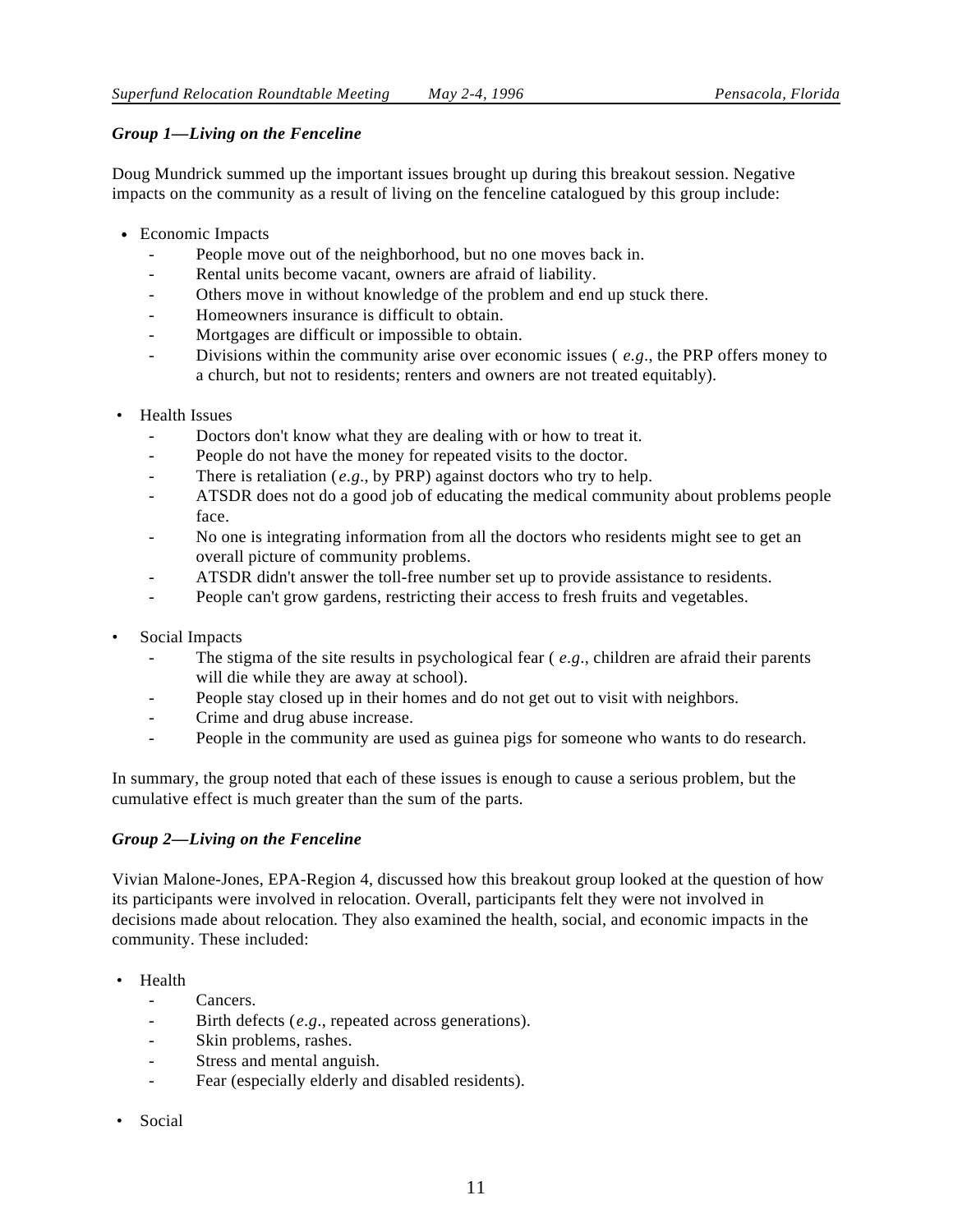- Division within the community ( *e.g.*, how to deal with individual offers to community members, lack of availability of homes, moving communities as a whole).
- Churches (at Morrisonville, people go back to the old community to attend church).
- Families living for extended periods in temporary housing (*e.g.*, dealing with children in hotel rooms, no facilities to cook).
- Economics
	- Market value versus replacement value of homes (rarely are people able to go out and purchase a home for what they receive in a buy out).
	- Elderly people can't get extended mortgages, or any mortgage at all; sometimes they are asked to provide 30% down payment.
	- Renters can't afford to rent available alternative housing (*e.g.*, four times the rent), leading to homelessness.
	- Community members frequently don't work for the polluter or don't work at all (therefore, the PRP has not provided economic development, and job training programs may be needed).

#### *Group 3—Living on the Fenceline*

Zulene Mayfield, Chester, PA, discussed how this group focused largely on physical and psychological impacts on children. Examples included children who have become accustomed to chemicals in the air, so that they immediately go into the house when they smell something, and one community in which seven-year-olds do not believe they will live to be 20. Other issues raised are listed below:

- Health Effects
	- Asthma problems and deaths from asthma.
	- Impotency.
	- Rashes, nosebleeds.
	- Kidney problems.
	- High instances of generally poor health, or decline in overall general health.
	- Anxiety of knowing that you are being impacted by the site; stress level.
	- Inability to garden.
- Social/Economic Effects
	- Homeowners don't want to victimize someone else by selling.
	- Things frequently considered nuisances (dust, noise, hours of operation) can negatively impact the community.
	- Redlining in the community, decrease in property values, inability to get insurance and mortgages.
	- What is going to happen to the property when we're gone (will the land serve as a buffer zone, or will it be redeveloped)?
	- Economic and psychological effects also have an impact on socialization skills learned in the community. We can't designate one portion (psychological, physical, economic) as more important than another, because it all goes hand-in-hand.

#### *Group 4—Living on the Fenceline*

Kenneth Bradshaw, Memphis, TN, discussed how this group focused on the process of relocation. They identified four steps: 1) identification of sickness in the community; 2) recognition of the problem of chemical contamination; 3) relocation; and 4) dealing with money issues.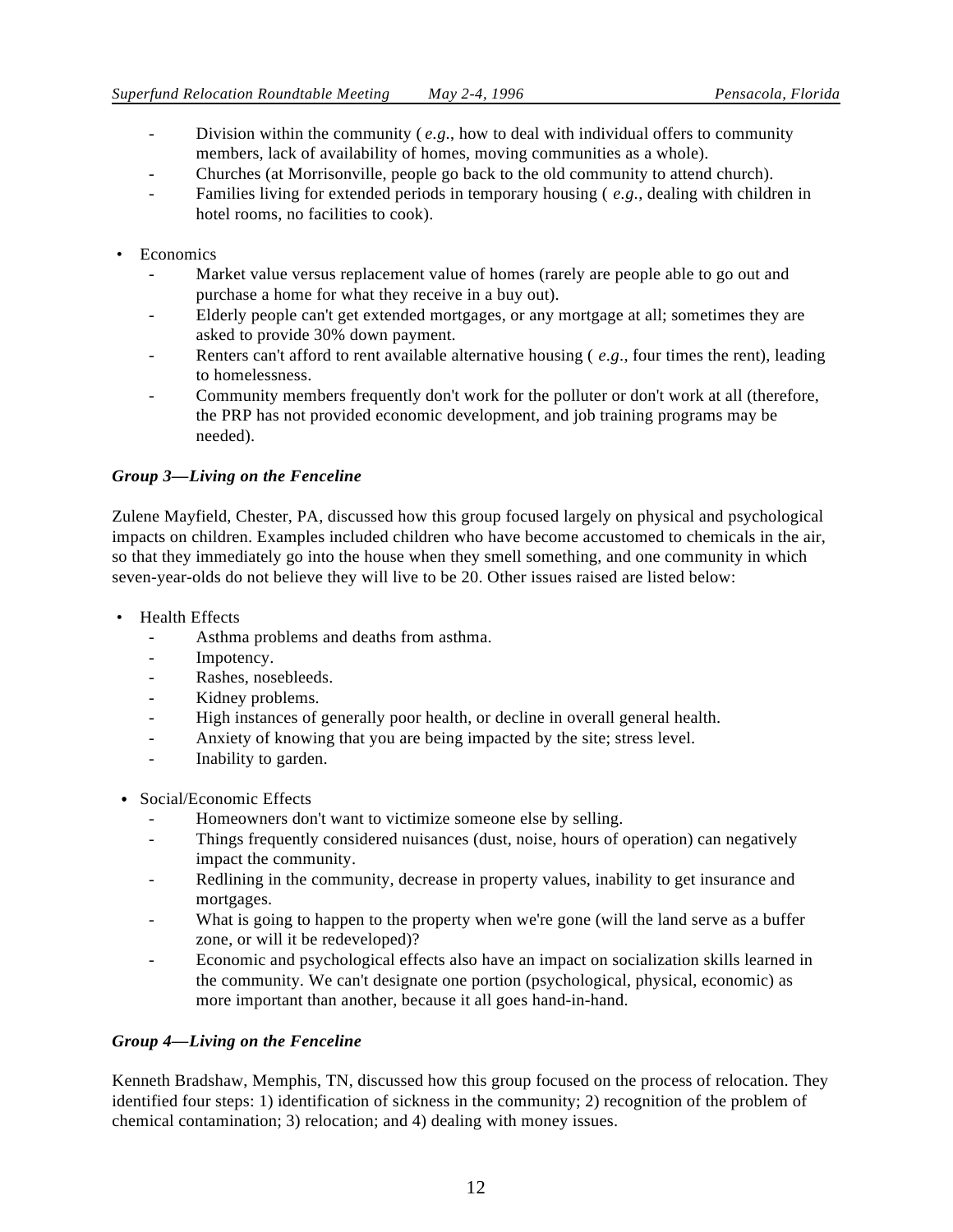Bradshaw noted that people in affected communities assume they are sick because something is wrong with them; maybe something wrong genetically. This frequently leads to feelings of hopelessness and can cause other mental health effects. Bradshaw explained that it's not just individual sickness; the whole community has been poisoned. From a psychological point of view, residents wonder why they have been singled out and find it difficult to ignore the racial issues and historic problems associated with their community. Community members wonder what's wrong with them and their kids. It affects the whole family. When they learn that they're living next to buried wastes, residents feel not only frustration, but anger.

- Social\Economic effects identified by the group included:
	- Destruction of the heritage of the community. Your self identity is tied up with your community.
	- There is no follow-up study to track relocated residents' health after relocation.
	- Neighborhoods are more than just homes. It's hard for people to readjust and start over.
	- Treating people differently (with regard to offers of money) causes a lot of division in the community.
	- It seems like the White people are trying to kill all the Black people. You can always find the Black community, just look for the smokestacks. They put all our schools and all our communities right around these poisonous dumps.

#### *Group 5—Living on the Fenceline*

Cynthia Babich, Del Amo Task Force, Torrance, CA, summarized this group's findings during its breakout session. This group discussed the importance of making this meeting meaningful. Among the problems identified, the group discussed the fact that the affected residents do not have a process to follow and do not have the tools to fight back. The group noted the importance of support from other community groups in order to network with others and share ideas.

The group agreed that people work very hard to care for their property, and often the property has been handed down over a period of time. They have made many sacrifices to own this property and are proud of their efforts and what they have. The group also agreed that EPA needs to understand how difficult it is to be relocated; this is a sensitive issue and needs to be treated as such.

On one hand, a lot of people in EPA are committed and want to do the right thing for impacted communities. On the other, some people in EPA are insulting to community members and do not listen. Others seem to not want to deal with the community. Community members in this situation want immediate action, not more talking and delays.

The group identified the need for residents to have legal guidance to help them during the relocation process. They also identified stress as one of the biggest problems, noting that stress comes from realizing that one's health is threatened and having to live with that realization every day. One member from the group noted that there are special issues with Native American rights. For example, if Native Americans move off their land, even temporarily, they lose all inherited rights associated with the property.

The group agreed that a lot of empowerment has been taken away from the people at risk. The American Constitution provides a guarantee of the pursuit of happiness. But if you have had your home taken away, you have been denied that pursuit. Florida law states that individuals are entitled to quiet and peaceful enjoyment of their property. If this is taken away by pollution, the residents have a right to restitution. Also, because innocent homeowners have been affected, they have a right to restitution that is comparable to standards set for all, not just restoring what they had.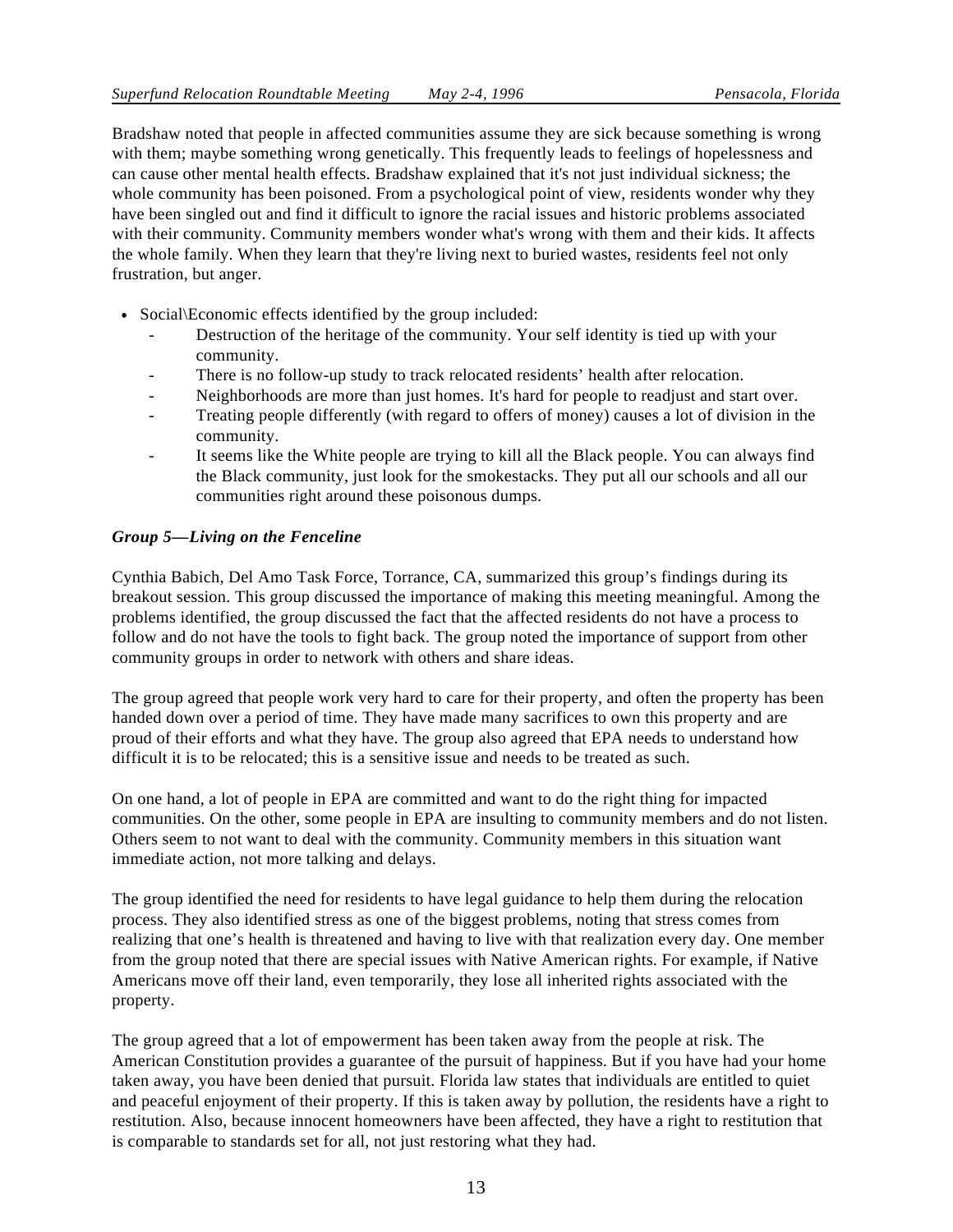#### *Summarizing Comments*

Charles Lee said that in looking at the impact of living on the fenceline, we have to look at the total community impact. These are distinct, cross-cutting, and cumulative issues. These issues may or may not be quantifiable, but they all have to be considered when talking about relocation policy. All breakout groups talked about the impact on physical health, mental health, economic impacts, and the impact on the social fabric of the community. When you have a community on the fenceline, people move out and no one moves in. That means that you are condemning a community to death.

Lee said this meeting is focusing on relocation and environmental justice in a society where racism is still a major issue. Racism has everything to do with all aspects of the relocation process; from the point of view of institutional racism and the views of individual decisionmakers. Differentials in valuation of property also come into play. There also are special considerations, such as those relevant to Native American communities.

Lee noted that relocation inevitably leads to divisions in the community. EPA needs to figure out how it can actively avoid these divisions and this decision needs to be linked to how the community feels about these divisions. When talking about total community impacts and a commitment to the community (a living neighborhood), there should be an acknowledgment that it is wrong to divide the communities, whether this decision is made consciously or unconsciously.

Lee then noted that there is a tremendous need for technical assistance—for education and networking among communities that deal with relocation issues. Stress is a real thing; it is much more complicated because of the social context that is at play, and it must be recognized.

Lee said that with regard to a mission, we at this meeting should send a powerful statement. "I believe that the challenges we are dealing with here represent a moral challenge, not only to EPA, but to the entire nation. It is a statement that should go to the White House."

#### **Sharing Our Stories**

#### *Marvin Crafter, Fort Valley, Georgia*

Marvin Crafter opened his presentation by noting his observation that the "fenceline" seems to be moving. He feels that cleanup to industrial re-use levels, "Brownfields," and similar innovative redevelopment initiatives serve to reduce protection of the public and dilute cleanup standards. He said that EPA's job is to clean it up or see that the PRP does so. Otherwise, people living farther away from the site will be on the new fenceline, and will still have problems to deal with.

Crafter also commented that EPA is not dealing appropriately with multiple contaminants. At the Woolfolk site, arsenic is driving cleanup by the PRP, but there are as many as 48 contaminants he feels should be addressed. The site covers 18 acres in the middle of Fort Valley. He said EPA focused on the dominant presence of arsenic, and set a cleanup level of 30 ppm. Among the contaminants that have been identified are: lead at 151,000 ppm; high levels of chlordane; and dioxins at greater than 37,000 ppm. He believes that arsenic was selected as the contaminant of concern because it was a heavy metal that could be assumed not to have moved far from the source. According to Crafter, EPA said that the arsenic was not spread by the wind, but sample data show higher levels of arsenic farther from the site, rather than closer. Dust samples from the attics of homes show high levels of arsenic inside homes. This contamination is not being addressed in the cleanup.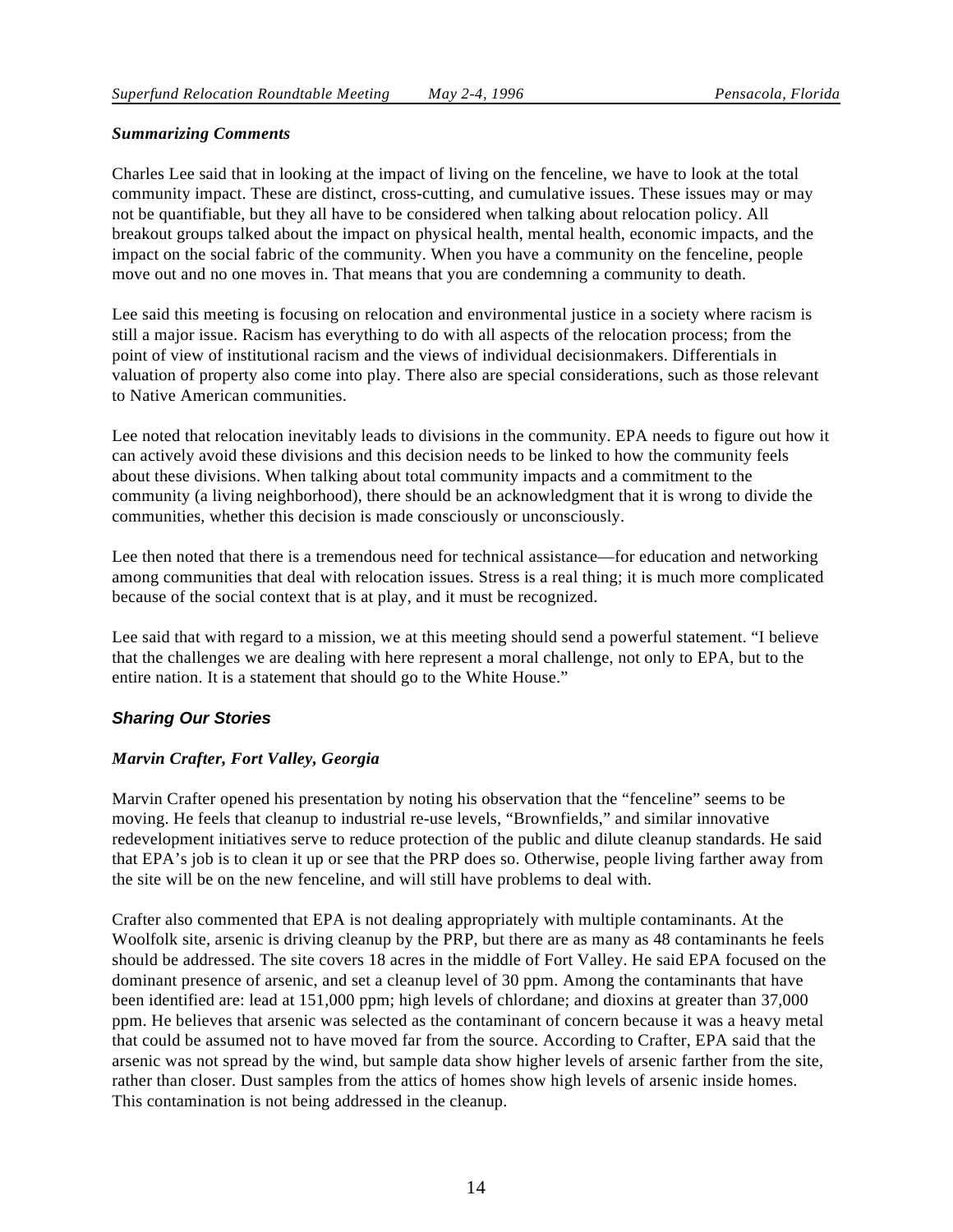Crafter said that site characterization data are inadequate, in his opinion, because not enough sampling was done, not all contaminants were tested for, and the effect of severe storms in spreading contamination has not been adequately considered. The community feels they have been betrayed by EPA because the responsible party is not being made to do a better job. "All we want is for EPA to do its job. How much more of this do you expect us to take?"

At the Woolfolk site, the PRP bought a number of houses directly across the street from the facility and relocated the residents. The PRPs plan to build a library on the property. However, the African-American community is concerned that the property is contaminated with dioxins that haven't been tested for. Crafter said EPA also had a meeting and press conference to discuss the new library, but did not invite the community group to participate.

Crafter feels that the PRP is trying to divide the community along racial and economic lines. He noted that the Mayor of Fort Valley had died only two days ago at the age of 47, and said that this is an example of how contaminants have killed poor Blacks, Whites, and others in the community.

#### *Lois Gibbs, Love Canal, New York*

Because she felt that the audience was familiar with the story of Love Canal, Gibbs' presentation focused on the decisions made at Love Canal and what she perceived as the reasons these decisions were made. In 1976, studies by Occidental Petroleum showed that there were 20,000 tons of chemical contamination in the center of the community. A cost-benefit analysis showed that it would cost \$20 million to clean up the contamination. Therefore, a decision was made not to clean it up. Instead, it was recommended that residents place a fan in their basements to vent chemical vapors to the outside. This did not take into consideration the temperatures residents face in winter.

Gibbs found out about this in 1978. By that time, her children were very sick, as were many of the neighbors. She almost lost her infant daughter to a disease similar to leukemia. Her best friend lost her seven-year-old son to dioxin poisoning. According to Gibbs, there were many people in industry and government who knew about this, but they did nothing.

The Love Canal community consisted of 700 private properties. Most people worked in the chemical industry. To the west of Love Canal were 240 federally-subsided housing units. When the community first got organized to get testing done, they found that the homes closest to the dump site had levels of chemicals above workplace standards. The community worked to have those families moved, but the state of New York decided that it would only move pregnant women and infants under two-years-old from the 239 homes along the fenceline. Gibbs said this was when the community thought they could demonstrate an effect on residents' health that would prompt the government to do something. However, they found that the only way to get relocation is to cause a stir and threaten political officials with their limited chances for reelection. As a result, the community decided to "dog" Governor Hugh Carey across the state during his reelection campaign. Finally, he asked what he had to do to stop them. According to Gibbs, this led to evacuation of the 239 families.

Gibbs said the rest of the community remained behind. Fifty-six percent of children were born with birth defects including: three ears, double rows of teeth, extra fingers and toes, and mental retardation. During one study period, 22 women were pregnant and only 4 babies were born without any birth defects. When this was presented to the state of New York and the federal government, the community was told that the residents were a clustering of genetically-defective people. Miscarriages were interpreted as illegal abortions by women who didn't want to tell their husbands. Residents fought hard in the political arena, and they finally began to see results. As far as relocation, the residents were told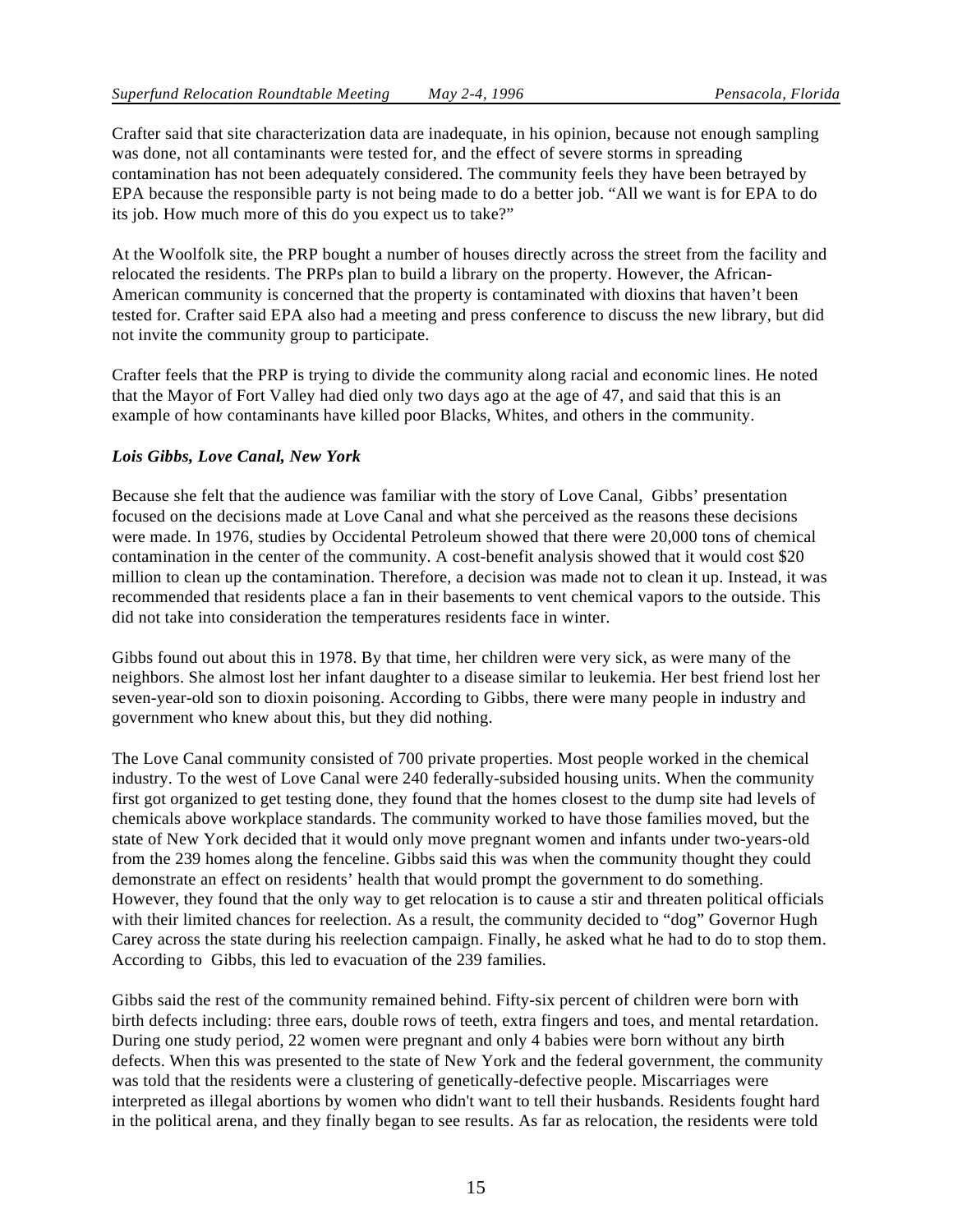that if they could get a doctor to certify that the health effects were the result of contamination, they would be relocated, but this was very hard to do.

Gibbs' family was finally relocated, but only temporarily; four of them lived in one room in a Howard Johnson's hotel. After temporary relocation, residents returned to their homes and continued to fight for permanent relocation. They lobbied Jimmy Carter, who was running for reelection at the time. They held a couple of EPA officials hostage. The residents did this because if EPA felt it was safe for residents to live in Love Canal, then it shouldn't harm EPA officials either.

Gibbs advised people against this form of action because a SWAT team came out along with the news media. But finally, Jimmy Carter decided he had to do something. Eventually, all residents were temporarily relocated, and, later, permanently relocated. However, those were different times and the community was White. Gibbs said that if she tried this today, or if she had been a minority, she thinks she would be in jail.

Gibbs explained that relocation at Love Canal did not occur because residents were sick, there were birth defects in children, or there was contamination. In her opinion, the reason residents were relocated is because they created the political climate for the politicians to do what they should have done automatically. The rationale for the first relocation in 1978 was remedial construction because of the noise and the nuisance. The second relocation was done because of psychological problems and anguish. Gibbs said that none of the triggers or documents had anything to do with the fact that families were dying. It was a political decision based on the political climate the residents were able to create.

#### *Roy Malveaux, Corpus Christi/Beaumont, Texas*

Roy Malveaux noted that he is the Executive Director of People Against Contaminated Environments (PACE), which was established in Corpus Christi, Texas, and has filed a number of lawsuits related to contamination in Corpus Christi. In one of these lawsuits, PACE was originally offered \$1M to settle and then \$30M. But, according to Malveaux, the group has yet to settle, and is concerned about the amount of money from any potential settlement that will go to the attorneys. PACE is currently working with the Thurgood Marshall School of Law in filing a civil rights administrative complaint. Malveaux also mentioned that PACE has filed complaints against local officials for negligence, trespassing, and malfeasance. The idea of all this is to get the attention of government officials and let them know the citizens mean business.

Malveaux then went on to talk about his experiences with a community in Beaumont, Texas, that wants an emergency relocation. The community is surrounded by a railroad that is hauling toxic chemicals throughout the community. There is a public housing project, a school, and a nursery that have been closed because of contamination. Adjacent to the neighborhood are a wood chip factory, a grain elevator, a closed asphalt factory, a number of abandoned petrochemical plants, a shipyard, an asbestos factory, operating refineries, and chemical plants. The city has also approved a hazardous waste truck route that will run directly through the community. A major problem is that if there were a chemical emergency, the residents would be completely cutoff by the railroad and would not be able to evacuate the community.

In addition, Habitat for Humanity, the Southeast Community Development Corporation, and the city have built a number of residential units in the community. Malveaux noted that if this doesn't qualify for emergency action, "it's hard to see what would." According to Malveaux, the entire community consists of "Dead Men Walking." He asked, "What do we need to do to ask for help?" Children in the community cannot defend themselves. The local government has taken it upon themselves to exploit the citizens. They have created geographical segregation. Generations from now we will have a problem if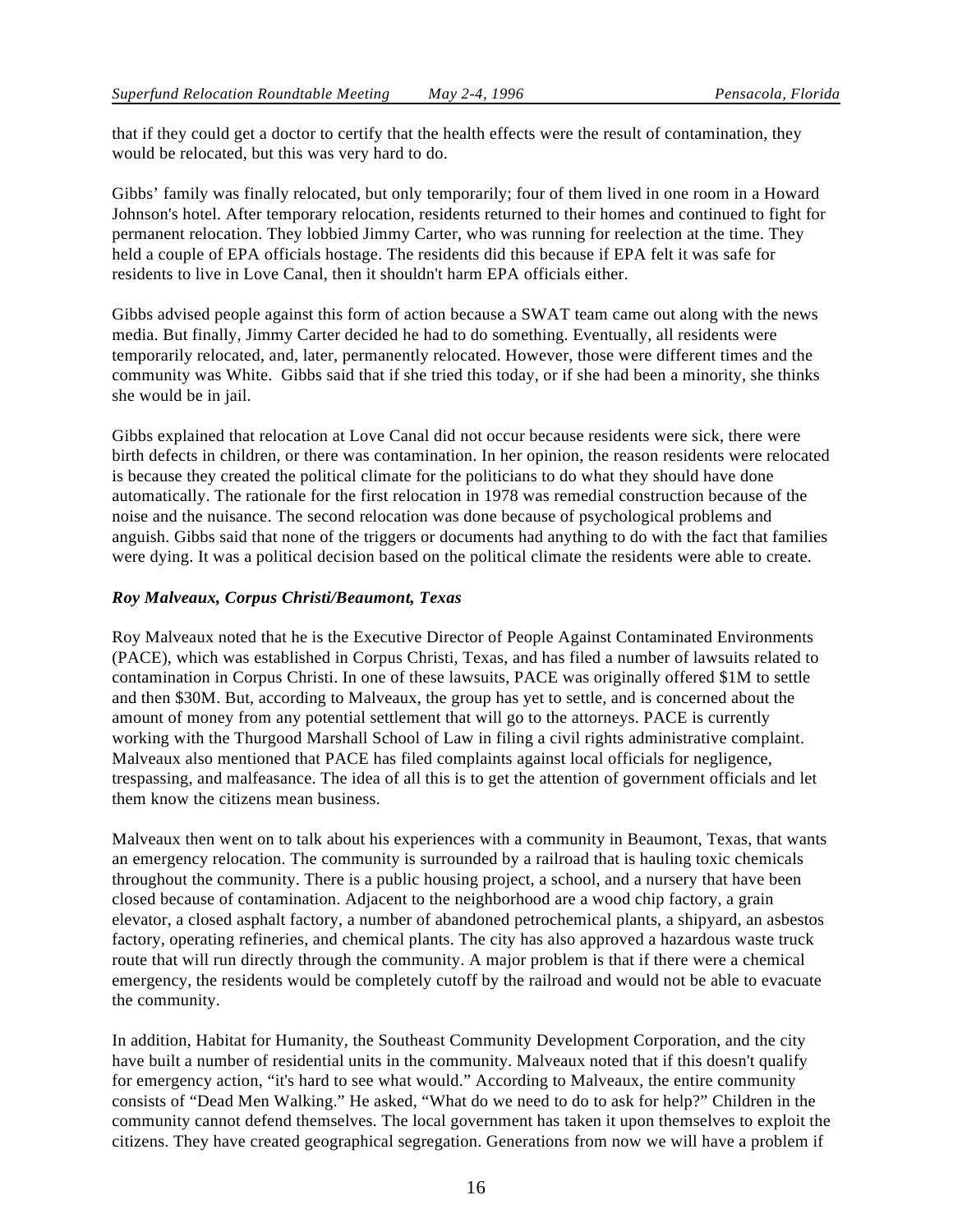we don't do something about it now. He said: "What's it going to take? What do you have to do? How long?"

#### **Summary of Existing Laws, Regulations Policies and Implementation**

Suzanne Wells opened this session by calling attention to a document prepared by EPA for the meeting, "Questions and Answers on Superfund Relocation." The document addresses issues related to the history of relocations in the Superfund Program, The Oil Pollution Act and relocation, and community involvement in relocations. She noted that the Relocation Roundtable meeting has been very helpful to EPA, as the Agency has not had an overall policy on relocation. A list of 14 sites where Superfund has done permanent relocations also was made available, and Wells noted that EPA has done a large number of temporary relocations as well.

#### *Overview of Superfund, JoAnn Griffith—U.S. EPA Office of Emergency and Remedial Response*

JoAnn Griffith provided an overview of the Superfund Program and its authorities for relocating community residents. She explained that Superfund is the Comprehensive Environmental Response, Compensation, and Liability Act (or CERCLA), which grants EPA authority to conduct cleanup actions. These actions are regulated under the National Contingency Plan (NCP), which lays out the framework on how to conduct these actions. EPA's mandate under the law is to select remedies that are protective of human health and the environment, which also will be cost-effective.

Under the law and the regulation, EPA conducts response actions (or cleanups) to protect human health and the environment. There are two categories of response actions: removal actions and remedial actions.

Under the NCP, a remedial action can be funded by the Superfund only if a site is listed on the National Priorities List, which currently lists 1,300 sites. Response actions only can be taken when there is a threat to human health, welfare, or the environment caused by the site. Risk assessment procedures focus on the site, not necessarily multiple sites.

Relocation is a response action. For remedial actions, the state must cost-share in the remediation, from 10% to 50% depending on the circumstances. Also, the state must agree to take title to any property from EPA when the cleanup is completed.

A risk assessment is completed to determine what the risks are and how people are being exposed at the site. EPA then develops a range of cleanup options. The NCP requires that each option protect human health for the reasonably anticipated land use at the site. Cleanup options are then compared based on the nine criteria to look at the advantages and disadvantages of each option. The nine criteria include:

- 1) protection of human health and the environment;
- 2) compliance with other federal and state laws;
- 3) long-term effectiveness;
- 4) short-term effectiveness;
- 5) reduction of toxicity, mobility, or volume;
- 6) implementability;
- 7) cost;
- 8) state acceptance; and
- 9) community acceptance.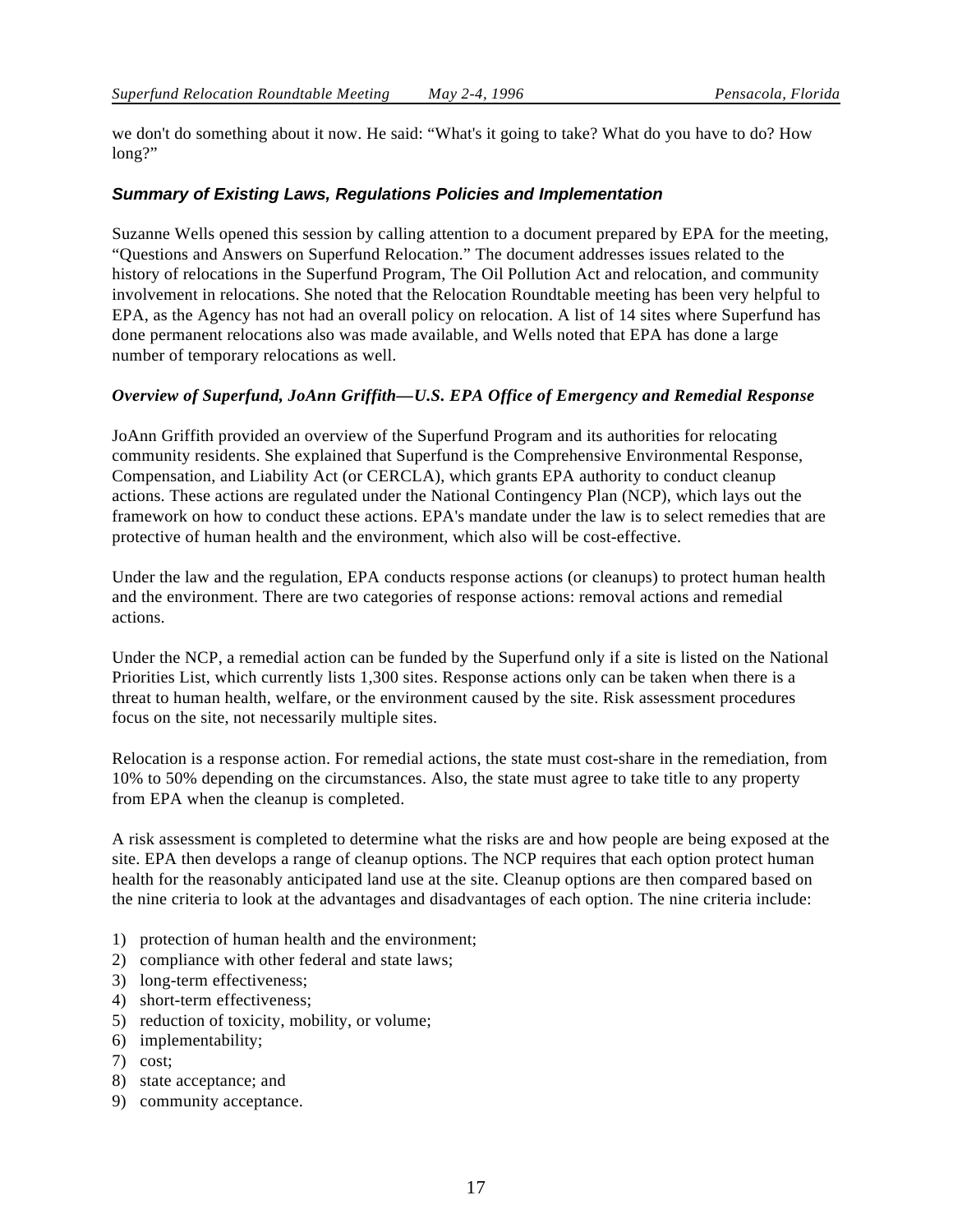Griffith said that "cost-effective" does not necessarily mean the cheapest (or most expensive) remedy. There is a preference for permanent solutions to the greatest extent possible, and a preference to treat contaminated waste if possible. EPA does not want to keep creating more and more landfills. It wants to take care of the problem and be done with it.

Temporary relocation can be selected as a cleanup action. It is generally selected in conjunction with another response, *i.e.*, removal or treatment of the contamination. Risk or threat is the primary factor in selecting temporary relocation. Other factors include the feasibility of engineering controls to reduce risk to residents, and the possibility of physical danger as a result of construction. The overall goal is to restore the property and bring the people back.

Permanent relocation can be selected in a limited number of cases. The NCP requires that cleanups be protective for the anticipated land use. Thus, if EPA cleans up to residential standards, there may be no cost-benefit in permanent relocation. Given these legal parameters, permanent relocation has occurred under limited conditions. Situations where permanent relocation has occurred include:

- An immediate risk exists that could not otherwise be addressed ( *e.g.*, Forest Glen).
- Cleanup is difficult or impossible because homes are in the way ( *e.g.*, Glenridge/Montclair).
- Houses were contaminated and EPA couldn't decontaminate them ( *e.g.*, Austin Avenue).

Griffith explained that EPA's mandate under the law is to clean up sites to protect human health. EPA cleans up a large number of residential areas ( *e.g.*, 70 major residential cleanups, such as Bunker Hill Mining, MT—1,000 homes; and National Zinc, ID—2,000 homes). In addition, EPA has conducted numerous temporary relocations during excavation ( *e.g.*, Lorraine County, OH; Glen Ridge/Montclair, NJ; and United Creosote, TX). EPA has conducted only 14 permanent relocations, and the rationale for these has depended on the facts of each case.

EPA needs to develop a relocation policy in order to define when relocation can be used and what EPA can do. Past misunderstandings led some people to the interpretation that relocation is not possible. One reason a relocation pilot has been designated is to help define these issues for the future.

Griffith said that EPA is trying, in addition to what is included in Superfund, to determine what other options exist, perhaps in other agencies such as HUD and FEMA. EPA also is looking into how local land-use decisions are made. EPA has developed Land-Use Guidance that might allow land that will likely be used for industry to be cleaned up more inexpensively, therefore providing more flexibility in relocation. This is a change in the way EPA has done business before.

#### *Uniform Relocation Act, Robert Cribbin, U.S. Army Corps of Engineers*

Robert Cribbin noted that after EPA decides to relocate people and acquire property, the U.S. Army Corps of Engineers (USACE) becomes involved to assist in the relocation. The Fifth Amendment to the Constitution says that private property will not be taken for public use without just compensation. The courts have determined this to be "fair market value." Under section 104(j) of CERCLA, EPA has the authority to acquire real property in connection with remedial actions at Superfund sites. Before EPA can acquire property, the state must provide assurances that it will accept the transfer of the property once the remediation is completed.

Since 1971, property acquisitions have been guided by the Uniform Relocation Assistance and Real Property Acquisitions Policy Act, a government-wide rule under Title 49 of the Code of Federal Regulations, Part 24. This regulation, issued by the Department of Transportation, sets forth policy and procedures for government relocations.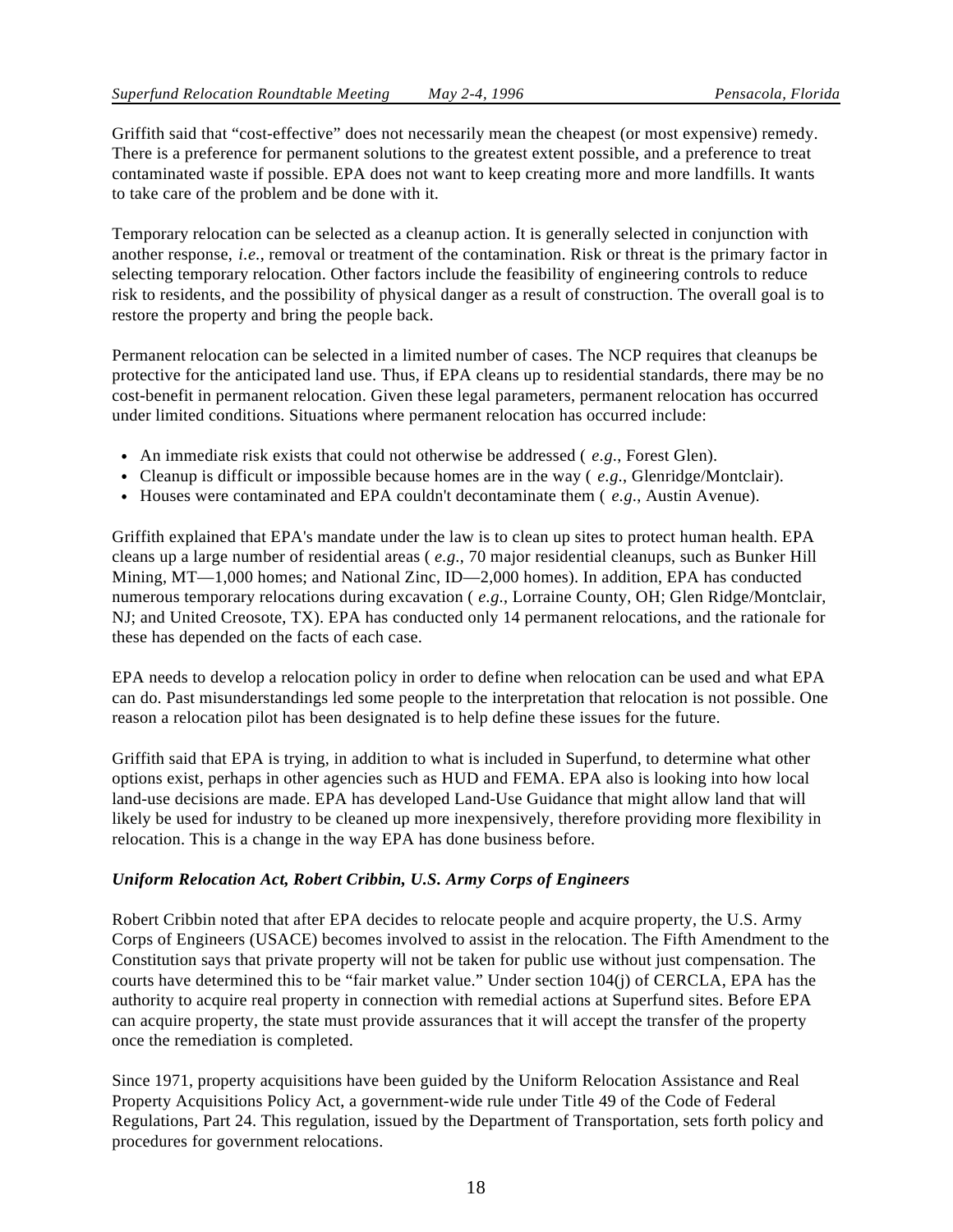Cribbin said that the first step in acquiring property is to obtain an appraisal of the fair market value of the property. An appraiser will visit and use standard procedures regarding all factors that will affect the value, including contamination. However, if the government stuck to this provision when negotiating voluntary purchases, it would not buy very much property. EPA typically determines fair market value, with considerations for value lost due to contamination, on a site-by-site basis.

The next step is negotiations. The government will provide a written offer to property owners and will explain its policy and procedures in writing. The landowner receives a certain amount of time to consider the offer, and may submit a counter offer. When an agreement is reached, there will be a written document describing what was agreed upon. At closing, USACE will pay off any loans, reimburse homeowners for closing costs, prepayment penalties, or other fees, and pay the balance to the homeowner.

Cribbin said the government cannot take possession until everything has been paid and everyone has received 90 days notice. If no agreement is reached, the government will institute formal condemnation proceedings. Legal fees for property-owner representation will not be compensated.

USACE also provides relocation assistance that is separate from "just compensation," and includes a replacement housing supplement, moving costs, and relocation advisory service. The replacement housing supplement is different for homeowners and renters, and takes into account the length of time individuals have been in their homes:

- A purchase supplement of up to \$22,500 can be provided to owner/occupants who have been in their homes 180 days or longer. This is applied to closing costs, mortgage differential, and replacement costs.
- Rental assistance for owner/occupants and tenants of 90 days or more is available up to \$5,250 over a 42 month period.
- Owner/occupants of 90-179 days and tenants of 90 days or more also may receive downpayment assistance of up to \$5,250 toward the purchase of a new home.

In rare cases, the government has authority to go beyond these limits to provide housing as a last resort. It also may make direct loans, and either build or modify a home to ensure a comparable dwelling.

Moving costs can be reimbursed in two ways: reimbursement of actual reasonable moving expenses; or reimbursement based on a fixed moving cost schedule. The government also will pay for utility hookups and other incidentals. Relocation advisory assistance is available to minimize the hardship of relocation. If people think they've been treated unfairly, they can appeal to the government or sue in court.

#### *Discussion*

Steve Luftig noted that the Uniform Relocation Act was written for the purpose of buying houses in order to build highways. EPA is trying to adapt that law to a very different situation. Unfortunately, it is a cumbersome procedure and frequently an adversarial one. He suggested that the group may want to make recommendations as to how these procedures can be modified. Conley asked how these procedures apply to owners of housing projects. Cribbin responded that there are other benefits and procedures for businesses, which include owners of housing projects.

Michael Lythcott noted that people who are being relocated are not interested in a handout from the government; they want to be able to replace their homes with as little disruption as possible. Margaret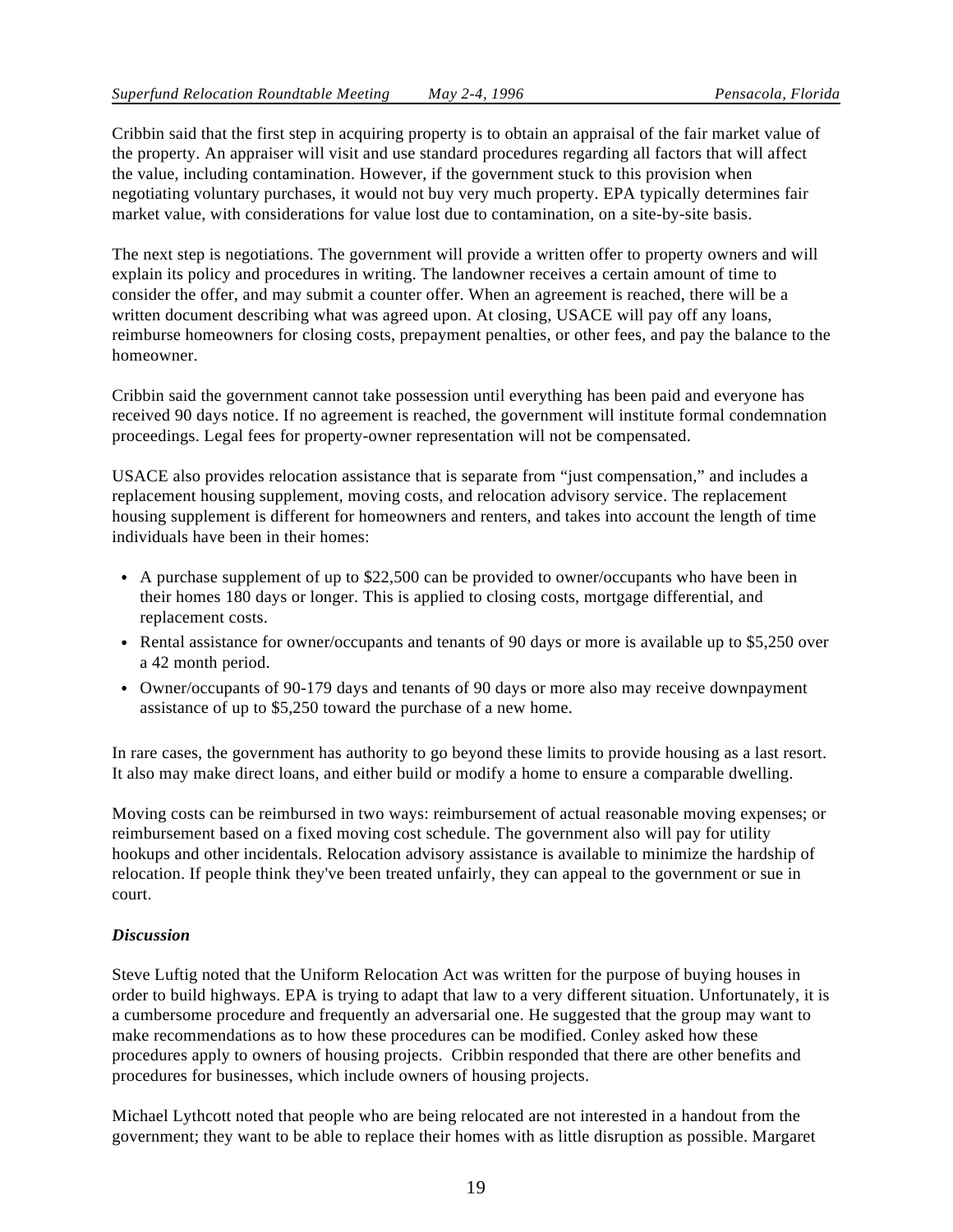Williams asked how this affects social security or welfare payments. Cribbin responded that relocation payments are not considered taxable income, and should not affect either welfare or social security benefits; although some housing assistance payments may be affected. Specific advice would be needed from a relocation advisor in this case. For private company buyouts, payments may be taxable.

Zulene Mayfield pointed out that there are other problems beyond past pollution problems that will affect the future of communities. She wanted the group to address stopping pollution problems before serious health effects have resulted. Steve Luftig responded that this is a difficult issue. EPA has a mandate to deal with sites on the NPL. In some bills now before Congress, EPA would not even be able to propose sites for the NPL unless requested to do so by a state governor.

Joseph Campbell asked how EPA could ensure tribal rights at Superfund sites on tribal lands. Steve Luftig said that the Superfund law says tribes generally must be treated the same as states; this means that tribal governments are allowed to set their own cleanup standards. Campbell then asked about the government's role in restoring environmental damage made on tribal lands. Luftig said that he was not sure how to answer this question.

#### **Relocation: The Key Factors**

#### *General Discussion*

Deeohn Ferris, Washington Office of Environmental Justice, Washington, DC, commented that the issue of future land use and lower standards for cleanup is a "slippery slope." Shen asked: "What is the extent to which the Agency actually factors in the fact that land-use decisions are not participatory?" She said that basing decisions upon future land use is basically basing decisions on present land use, which perpetuates the cycle of problems that exist in mixed land-use communities. It also ignores the consequences of years and years of contamination. The environmental justice community has been talking with EPA for a number of years to try to get multiple pollution sources considered, as well as problems with determining land use. Ferris noted that she is not certain that a lot of progress is being made.

Ferris then said that cumulative risks are an increasingly larger concern for EPA, but EPA has limited authority to make land use decisions. She noted that EPA may have jurisdiction to call to task local land-use decisions and rescind discriminatory land use. She added that Title 6 and Title 8 can be used to force state and local governments to address this.

Steve Luftig noted that recommendations like Ferris's would need to be considered and discussed by this forum. New ways of looking at how remedies are selected at sites, and how land use factors into remedy selection are needed, as well as consideration of the history of misuse of the land, inappropriate zoning, and multiple exposures.

Beverly Wright noted that a lot of community members have a problem with the idea that "it is not cost-effective to relocate people if EPA has to clean up to residential standards." While this may sound good, and implies that the government is saving money, from a community's point of view it makes no sense. It is extremely insensitive to the pain and suffering that is going on. Once your community is "zoned toxic," you have numerous other toxic facilities moving in. It also does not address the psychological damage or the socioeconomic effect that exists because of the stigma of living in a contaminated community. This kind of argument does not "hold water" when you are talking about real people and real situations. Very little has been done for environmental justice communities while, at the same time, White communities have been relocated. This is an injustice.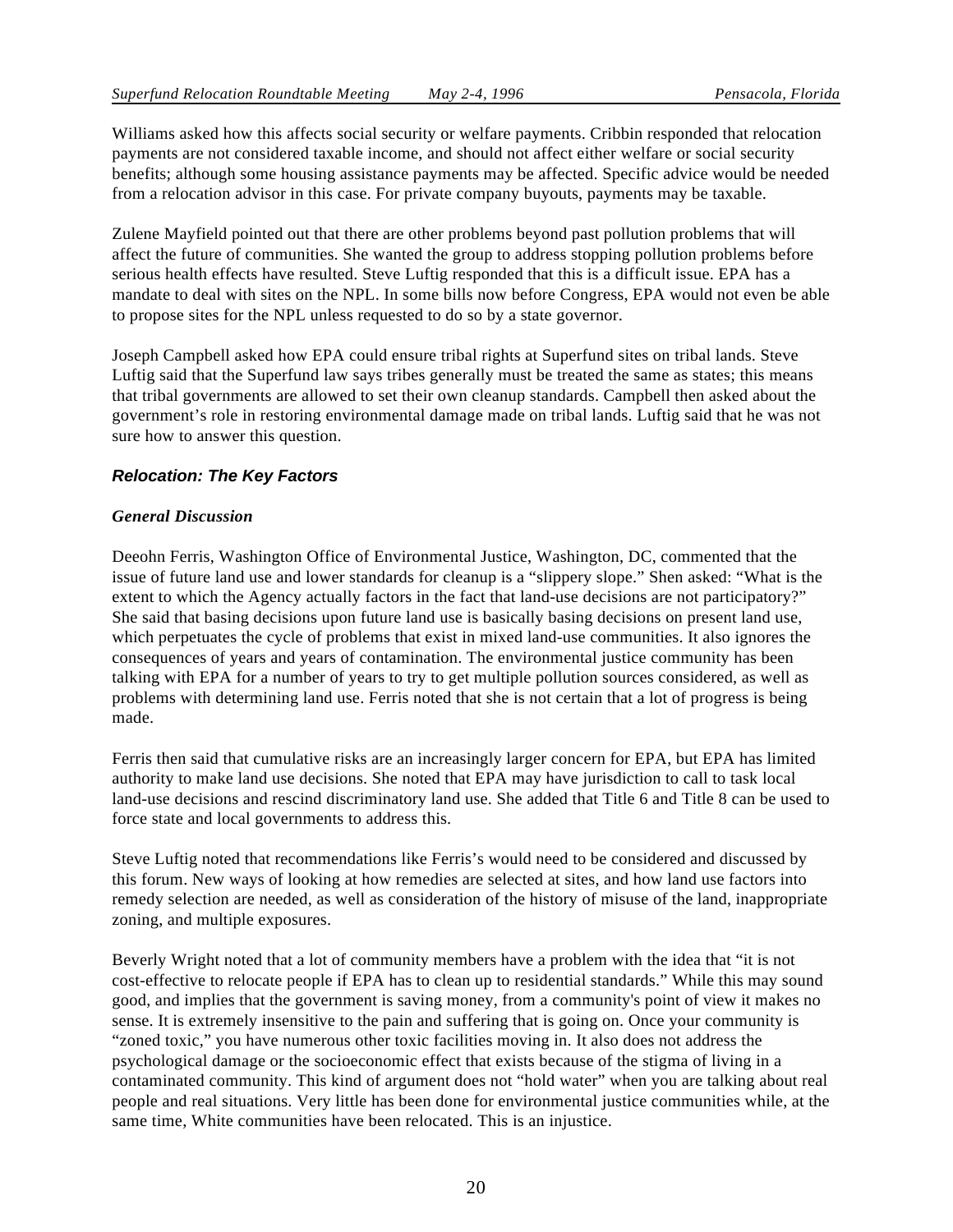Robert Bullard said "the laws and regulations have been written in the context that all communities are created equal. However in the society in which we live, that is just a dream and a theory." Current laws do not take into account institutionalized discrimination in housing, transportation, land use, and industrial facility citing. In almost all cases, we are not looking at a single site to be cleaned up, but at a host of contaminants that have been sanctioned at the local and state levels. Cleanup needs to be addressed in this context. Local practices have allowed some populations to be more vulnerable. Current EPA procedures perpetuate this.

Marvin Crafter asked: "What happens if you have a Superfund site, and all evidence indicates that the community should be relocated, but the responsible party refuses to do it?" JoAnne Griffith said that the appropriate response would be an administrative order from EPA. If the PRP failed to comply with the order, EPA would do the relocation and then recover costs from the PRP. Crafter then asked when EPA was going to start enforcing the law. He said that in his community, an order required the PRP to take action if contaminants exceeded a certain level, but adequate sampling had not been done. Where contamination had been found, the PRP had not complied with the order. He further commented that the group has spent a lot of time talking about this, and questioned when the group would see something come from it.

Michael Lythcott and Connie Tucker drew the group's attention back to the purpose of the meeting. Lythcott said he wanted to make sure that participants understood that the presentation on laws and regulations was meant to serve as a platform for further discussion. Tucker noted that the group represents residents at non-Superfund sites as well, and wanted to make sure that these communities' concerns were included in discussion.

Charles Lee noted that the meeting was not intended to solve problems at specific sites, but to discover participants' experiences for the benefit of themselves and EPA policy makers. He noted that Steve Luftig was available to answer questions. The group then posed a number of questions to Luftig:

How does EPA conduct risk assessments and how does the Agency deal with multiple contaminants at a site?

Luftig explained that risk assessment has two parts: 1) an assessment to determine how toxic a chemical is; and 2) an assessment to determine how a chemical affects residents. Something can be very toxic, but if it is buried somewhere in the middle of the desert, and no one is exposed to it, it doesn't pose a great risk to a person. Toxicity assessment addresses the issue of how dangerous a contaminant is. Exposure assessment addresses the issue of how one is exposed to the substance did the person drink it, breathe it, how did it come in contact with their body? When we hear that dioxin is a problem at 1 ppb in residential areas, what does that mean? If people have contamination at 1 ppb in their yard, the risk assessors and the health assessors have told us that is a level of concern. That means we should look further and determine how we can separate the people from the contaminant.

Luftig said that different chemicals pose different problems. Depending on what is located on a site, a risk assessor might try to conduct an assessment of each chemical that is present. Not every chemical causes cancer, but some may cause other problems ( *e.g.*, skin burns or rashes). A risk assessor looks at the risk from all contaminants of concern. If a site contains lead, for example, EPA looks at other possible effects ( *e.g.*, learning disabilities or birth defects). EPA also considers additive and synergistic interactions among chemicals. Risk assessments are done by EPA with assistance from ATSDR, state health departments, and others.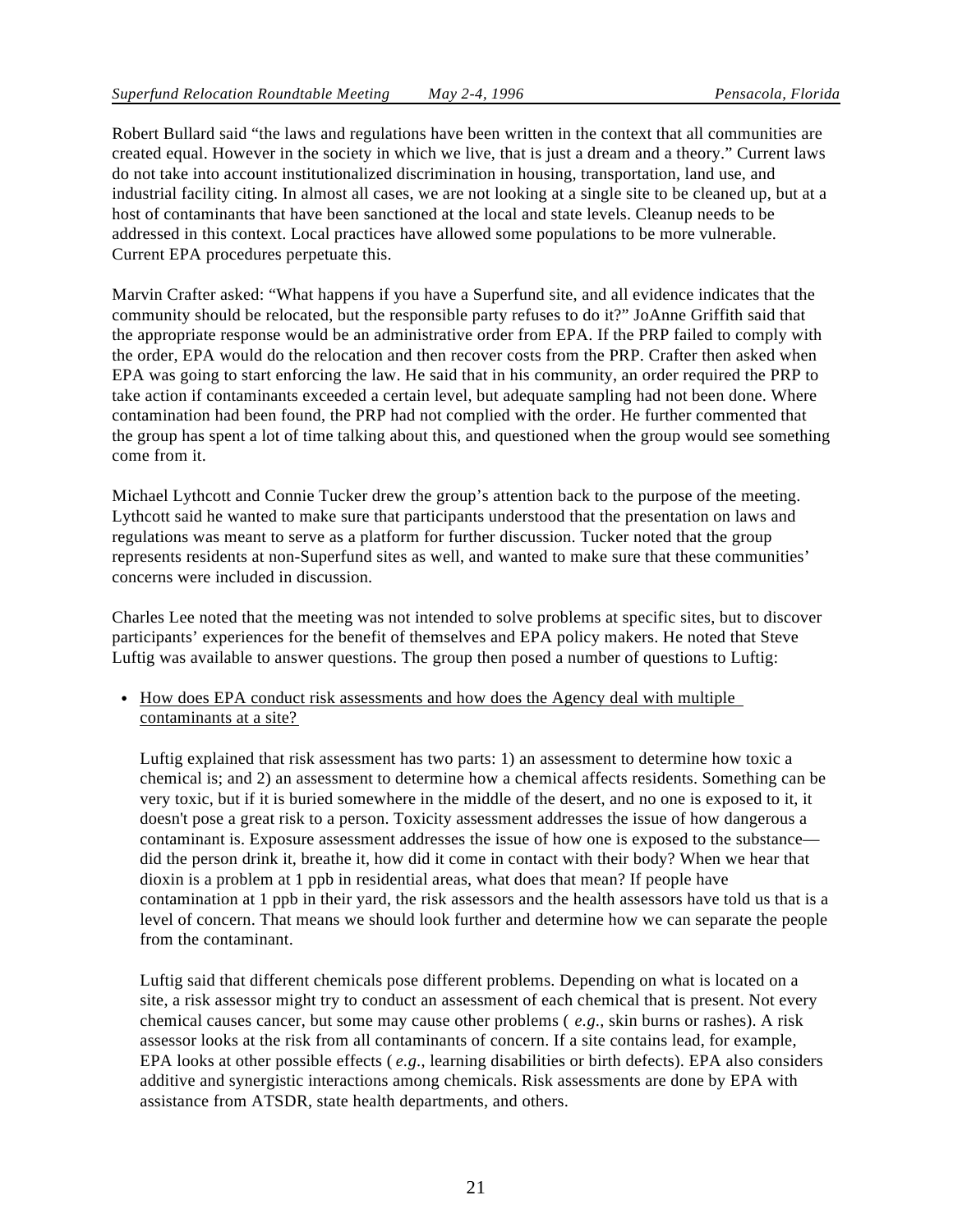• How and when does relocation take place under the law?

Luftig said that the Superfund law is pretty clear. It gives EPA the authority to respond to what it calls a release of a hazardous substance. EPA takes removal and remedial actions to address both short-term and long-term threats.

For a remedial action, the Agency goes through a process that leads to a formal Record of Decision to determine what the long-term solution should be. EPA is looking for recommendations on how to bring human criteria and cumulative risk issues at NPL sites to the table in order to make relocation decisions.

Luftig said that the Superfund reauthorization bills that are now under consideration in Congress "are a long way from relocation." One theme that is being discussed is "exposure control," *i.e.*, not cleaning up, but putting up a fence that says no trespassing. The group should not lose site of the fact that EPA is opposed to much of what is being proposed.

#### • Are there other Relocation Pilots?

Luftig explained that although each Region was asked to nominate a pilot, the Escambia site is the only one at this time.

• Are Community Advisory Groups (CAGs) being implemented?

Connie Tucker noted that EPA's CAG guidance is something the environmental justice community fought for. Although it has been issued, she doesn't believe the EPA Regional Offices are implementing the guidance. Luftig was not given time to address this question.

Margaret Williams emphasized that the law focuses on the protection of human health. If there is an immediate threat, people need to be separated from the threat; but the criteria seem to be applied unevenly. The laws proposed in Congress that EPA is upset about are the same things the African-American communities have been dealing with all along. If there is an emergency level or a public health hazard, the people need to be relocated. If there is an intermediate health threat, then EPA needs to do more research. Williams asked JoAnne Griffith to explain how EPA has decided on emergency relocations in the past. Griffith noted that EPA has conducted emergency relocations in the past when it received a disassociation request or an ATSDR finding that the people were at risk now and needed to be relocated immediately. This was the case at Forest Glen. According to Lois Gibbs, the state was responsible for the relocation at Love Canal. At Times Beach, people were evacuated because 1 ppb of dioxin were found at the site. Gibbs then noted that at Forest Glen, people were relocated because ATSDR said the hazard was so immense that the people had to be moved immediately. In addition, it was determined that it would take years to address the contamination problem, making it more costeffective to relocate residents.

Gibbs also pointed out that EPA's position at the Escambia site was contradictory. EPA's position in the past has been that dioxin is extremely hazardous even at very low levels and that it causes health problems other than cancer at even lower levels. However, EPA did not determine Escambia, which has higher levels of dioxin than found at Forest Glen, to be an emergency relocation situation. Gibbs noted that there seems to be a difference between policy and implementation.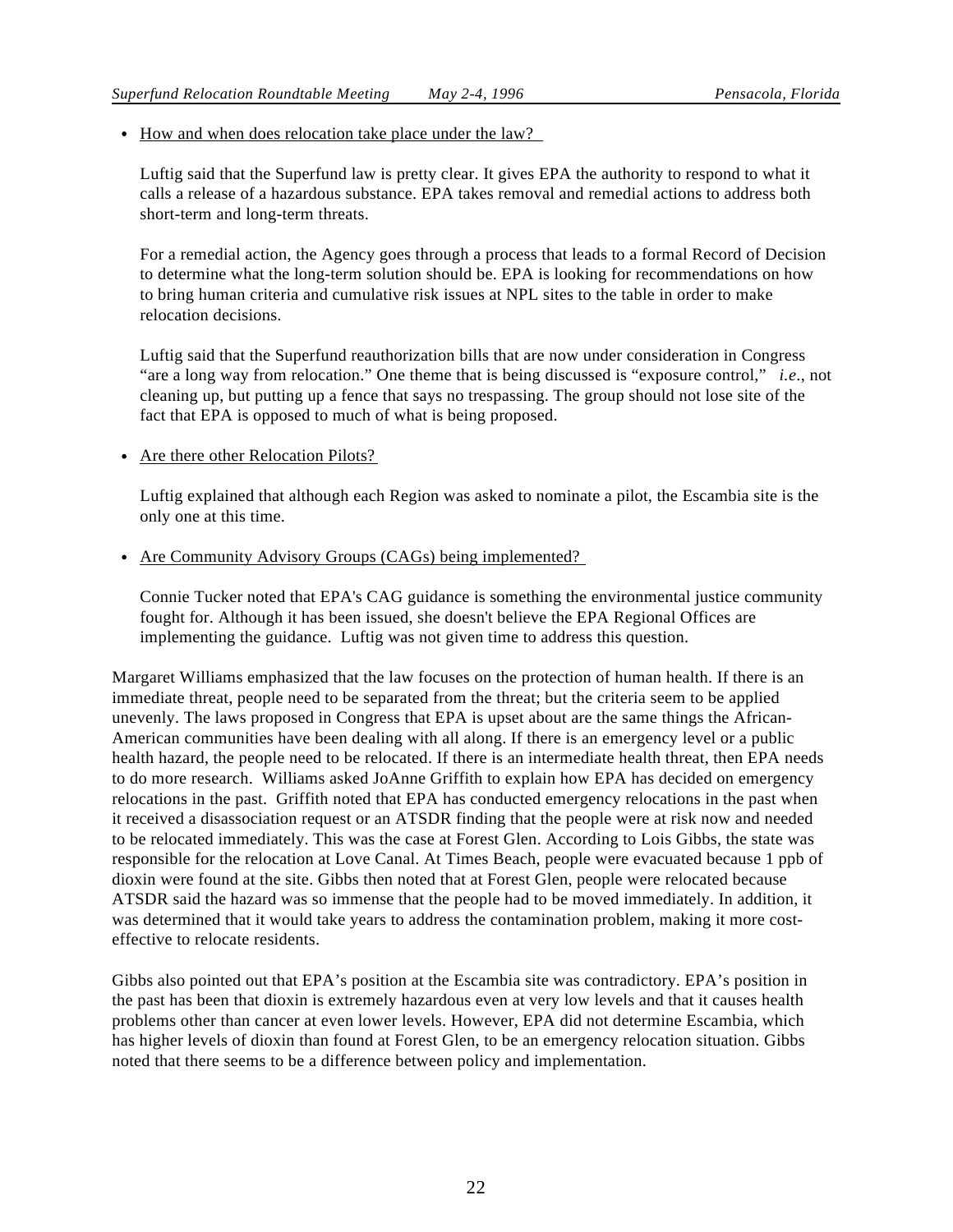#### **Sharing Our Stories**

#### *Cassandra Roberts, Anniston, Alabama*

Roberts began her remarks with a story about a newspaper article she had read about two years ago. It was about a man who decided to test the fish in a stream about 15 miles from Roberts's home. He found that the fish were contaminated with PCBs. Two years later, she and her family heard from the Monsanto Company. They wanted to test residential property for PCB contamination. The company found contamination in her neighborhood and made a buy-out offer two months later.

Roberts said that she has learned a lot at this meeting. Monsanto's original offer was similar to the government standards described in the last presentation. She said her mother had lived in her home in Anniston for 40 years. Her father died; he had always done a lot of outdoor work and had rashes on all parts of his skin that were exposed. However, Monsanto didn't address health issues. They offered "fair market value" for the homes, but this value was not nearly enough money to move and was not close to what the value should be. Also, some of the residents were relocated and others were not; this has caused much division in the community and has led to resentment and distrust among neighbors. This division is so great that the two groups of residents each have separate legal representation.

The bank will not offer loans to upgrade homes now. Residents had only three months to make a decision about relocating, which was not enough time. Residents were not given enough information on the effects of the contamination to make an educated decision about relocation. Roberts suggested that the relocation policy be revised to provide more support for the community.

#### *Joseph Campbell, Prairie Island, Minnesota*

Joseph Campbell discussed his experience with having a nuclear power plant near his reservation. In 1968, the Army built the plant on a sandbar in the Mississippi river only three blocks from the reservation. The power plant began operating in 1973, and the only access to the plant is through the reservation. Plant workers had to pass by homes on the reservation each day on their way to work. Speeding was always a problem and two of his neighbors were killed in traffic accidents by speeding workers, but no charges were levied against the perpetrators.

Campbell noted that he examined the original environmental impact statement for the power plant and learned that the plant was allowed to discharge nuclear wastes into the Mississippi River. The standards were developed by industry and approved by the Nuclear Regulatory Commission. However, the reservation's residents were never consulted about this. As time went on, the plant had to change its way of disposing of spent fuel rods because they ran out of storage space below ground. They needed additional storage capacity, probably because the plant was running at a much higher production than was ever planned. The plant began storing spent fuel rods in dry casks above ground with inadequate shielding. Northern State Power operates the plant, and has sued Westinghouse, the builder of the casks, because of failing generators and fractured cooling tubes.

Prairie Island's Coalition is a citizens' group that has been investigating problems at a number of Northern State Power plants over the past few years. Campbell noted that Hazel O'Leary, the current Secretary of Energy, is a former vice-president of Northern State Power.

#### *Cynthia Babich, Del Amo Task Force, Torrance, California*

Cynthia Babich described the health problems she and her husband have experienced—including respiratory problems, skin rashes, serious gastro-intestinal problems, and other problems requiring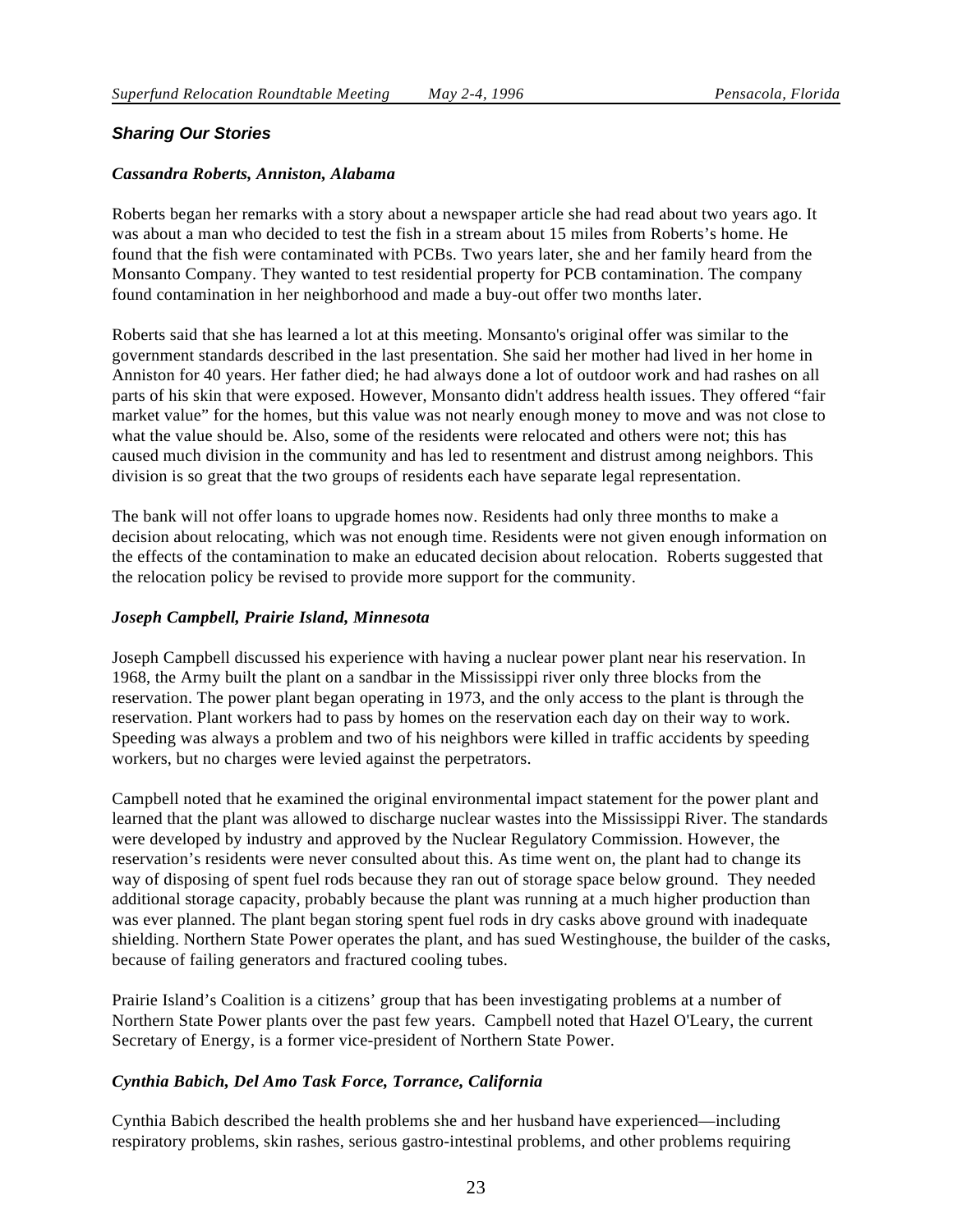major surgery. She cannot have children. She believes many of these problems came from being outside her home during the excavation at the Del Amo site. She and a friend wanted to videotape the excavation of their back yards to show what was happening. No one warned them away, or attempted to help them in any way. They were told the chemical of concern was DDT, but were not told about volatile organics that were in the air during the operation.

Her family has been temporarily relocated for two years. ATSDR has established a pilot program for medical assistance and a clinic for those who have been exposed. Although additional programs for the community were proposed, Newt Gingrich and the Republicans eliminated funding.

Babich noted that relocation is critically important and that people have to be moved immediately when there is a threat to the community. It is not possible to take the chemicals out of their bodies once they have been exposed. Medical science isn't yet able to deal with health problems that result from exposure from contaminants at chemical waste sites; scientists have no idea how to deal with problems caused by multiple chemical exposure.

Torrance, California, is located in the Los Angeles County Strip area. It is a racially mixed community. Babich noted that some previous enjoyable outdoor activities shared by the community were barbecues, kids playing and laughing, sitting outside with neighbors engaging in small talk, gardening, and raising chickens for eggs and enjoyment. It was a very relaxed neighborhood of hard working, low-income families. Now stress is evident everywhere. Early death is something the residents deal with every day.

Babich explained that the responsible parties at the Del Amo site are the U.S. government, Shell Chemical, Dow Chemical, and others. The Montrose Chemical Superfund site is a quarter of a mile away. Responsible parties there are Montrose, Stauffer Chemical, 3-M Company (Minnesota Mining and Manufacturing), and Chris Craft Industries. The main chemicals of concern are the "combination of chemical soups" in the waste pits and the combined groundwater plumes from all the sites. Benzene, toluene, lindane, DDT, chlorobenzene, and naphthalene are contained in an untested metal slag area, which also is an area of concern. Both sites operated from the 1940's to the 1980's with blatant disregard for the neighboring community.

Residents have complained about health problems for years. There are ongoing legal battles. There was one out-of-court settlement for health issues 10 years ago. Residents received about \$2,000 each. Close to 40% of homeowners moved out at that time and began renting their homes, because they couldn't sell them. Two law suits are pending, with demands for a buy out, health compensation, and lifetime health monitoring for cancers. EPA is participating in a mediation hearing with the community and the responsible parties.

Babich said that the community would like to establish partnerships with agencies and other communities. "We don't want any more decisions made without our input. This mess was created and dumped on us, and it's our problem now. We want honesty from our government. We want to be able to trust the agencies that are supposed to be protecting us." According to Babich, a first step would be for EPA and ATSDR to redefine their commitment to the people.

#### **Public Comment Period**

#### *Overview of the Public Comment Period Process*

Omowale Satterwhite reviewed the ground rules for the public comment period. To ensure that all communities would be heard during the comment period, Satterwhite explained that the planning committee would rotate the community presentations, allowing a maximum of two people per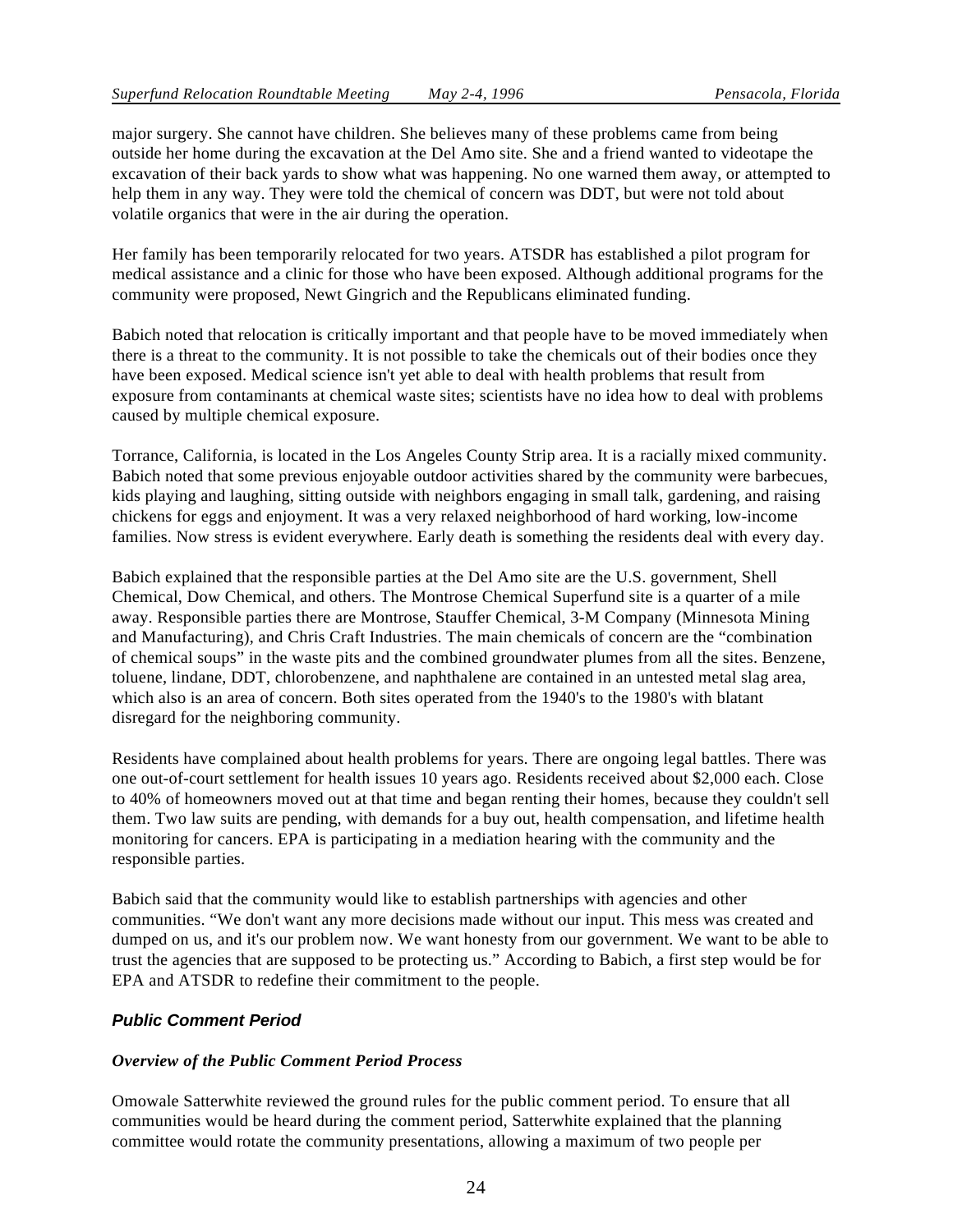community to speak back-to-back. Each speaker would be allowed a five-minute period to make their comments. A timing light would be provided to let all speakers know when their five-minute time limit is up. After all communities would be heard, presentations would be received on a first-come-firstserved basis.

Satterwhite asked for anyone wishing to speak during the public comment period to let him know at the front-end of the process so that the session will not linger on. He then explained that questions will not be entertained between comments; however, if there is time after everyone has presented, questions will be received. He also noted that anyone not wishing to make public comments orally, can submit comments in writing.

#### *Roy Malveaux, Corpus Christi/Beaumont, Texas*

Roy Malveaux discussed the national problem of environmental poison. He said that "we all share a deep concern for what is going to be called in the future a historical moment." He noted that there is a certain segment of the community that takes the largest burden from environmental poison that results from industrial activity and that the government can no longer continue to just slap wrists of the polluters; stiffer penalties need to be enforced. The local governments should be held accountable because they are the ones who allow industry to consistently operate in the same communities as well as receive substantial tax revenue from the polluters. Unfortunately, these communities seem to be the ideal location to let industry operate because these areas have the least political interests and do not have representatives on the city council. In addition, residents of these communities may not even be informed voters and often put up the least resistance to environmental poison.

Malveaux said that women bear the greatest burden from environmental poison, such as from miscarriages, and the children, who know the least about environmental poison, suffer a great part of the burden. It is time we begin to hold the polluters accountable. From this day forward, we must agree that "there is some environmental poisoning going on."

#### *Doris Bradshaw, Memphis, Tennessee*

Doris Bradshaw discussed her problems with living in a fenceline community at the Defense Depot, which has been formerly called the Army Defense Depot, in Memphis. The site is contaminated with World War II mustard gas bombs and other unknown agents and there is evidence that the contamination has spread beyond the fenceline. Neither EPA nor DOD have posted signs to warn the community of the danger. Community residents have been wanting EPA and DOD to discuss the contamination problem at the Defense Depot with them, but both agencies have been unreceptive. In addition, Bradshaw has been trying to set-up a meeting with ATSDR since November; ATSDR has not returned her phone calls.

Bradshaw explained that it has been difficult for her to communicate with her community that it is in danger. "EPA has not faced up to its responsibility in the neighborhood," she said, but she hopes that someone will hear her plea at this meeting and come to Memphis to address her community's problem.

#### *Kenneth Bradshaw, Memphis, Tennessee*

Next, Kenneth Bradshaw discussed environmental racism at the Defense Depot. The Defense Depot began operation in 1942 and it was not until the site was declared a Superfund site that residents knew they had hazardous waste and chemical warfare waste in their backyard. According to Bradshaw, the city of Memphis had to have known that the Defense Depot was a toxic dump, because it issued permits to the Defense Depot for hazardous waste dumping without informing the community. There are seven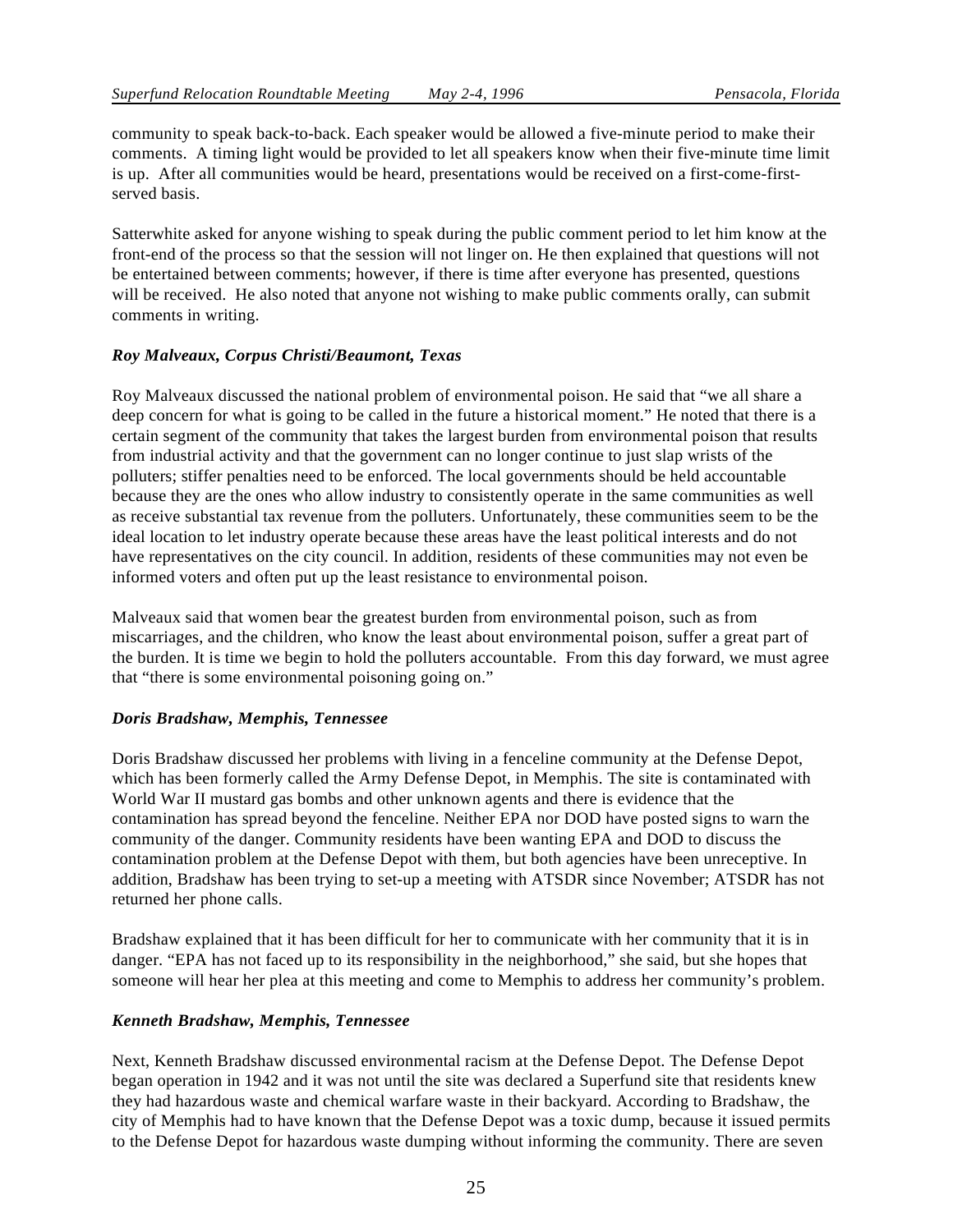schools surrounding the Defense Depot in each direction; all of which are built over drainage ditches and creeks that receive run-off from the Defense Depot.

White people have acknowledged that the hazardous waste dumping at the Defense Depot is a bad thing, but have said that when they permitted the dumping, they did not know the effect it was going to have. Bradshaw said: "I would like to believe that White people don't hate Black people so much to try to destroy them, but when I look at how close the schools are to the sewer systems, I have my doubts."

Bradshaw noted that the community has looked to the government, and even to the President, to see what they can do about their situation. However, the President is considering neutralizing the very agencies that have been established to protect us; it is a government that does not have an interest in the community. "What they are doing to Black people throughout the South is wrong. We have open ditches full of chemicals in Georgia, Tennessee, and Mississippi. This is happening to our community because we are poor, Black, and uneducated. It is time for people who really have the power to stand up and stop EPA from mistreating us."

#### *David Clark, Pensacola, Florida*

David Clark, an impacted resident from Pensacola, FL, said that "it is good to be able to say something on a thing of this nature... and tell the truth about it." Clark bought his house 25 years ago and six months later, he could not see out the windows because they were completely covered with contaminants. On January 12, 1974, he bought a car. The next day, it was covered with contaminants that would not wash off. He talked with the superintendent at the industrial plant near his home about his car, but the superintendent told him to talk with his boss. The only reply from the boss was that he should build a shed.

Clark planted a garden, which he said was beautiful, but one day, the contaminants fell again and the leaves of his turnips twisted up like a cigar; making him wonder "what would these contaminants do to you." "I have a cold and a runny nose, but nothing helps me. My neighborhood is a very bad area to live in and I thank god that I am not living there anymore; but I am also not as healthy as I would like to be."

#### *José Bravo, Southwest Network for Environmental Justice, San Diego, California*

José Bravo opened his comments by describing a conversation he had with Charles Lee at a past meeting in Oakland, California. He said that Lee was being asked "How clean is clean?" and Lee was responding with data numbers. Bravo then told Lee that "the best way to figure out how clean is clean is to take data from the sites that have been previously cleaned and take the most expensive cleanup and the one where the most White people live. This is how clean you want your site." ( Lee noted that he did not remember this conversation.)

Bravo then discussed zoning regulations. He noted that he lives in San Diego, CA. In his neighborhood, from 1946-57, deeds to houses were required to include statements that homeowners could not sell their homes to Latinos or African Americans. The only homes in San Diego during that time that Latinos or African Americans could buy were in south San Diego, which is also the only area in San Diego where mixed residential/industrial zoning is allowed and where most industry in San Diego is located. He explained that many of the small polluting businesses, like metal plating shops, were owned by residents, which made it difficult for the community to fight against polluting industry. They did not want to be poisoned, but also did not want to go up against their neighbors. Bravo urged EPA to consider zoning regulations when relocating residents and to make sure that relocated residents are not moved into areas where mixed residential/industrial zoning is allowed.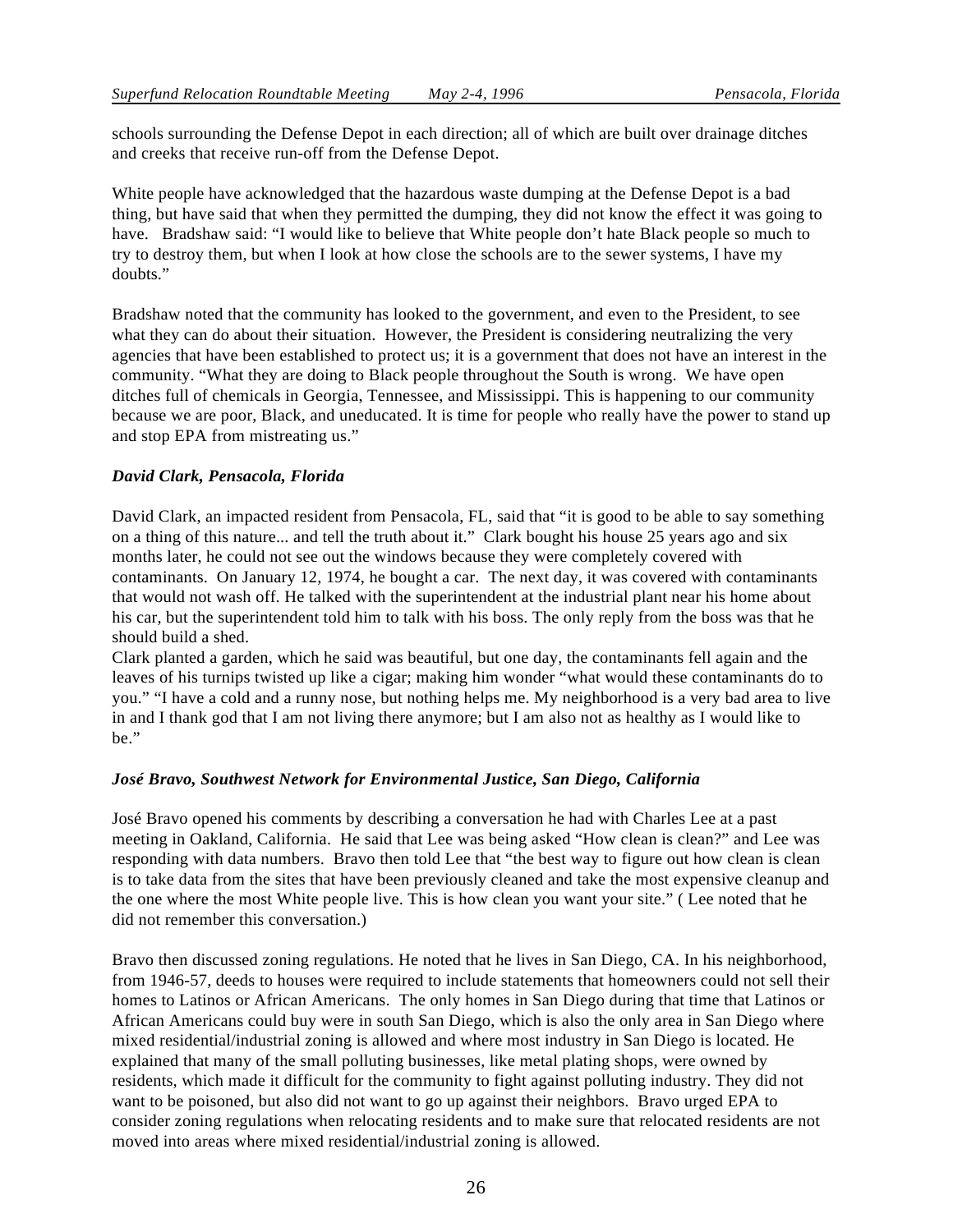#### *R.T. Conley, West Dallas, Texas*

R.T. Conley expressed his concern that attendees are confused; EPA is not really the enemy. He explained that he used to be known as the "cussing preacher" because he spent so much time cussing out EPA. But once he got involved and began searching out information for his community, he realized that EPA is not the enemy. In fact, EPA does try to be on the community's side. He acknowledged that EPA is not perfect, but if a bill is passed that cuts off funding for the EPA, the communities will miss the Agency and realize just how much EPA is needed to help address contaminated sites in residential neighborhoods.

Conley then encouraged everyone "to go rub shoulders" with their city councilmen and other local and state government officials, because they are the ones who know that communities in their jurisdictions are being dumped on. In fact, they are collecting fees from polluters; but these fees are not being passed on to the communities that are receiving the burden from pollution. He added that many communities feel that they should leave and raise hell elsewhere, but this hell-raising should be done at the local level. And if the commotion doesn't get action, vote the local government officials out of office and vote someone else in who will work for the people and address the pollution going on at these sites.

#### *Cynthia Babich, Del Amo Task Force, Torrance, California*

Cynthia Babich talked about responsible consumerism. She noted that habits often drive pollution and that we need to change our habits to reduce pollution in our neighborhoods. For example, many people have cars that they drive every day to get to places they could reach with public transportation. But it is these same people who get angry when industry wants to build a petroleum refinery in their neighborhood. To really make an impact, "we need to change our lifestyles. We cannot continue with the lifestyles that we have today."

Babich then said that "this is not a color issue," but an issue of the people driving the industry to make products that pollute. She then said that she worries about the future when she sees our children filled with so much prejudice. She said she is more afraid of the views of some people; not the color of their skin. She encouraged everyone to keep in contact with each other, give each other a hand, and go out there and try to help. "We are in it together and we need to focus on who the enemy is."

#### *Marvin Crafter, Fort Valley, Georgia*

Marvin Crafter noted that his community chose to work with EPA instead of the PRP in Fort Valley, Georgia, but at first it "appeared that EPA stabbed the community in the back." However, as the community became more aware of what went on, "it now appears that EPA got scared and ran the other direction." Crafter noted that "whatever scared EPA the first time, the community will have something bigger to reverse it" to get EPA to address the community. Crafter said that the bottom line is that the chemical companies, gas companies, and other polluters who poison us will not be able to operate their plants in our communities if we keep our money in our pockets, let our dollars get bigger, and don't let them come into our communities.

#### *Joseph Campbell, Prairie Island, Minnesota*

Joseph Campbell discussed the potential relocation of his community. He explained that Northern State Power (NSP), which operates a nuclear power plant near the Indian reservation on Prairie Island, offered the reservation \$22 million to relocate off the island. In light of this offer, the tribal environmental council conducted a survey of the Prairie Island community four different times to see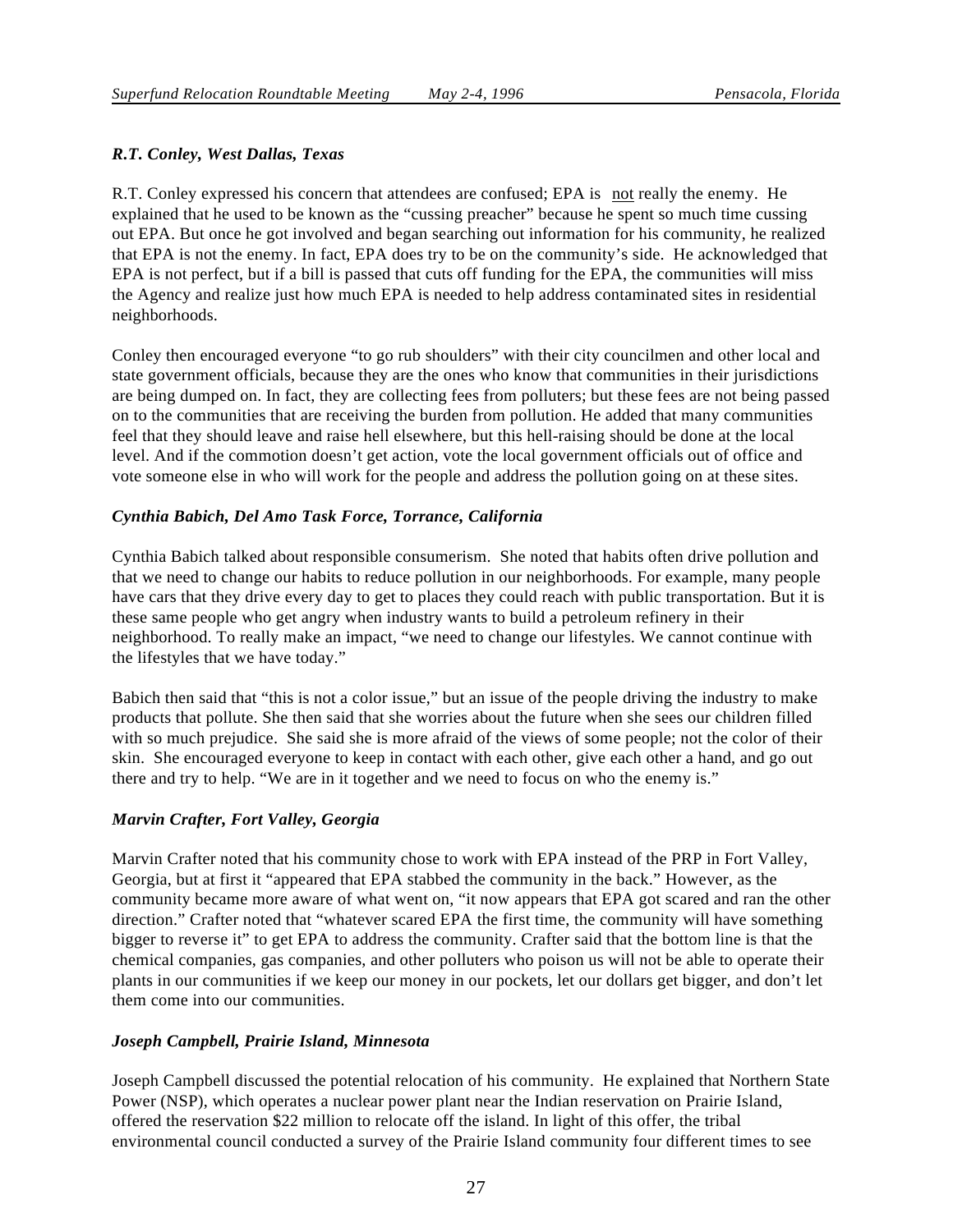how people felt. The result of the survey was that as long as NSP attempts to store dry casks of nuclear waste near the reservation, the reservation would continue to fight against NSP. However, the city of Redwing and the county of Goodwin disagreed with the reservation. They wanted the dry casks to be stored in the county because they were receiving large revenues from NSP by allowing NSP to store the casks in the county.

A legislative session was held to discuss this issue, which resulted in a ruling that 17 nuclear dry casks could be stored in the county "since the city of Redwing and the county of Goodwin want this stuff in their backyard," but no more than five casks could be stored on Prairie Island at any given time. NSP began site characterization work in the county to determine where they could store the additional 12 casks and from these studies, found that Florence Township would be an ideal storage location. The township, however, disagreed with this decision and expressed that the casks should "remain at the reservation where the Indians are." In fact, the township even threatened to secede from the county to avoid having the casks stored in their community. Because of these disagreements, a final decision has been tabled until the next legislative session.

#### **SATURDAY, MAY 4, 1996**

#### **Summary Remarks**

Omowale Satterwhite reviewed the discussions and presentations from Friday, May 3, 1996. He also reviewed the ground rules and asked new meeting attendees to introduce themselves.

Tim Fields, the Deputy Assistant Administrator for EPA's Office of Solid Waste and Emergency Response (OSWER), made some introductory comments. He emphasized the importance and timeliness of the meeting and thanked the planning committee for organizing and planning the meeting. He also thanked EPA-Region 4 for nominating the Escambia site as the National Relocation Pilot site and Margaret Williams and CATE for hosting the meeting. He told Williams that EPA was not yet done at Escambia; the proposed plan is only an initial step. In this proposed plan, EPA recommended relocating the 66 homes closest to the fenceline. EPA plans to work with other federal and state agencies to determine if others can be relocated. This effort is scheduled to be completed by June 30, 1996.

#### **Triggers that Prompt a Relocation—Report Out**

An individual from each of the breakout groups that discussed "Triggers that Prompt a Relocation" presented a brief summary of their group's discussions. During the breakout session, participants were asked to focus on identifying specific events or issues that would trigger the relocation of a community. Provided below is a summary of the breakout group discussions, as presented by a representative of each group. For a more comprehensive list of specific items discussed during the five breakout groups, please refer to the section on"Triggers that Prompt a Relocation" in *Appendix B: Relocation Roundtable Flip Chart Summary*.

#### *Group 1—Triggers*

Doug Mundrick summarized the discussions of Group 1. The Group tried to identify the relocation triggers; however, it was unable to distill the list of triggers. It also did not make a distinction between permanent and temporary relocation. The primary factor is protecting human health. The difficulty is determining when a relocation should or should not be done. A complicating factor is that Congress has not given EPA unlimited authority to conduct relocations. This issue may need to be addressed through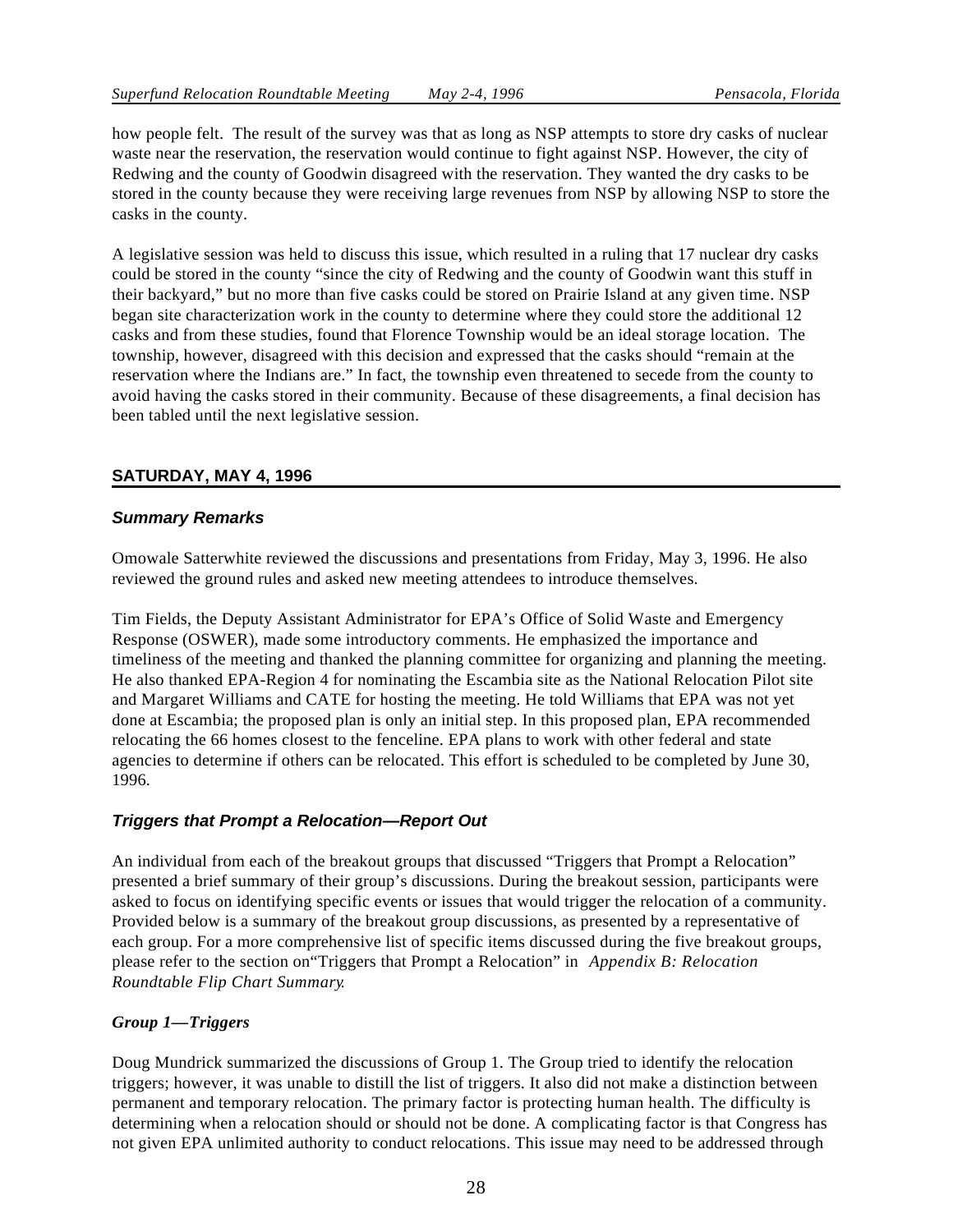legislation. Another problem in making a decision about relocation is the risk assessment process. Now, EPA considers each chemical separately. Instead, it needs to consider the synergistic effects of multiple chemicals. Also, instead of focusing on risk numbers, EPA should focus on the effects of chemicals on communities, particularly if scientific documentation is not available. This may require documenting cases of the impact of contamination on communities and conducting more health assessments.

The group also raised several other related issues. Several people in the group thought that communities are blamed for health problems that stem from hazardous waste sites. Other people discussed delegation of Superfund to the states. They opposed this idea, primarily because they do not trust state governments. Some in the group thought that communities need independent assistance from people trusted both by the community and EPA. Such people could help document health effects and identify "real" facts (not emotional) that everybody can accept. This would serve as a relocation trigger. The group also discussed contamination outside the fenceline.

When a community will be relocated, residents should be able to choose the location of their new home. They also should be assured that the new location is safe. Everybody in the group agreed that the existing process takes too much time and that enforceable timelines are needed.

#### *Group 2—Triggers*

Maureen Litchveld, ATSDR, presented the summary for Group 2. This group identified the following relocation triggers:

- Quality of life, which is the overarching factor. It includes the destruction or death of wildlife (birds) and vegetation (trees). The stress from living near a contaminated site is a key health factor.
- Known exposures that are harmful.
- Health threats from exposures, even when scientific documentation is unknown or unavailable.
- Temporary relocations that may last longer than six months should end up being permanent relocations. People should not be moved back in such cases.
- Exposure to more than two chemicals when data is undocumented.
- The presence of multiple sites, which is not limited to just Superfund sites, but any hazardous waste facility.
- The site cannot be cleaned up.
- Clinical evaluations that confirm chemical exposures in blood or tissues.

The group developed two specific recommendations: 1) Since relocations are situation-specific, the relocation process should be flexible; and 2) The community should participate in the decision-making process, both in permanent and temporary relocations. Litchveld concluded by promising three people that ATSDR staff would contact them to discuss their sites.

#### *Group 3—Triggers*

Doris Bradshaw, Memphis, Tennessee, presented Group 3's list of specific triggers for both temporary and permanent relocations. For temporary relocations, the triggers include:

- Health and sickness.
- Emergency spills.
- Emergency or improper operations that result in a release from a plant.
- Cleanup of the site is possible and community wants to return.
- As soon as contamination is discovered, "get people out."
- The exposure pathway is downwind from a site.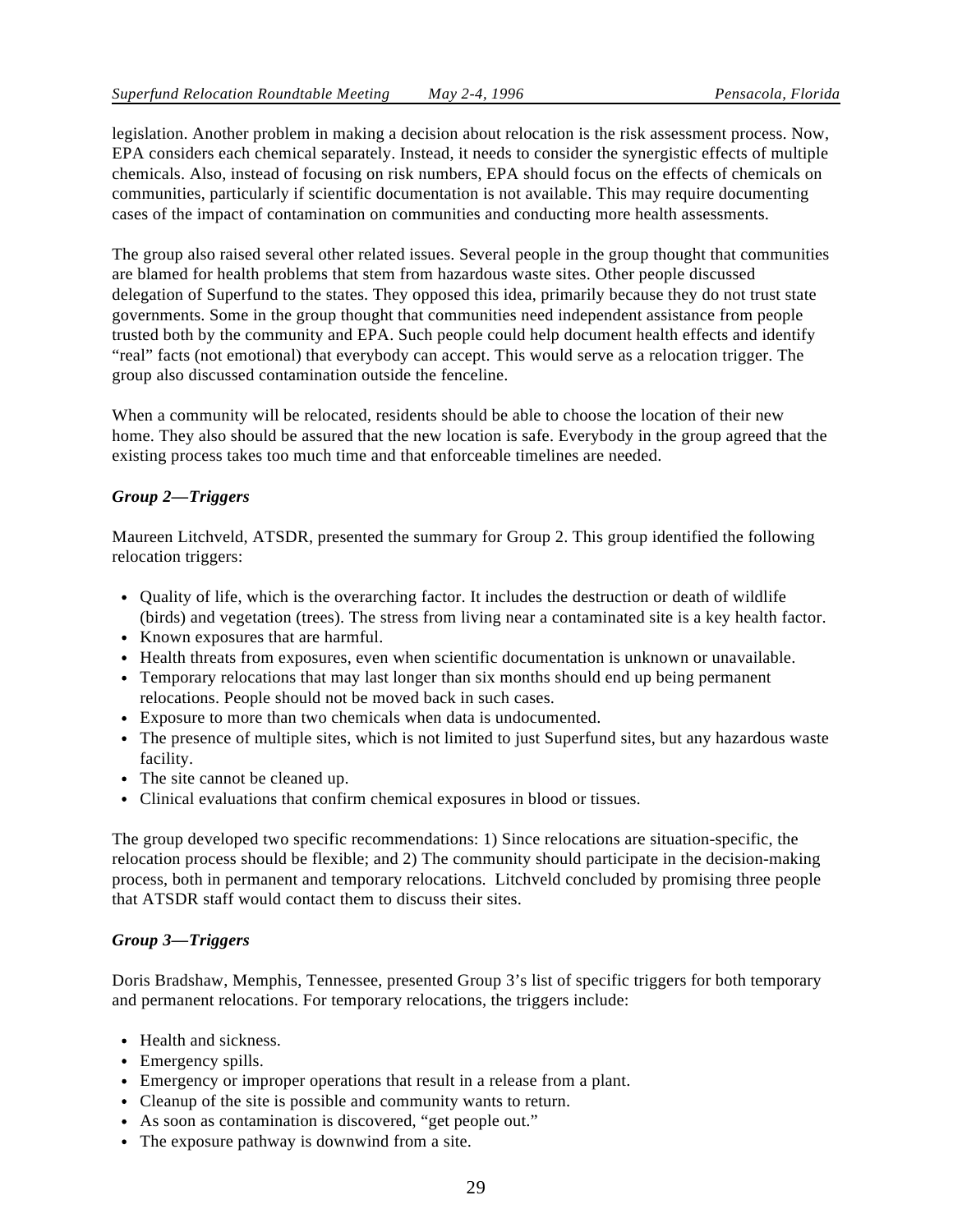- When the contaminant is unknown or undefined, move people and then study the situation to determine what the problem is.
- Plant evacuation plans should cover temporary relocation plans/criteria.
- Notify communities immediately when there is a release by using sirens or other devices.

For permanent relocations, the group identified the following triggers:

- Cumulative health threats.
- Comprehensive health surveys show that the community suffers from poor health.
- Contaminants exceed federal standards in body, soil, air, and water.
- Animals, including pets, and plants are dying.
- The water supply is contaminated and alternative ways of supplying clean water are unreasonable.
- Residents cannot breathe clean air while facilities continue to operate, except with extreme measures, such as wearing masks or placing furnace filters in windows.
- Diminished property values because of proximity to contaminated site.
- Contaminants are found beyond the fenceline.
- Communities are unable to socialize because of contamination. For example, residents cannot garden, hang out clothes, or talk outside, and kids cannot play outside.
- Residents' anxiety level increases to the point that communities may become violent.
- When a community's overall "health" dramatically changes because of the site.

Bradshaw appealed to EPA to listen to the community. She said the community knows what is happening. She added that ten years of study is too much time; the community cannot wait that long.

#### *Group 4—Triggers*

Roy Malveaux, Corpus Christi/Beaumont, TX, presented the summary on behalf of Group 4. This group identified relocation triggers for any location, not just for Superfund sites. Some of the issues or triggers the Group identified include the following.

- Do not wait for citizen action or for people to get mad. Routine tests of areas near plants need to be performed to determine if people are being exposed.
- Track non-compliance fines/warnings as an indicator of locations where people may be at risk.
- Move people out of the area as soon as contamination is confirmed (do not wait 2 years).
- Move communities that are segregated through barriers and boundaries.
- Relocate people who live in areas where multiple sources/exposures put people at risk.
- Monitor enforcement actions. In locations where there are multiple fines, people should be moved. In Corpus Christi, there have been five explosions. This is an indication that it is time to move people.
- Recognize that multiple birth defects or illnesses in children is a trigger.
- Relocate people when the majority of industry is located in one place. The burden needs to be shared.
- Move people when the ratio of industry to residents reaches a certain point.
- In cases where there is comprehensive monitoring because of the presence of multiple facilities, move people.
- Where there is a lack of "environmental protection," move people.
- Consider relocation when zoning regulations are changed to permit industry to move into residential areas.
- Determine the impact on the food chain when assessing health risk.
- Relocate people when industry refuses to fully disclose hazards and contaminants.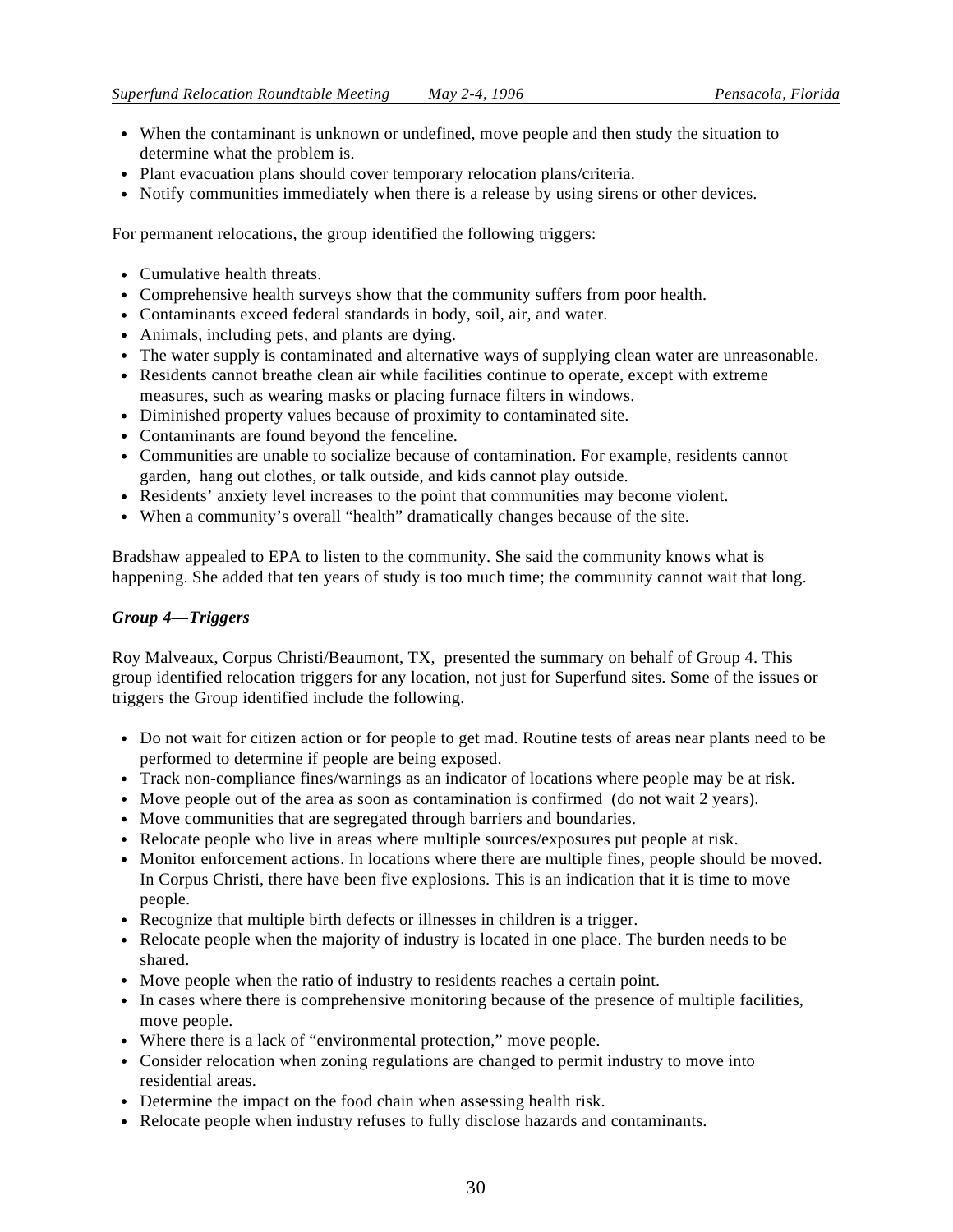#### *Group 5—Triggers*

Yolanda Ting, EPA's Community Involvement and Outreach Center, presented the summary of Group 5's discussions. This group made a distinction between relocation triggers for private industry and the public sector. The major trigger is the health of community residents. If three or more people in a community have the same health condition, it is an indication that something must be wrong. In addition to considering people with health problems or symptoms of exposure, people who appear to be unaffected need to be addressed. People without symptoms may have problems later. When residents have been relocated, follow-up health studies should be conducted. Furthermore, the burden of proof for health effects from contamination should not be placed on the community. Health effects should not be blamed on other factors, such as diet. The site should be considered the "culprit," not the community. In addition to human health, the impact of contamination on wildlife and vegetation needs to be considered. When animals and plants are dying from chemical exposure, there is a problem. Another trigger is industry recognition of the problem. A related trigger is when the source of contamination can be traced to a particular company.

One member of the group provided an example of a relocation in Hoboken, New Jersey. The site was contaminated with "pools" of mercury. When mercury was detected, some people were moved out. Also at this site, ATSDR provided psychological counseling to affected residents. Another group member stated that it is difficult to come to these types of meetings and tell emotional personal stories and then never see any action; EPA needs to start acting. One woman explained that she lived near a plant and never put "two and two together." Now, she understands that the plant is responsible for the health problems in the community. Several group members added that buffer zones are needed to separate industry from residential housing to protect people from chemical exposures. In addition to being concerned about exposures, EPA also should consider the impact of fires, explosions, and sudden releases.

#### *Summary and Discussion About Triggers That Prompt a Relocation*

Charles Lee synthesized the information the groups presented. He identified three categories: 1) Factors, 2) Process for Deciding, and 3) Special Issues. For Factors, Lee noted Group 2's report. Group 2 identified concrete factors, of which some need to be emphasized, such as health effects and the risk assessment process. Risk assessment needs to be expanded to account for synergistic and cumulative effects of multiple chemicals. Furthermore, it is necessary to gain a better understanding of what is meant by "quality of life."

For the second category, Process for Deciding, Lee said enforceable timeframes are needed. If clinical evidence of health effects exists, regardless of whether cause and effect is determined, people should be moved. The process needs to be flexible because each situation is unique and different processes exist, depending upon the agency or company involved. The third category, Special Issues, captures other important issues, such as zoning and land-use practices. For various reasons, industry has been allowed to locate plants and other hazardous waste facilities near residential communities. EPA needs to consider and understand these issues. In addition, a better understanding of emergency and temporary relocation is needed.

Grover Hankins asked whether EPA can use relocation authorities from other federal agencies, such as Housing and Urban Development (HUD), the Federal Emergency Management Agency (FEMA), the Public Health Service, and Health and Human Services, instead of relying solely on Superfund. Tim Fields replied that EPA, as part of the Relocation Pilot, is trying to determine if other federal agencies have statutory authority to relocate people. This effort will be completed by the end of summer. Fields indicated that he expects that other federal agencies do have such authority. Lee said this is an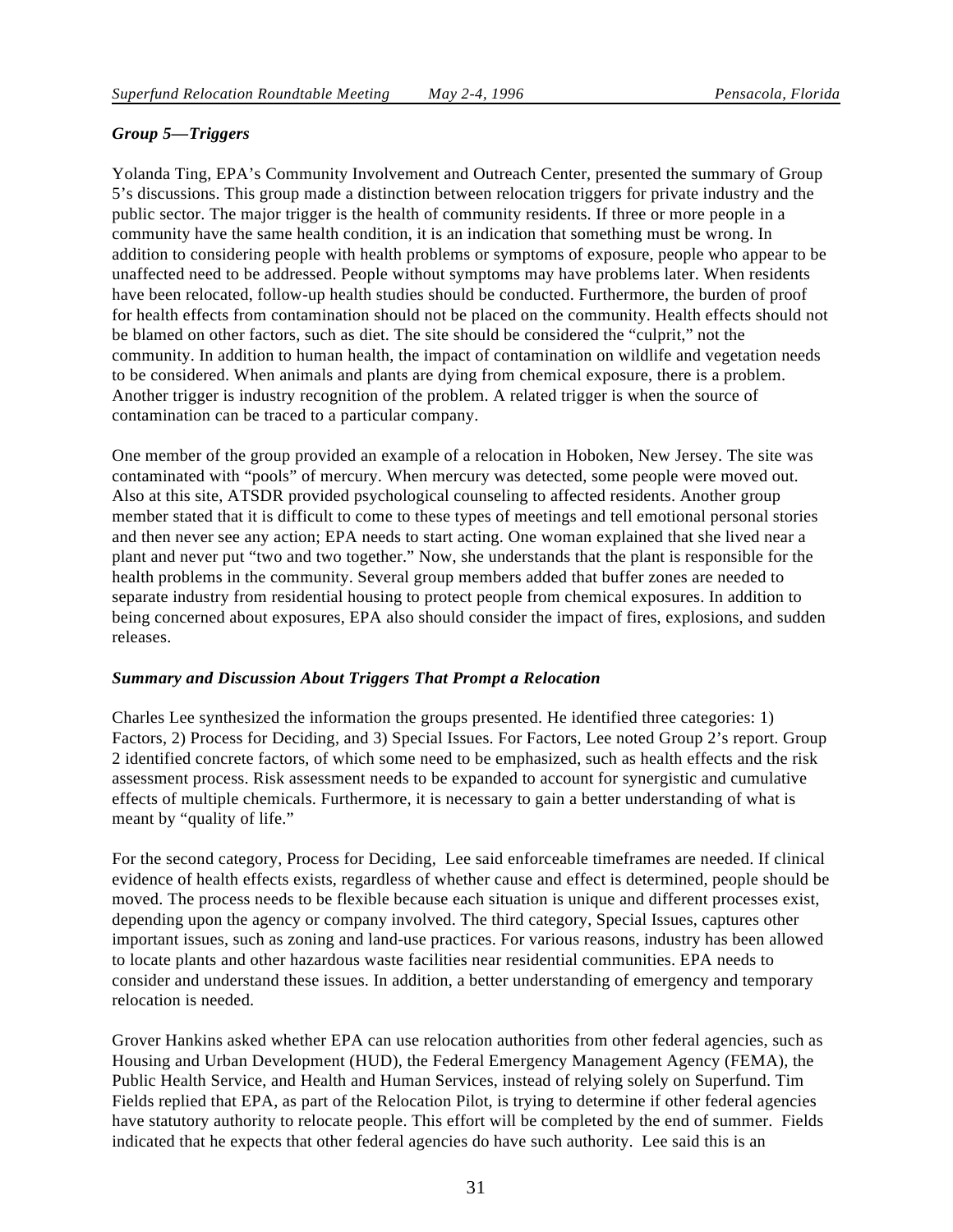important issue. The problems of communities need to be addressed, if not by Superfund, then by others.

#### **Sharing Our Stories**

#### *Delbert Dubois, Charleston, South Carolina*

Delbert Dubois began his presentation with the comment, "I was born into a society of synergism and moved into a community of genocide." Charleston is home to many pollution-producing facilities, including: one Superfund site; two RCRA facilities; nine CERCLA facilities; 15 hazardous waste generating facilities; seven waste-water discharging facilities; 13 air emitting facilities; two landfills; and 18 other various facilities. Also, within Charleston are 26 sites with hazardous materials concerns, 68 known contaminated sites, and 23 leaking underground storage tanks. The substances affecting the community include PAHs, PCBs, PCPs, VOCs, lead, arsenic, copper, dioxin, and others. According to Dubois, Charleston is a beautiful city; however, his neighborhood is ugly. High concentrations of lead and chromium have been found in the neighborhood. Unfortunately, the levels are not high enough for EPA to get involved. Neighborhood children are taking the drug Ritalin to counter the effects of lead poisoning.

In Dubois' present job, he tracks the infant mortality rate in Charleston. Charleston's rates are equal to a Third World country and the worst infant mortality rate in Charleston is found in his neighborhood. Children's eyelids get stuck from excessive mucous and the elderly are going blind. Alzheimers disease also is prevalent in the neighborhood. The children have been targeted for testing. Complicating everything else is a high unemployment rate. People have resorted to alcohol and drugs.

When Dubois was in the military, he was in great physical shape and felt good. Since he has returned to Charleston, he does not feel as good. He attributes this to living in a "toxic soup." He noted that state and federal laws permit the government to seize property of drug offenders. He wondered why EPA cannot do the same thing for environmental polluters.

#### *Zulene Mayfield, Chester, Pennsylvania*

Zulene Mayfield said Chester is located approximately 15 miles south of Philadelphia. She added she has "been designated for death because of polluters." On average, in the past several years, one new industrial facility has been built in Chester. The largest incinerator in the nation and the largest medical waste facility are located in Chester. Several refineries and other polluting facilities also are located there. Chester is the most densely populated city in Pennsylvania and is primarily inhabited by African-Americans. There is not a single public swimming pool or recreation center in the town.

The Westinghouse incinerator is located in the middle of a residential neighborhood. The trees surrounding the plant continually die. Thus far, the facility has replaced nine sets of trees. Despite this, EPA has said that it cannot do anything. According to Mayfield, the Director of the Pennsylvania Department of Environmental Resources said, in answer to a question as to why so many facilities are being located in Chester, "Where else would you put them?" Mayfield said this is a serious matter. This is "oppression." This is "environmental racism." This is "environmental genocide." "The residents of Chester are in danger."

Mayfield showed several color slides of her neighborhood and of Chester. One picture of the incinerator showed that the fence surrounding the facility is topped with razor wire. She wondered why the facility felt a need to protect the garbage in the facility. Her house is located only 80 feet from the fenceline of the incinerator. In her words, "It ain't fun." She also showed pictures of the medical waste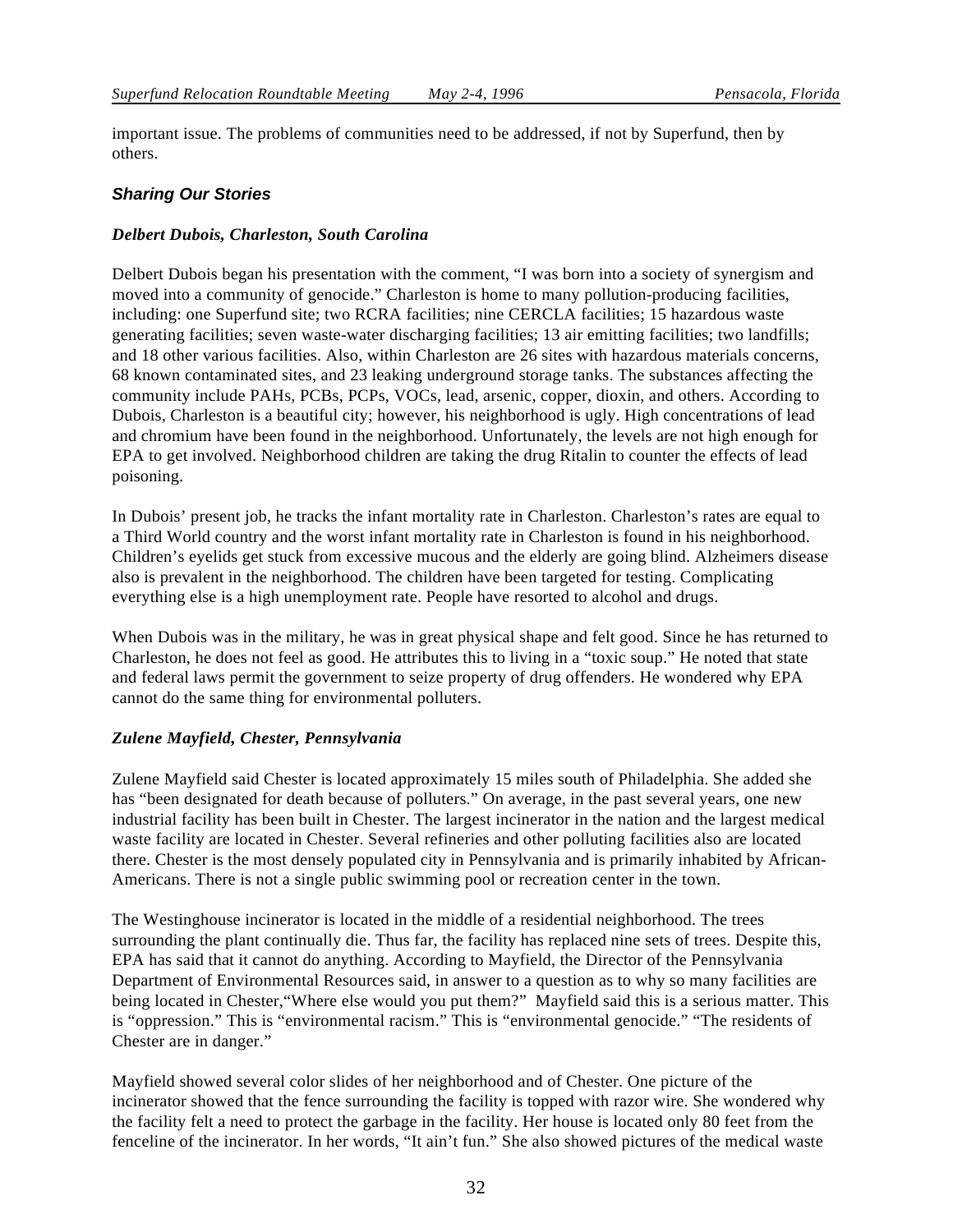facility, refineries, and other facilities. The community is sandwiched among all of these facilities. A new soil incinerator will be built in Chester. It recently received a permit, despite a new zoning ordinance that requires new facilities to show that they will produce no new pollution.

The community filed suit against one company, Thermal Pure System. This facility had changed names several times, which made it difficult to determine who the owners were. The facility was supposed to close down, but it initially did not. Eventually, it did close, but it filed suit to remain open. The case was decided by the Pennsylvania Supreme Court.

Mayfield concluded her presentation with the comment that it is not good enough to just live, the residents of Chester want "quality living." Charles Lee said that he has visited Chester. He is aware that the Superfund program cannot relocate people in Chester; however, the community needs other agencies to come together to provide assistance and address Chester's problem. "This represents a moral challenge to the country."

#### *Jocelyn Cash, Lorain, Ohio*

Jocelyn Cash described her experiences with EPA and her community. When EPA learned of problems in Lorain, it moved efficiently, quickly, and responsively. Cash explained that a man used Agent Orange as a pesticide in over 200 homes in Lorain, including her home. Agent Orange affects the central nervous system; the long-term effects are unknown. All of her children experienced health problems: her 19-year-old son had difficulty breathing; her ten-year-old son had such a severe case of eczema that medication was not working; and her eight-year-old daughter had sinus problems.

Cash said that the residents in her community were not able to put two and two together until one resident noticed, after his house was sprayed, that squirrels were dying and leaves were turning brown. This prompted EPA and the Health Department to investigate and they found that Agent Orange had been used as a pesticide. Notices were placed throughout the city to tell people to contact the Health Department if their house had been sprayed. After calling the Health Department, people were relocated immediately. People were given the options of staying at a hotel or an apartment. She chose to stay at a hotel. While living elsewhere, EPA completely cleaned up her house by stripping the walls, flooring, and baseboards, cleaning them. Once the cleanup was completed, EPA tested for the chemical again to ensure the house was safe.

Cash and her family were allowed to return to their home after seven weeks of living in a hotel. During this time, they received assistance for food. Cash explained that she tried to maintain a routine while living in the hotel, although it was difficult. "Experiencing something like this is hard, but it is bearable as long as you are safe."

Cash said she appreciated what was done for her. EPA was quick and efficient and the people she dealt with were human and caring. She added that the person who did the spraying only had a third grade education. He currently is in jail and is dying of cancer. He obtained the Agent Orange from a garage sale. Cash concluded her comments by saying that when she returns home after this meeting, she is going to request a follow-up health study for residents of Lorain who had their homes sprayed.

Terry Clark, Tifton, Georgia, responded to Cash's presentation. He said this is the first time he had ever heard EPA be complemented. He asked Cash how she knew that EPA actually did what it had claimed to do. He added he is sick of people taking the side of EPA and testifying on EPA's behalf. He said to Cash: "they just snowed you."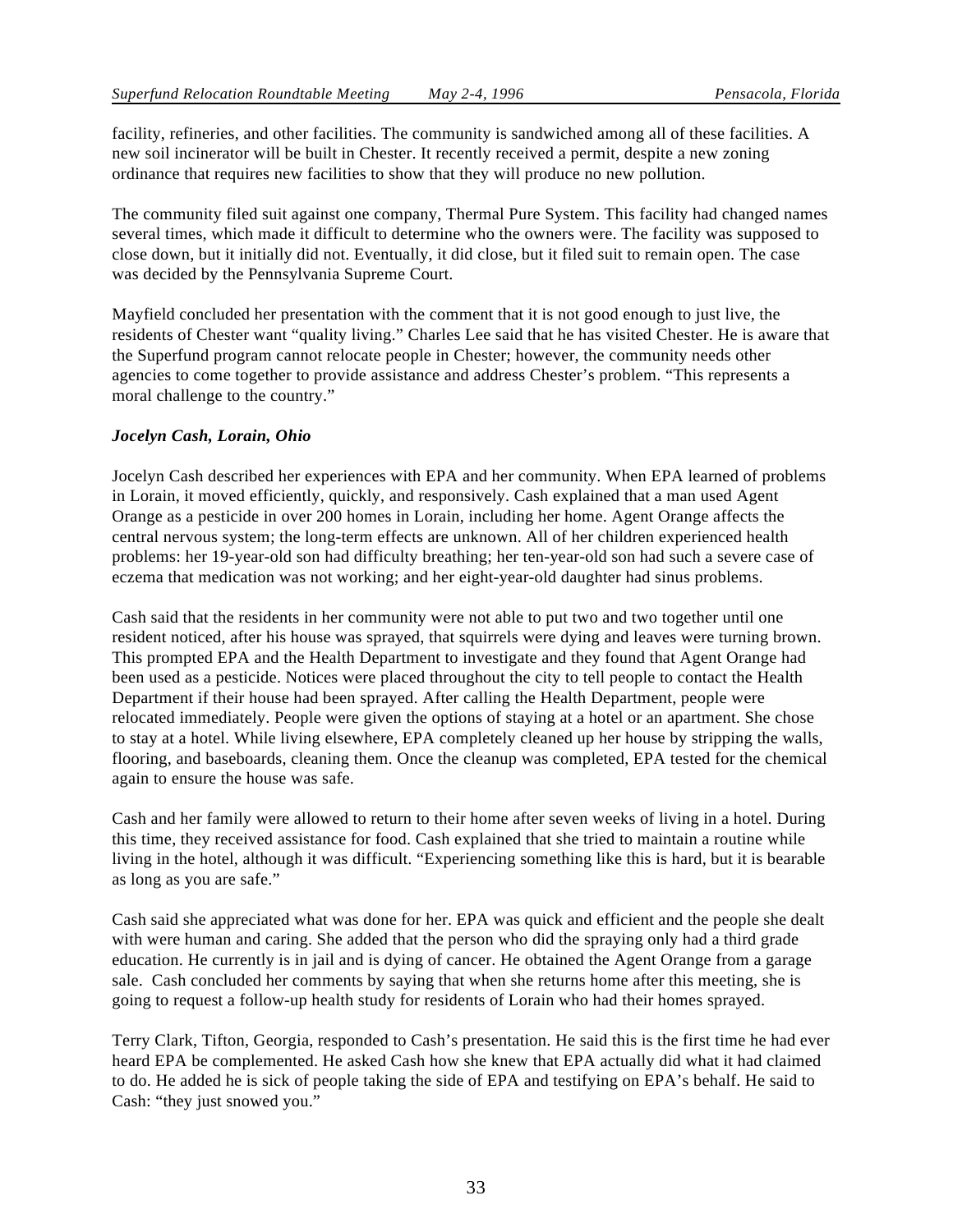Cash replied that she knows EPA cleaned her house and made it safe because she and her family feel better and are not experiencing health problems any more.

#### *Cleo Askew, Federation of Southern Cooperatives, Epes, Alabama*

Cleo Askew said that he has been with the Federation of Southern Cooperatives for 18 years. He then described his experience with a chemical waste facility in Epes, Alabama. When he first moved to Epes, he saw a large building being constructed. He was told it was a brick factory. However, he and the townspeople came to learn that it was not a brick factory, but rather the largest chemical waste facility in the world whose construction was negotiated by local politicians. Askew explained that ownership of the facility has since changed hands and is now owned by a private company called Chem Waste. Consequently, it has the ability to do things that public facilities cannot do, such as freely hiring and firing people.

When the facility first opened, Askew explained, it was well received by the community. At the time, there was low employment and the community was poorly educated. People were not concerned about environmental issues. Then, people, like himself, began to question whether the incinerator was what the community really wanted.

Askew noted that Chem Waste is very powerful and generates considerable tax revenues for the state and county. In response to this, the state of Alabama improved the infrastructure for the Chem Waste trucks. But then the state increased taxes for Chem Waste. Chem Waste responded by diverting chemical wastes elsewhere and processing less waste at the Alabama facility. Consequently, tax revenues have decreased and Chem Waste has laid off people. Now, even local politicians are beginning to say negative things about Chem Waste.

According to Askew, if Chem Waste moves, it will leave barrels of waste in the community. The facility managers claim that the facility was located in the community because of the local geology. They claim the chemical waste will never leak into the community. However, shortly after the facility opened, all of the local private wells were converted to the town's water system. Askew believes another reason the facility was located in Epes is because it is a Black community.

In his job, Askew is a housing specialist. In this capacity, he represents a community in Columbia, Mississippi. He was amazed at the conditions of homes in this community. A public housing building was located next to a Superfund site. The community is trying to get relocated. Askew concluded his remarks by stating he is glad this meeting is being held and has learned from the meeting discussions.

José Bravo said that economic concerns usually are more important than the environmental concerns. In his words, "people are more interested in eating than the environment." He added that the environment includes welfare, crime, and eating. These issues also need to be addressed.

#### *Margaret Williams, Pensacola, Florida*

Margaret Williams said "I have heard so many sad stories." The same thing is happening in Pensacola and now is the time to do something about it. Communities should not have to prove things all of the time. At Escambia, EPA conducted an "Accelerated Cleanup," which they say was an emergency cleanup. When asked by the community what the emergency was, EPA said the groundwater was being contaminated. EPA excavated 250,000 cubic yards of contaminated soil and covered it with plastic. However, this pile of dirt is still there and the groundwater has not been remediated, even after EPA has spent \$7 million to "clean up" the site. Under this early action, EPA did not remove the contaminants, they just contained the hazardous waste. At the Agrico site, which is located less than  $\frac{3}{4}$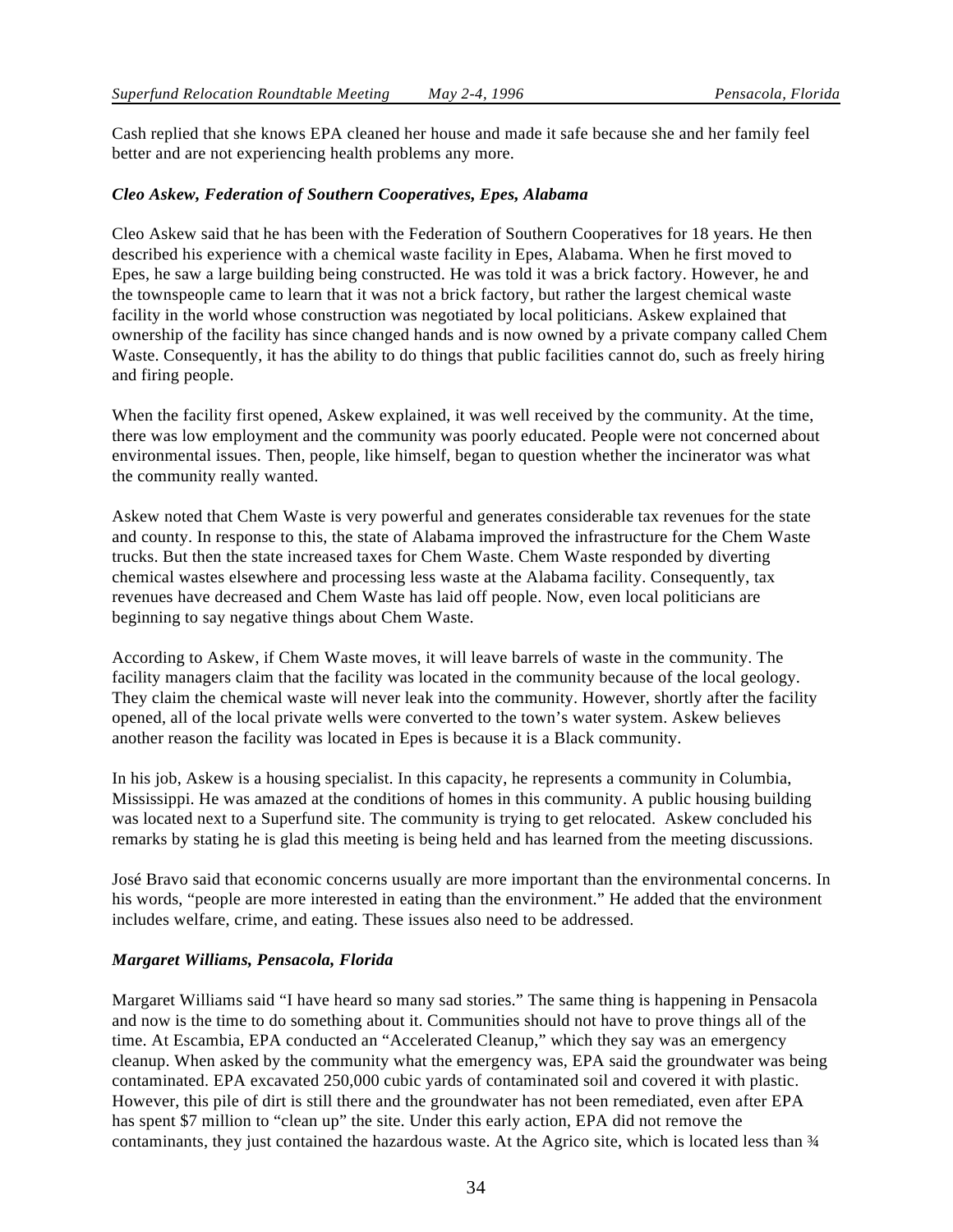of a mile from Escambia, EPA is conducting the cleanup through the regular Superfund process. At both sites, people are still being exposed and are suffering.

Williams wondered why EPA did not provide bottled water or permanently or temporarily relocate the community. She said if these things had been done, "we would not have these problems." She also wondered why EPA does things a particular way, as opposed to the "right way." Under the emergency action, EPA did not involve the community. At the Agrico site, EPA claims the community should be involved, but has never done anything to involve the community. It disturbs her when the Remedial Project Manager says there is no threat and when ATSDR uses EPA data to conduct a health assessment. She is further disturbed when the RPM says that, in his personal opinion, health effects are not attributed to the site. She wondered whether the decision to relocate people is a personal decision. Since EPA excavated the soil, over 40 people have died in the community.

Williams said that now is the time to join forces; what happens at Escambia will serve as the basis for decisions at similar sites in the future. One trigger for relocation is health effects. Welfare also can be a trigger. Williams wondered how much more the Escambia community has to prove to EPA to get relocated. Why, as African-Americans, "do we have to show a threat to health and welfare. How many studies must be done?"

Williams informed the group that the proposed plan for Escambia relocation was just released. According to her, this plan will divide the community because only some of the community's residents will be relocated. The community has been told that more health studies are needed. However, other relocated communities did not have health studies performed. ATSDR claims that CATE did not want a health study performed. This is not true. CATE is concerned about the quality of the health study. The protocol for the study is designed to undermine CATE's position. It is designed to be inconclusive. EPA has said that the contamination has been contained and monitoring shows no evidence of exposure. Williams is shocked EPA said this, noting that "whatever happens here will set a precedent for future relocations." The precedent should be to do something for African Americans. The community should not have to fight to get EPA to do its job."We are not going to keep paying you to kill us." Williams suggested EPA live up to its name, "Environmental Protection Agency," or change its name. CATE is serious about this problem and wants the people moved. CATE will not give up and will not allow EPA to split up the community.

EPA has documented proof that some contaminants at Escambia migrated to the Agrico site. In fact, the PRP at Agrico sued Escambia for damages and won. In December, EPA told the community that the area was contaminated. EPA discussed three options, each of which included temporary or permanent relocation. Subsequently, EPA identified more options. One was permanent relocation for some and another was temporary relocation as an interim action, during which people would be relocated and EPA would clean the site to industrial standards. Then EPA would move people back and develop a cleanup plan. For the final cleanup, people would be temporarily moved again."We have got to do something, people. Why is it that they find it so convenient to place these contaminants in our communities. Why is it so difficult for EPA to do something?" CATE has provided documentation for everything EPA has requested. CATE has proved the health and welfare effects. The only thing "we have not been able to do is change the color of our skin."

Williams cited the contaminant levels for both the Escambia and Agrico sites. All of these levels exceed safe levels as defined by EPA. For example, the safe level for dioxin is 3 parts per trillion (ppt). At Escambia, the level is 2,589 ppt and at Agrico, it is 125 ppt. The safe level for arsenic is 370 parts per billion (ppb). The measured levels at Agrico is 48,000 ppb and at Escambia, it is 9,400 ppb. Williams then noted that she overheard a conversation of an Agrico employee, who said "the more we dig, the more we find."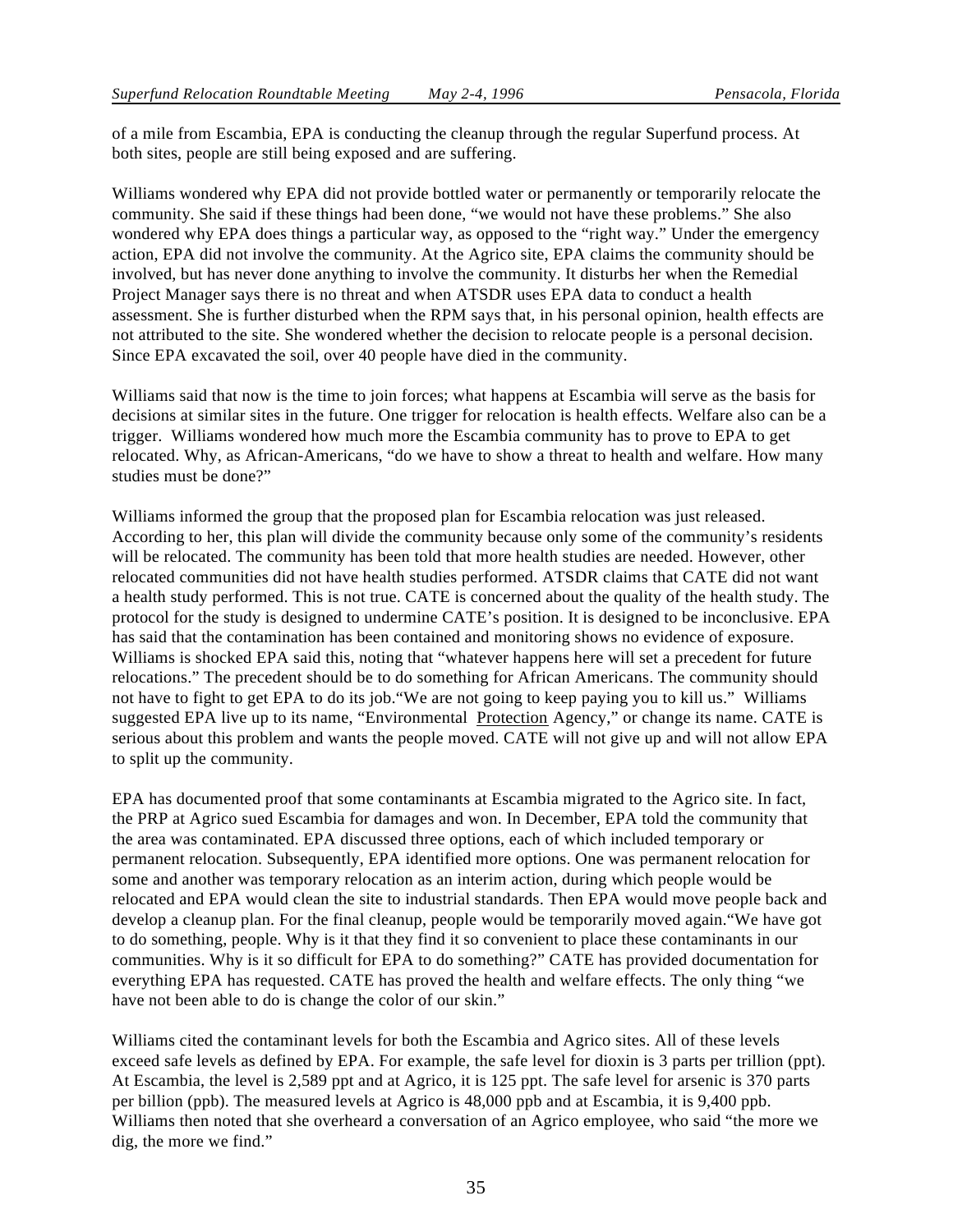Williams asked EPA, "What are you going to do?" The community has been telling the same story since 1992; now is the time for action. EPA has the right answers and knows what should be done; however, some people are standing in the way. CATE offered EPA the opportunity to live in a vacant house in the neighborhood. EPA refused. EPA needs project officers with a heart; someone who is not so enamored with engineering and technical perspectives. She asked somebody to explain the rationale for digging up the contaminated dirt and just piling it up. EPA is not doing its job when Escambia residents have showed EPA they are suffering and EPA blatantly responds that nothing is wrong. The money for cleanup is available. If EPA cleans up communities, it can go the Congress and show it is doing its job and get more money. Williams implored everybody to work together; to relocate one community and then move on to the next community.

#### *R.T. Conley, West Dallas, Texas*

R.T. Conley talked about his experiences in West Dallas and with the RSR Smelter site. The "New Start" program has been established to give hope back to the people of West Dallas. West Dallas is the "same old cake, same old icing. We have the same problems." In 1959, Conley told the city something was wrong. The city waited until 1965 to admit it. All of his six children had problems. One son was born with a tumor. He took his youngest daughter to the doctor with skin problems. The doctor said she had "acid coming out of her skin." Other neighborhood children have had cramps, nose bleeds, and rashes. Most of the time, the doctors could not explain the illnesses. He added that there are more onelegged people in his neighborhood than anywhere. The community has been told, "it's not that bad." He wonders, "what the hell is bad?"

Conley said he used to complain about EPA and criticize EPA for not doing anything. Then, he found out that EPA was not the enemy. He added that it is very important to know who your enemies are. It is also important to know what happens once a site is designated as a Superfund site. Basically, money will not be available to the community and businesses will not locate there. It is important to understand why nobody wants to come into your neighborhood.

Conley said that EPA plans to demolish the smelter smokestack at a cost of \$50 million. Meanwhile, the homes across the street from the smelter have never been cleaned up. He was told by EPA that "EPA is not in the business of relocating people. We don't do that." He would love to see EPA use the \$50 million to relocate another community than waste it on tearing down a smokestack. According to Conley, everybody at the meeting needs to go back to their community and get the local officials involved. He added, "we need to go to Congress and take the noose from around EPA's neck and let them do their job." He suggested that if people really want to do something good, they should go Washington, DC, and lobby for more money so that EPA can do its job.

According to Conley, even though the West Dallas community complained to the city and protested against the city, the city never did anything. Nothing ever happened until EPA became involved. People are sick and dying in West Dallas. The problem is that EPA needs more authority to do what is right. Even though EPA staff have lied to him, he does not hold it against them. And when EPA staff tell the truth, he does not want them to get fired. Conley concluded his comments by suggesting everybody go back to their own cities and tell their local elected officials to address the problems or they will be voted out of office. This will work.

#### *Open Discussion*

Charles Lee reminded everybody that Escambia is a national pilot; "it will affect all of us." He also reminded everybody that NEJAC is not EPA and hopes that NEJAC will have some input into the pilot project. Lee then said that, with regard to West Dallas, the RPM said, in response to a question for the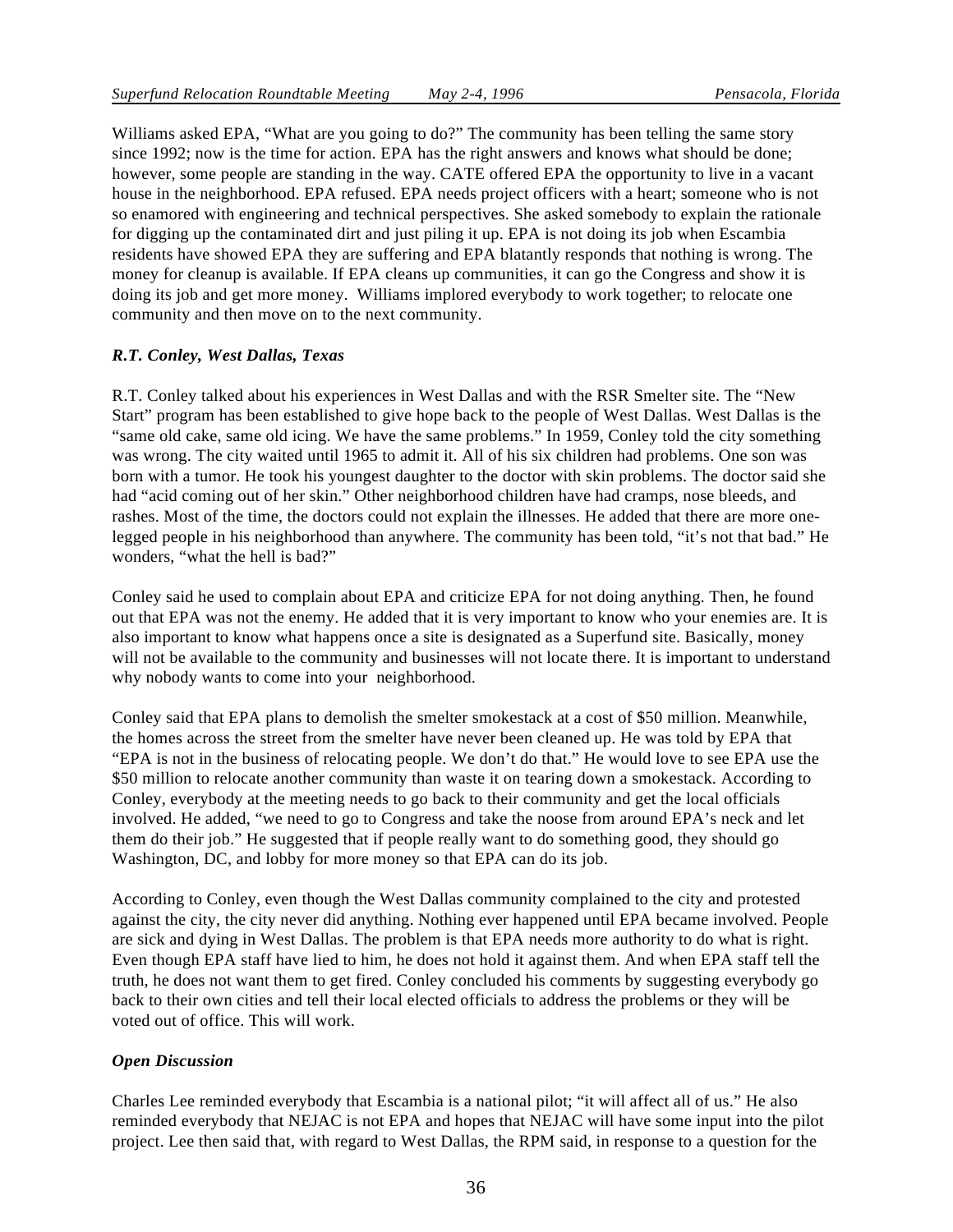case study, that only a small, disaffected group wanted to be bought out. Lee said that he thought this was obnoxious and asked the group if it wanted to address this. Conley said the West Dallas community is planning major demonstrations. He plans to ask EPA for a health study on all West Dallas residents. He has seen the health affects for generations; the damage has shown up in the children. He also said that follow-up medical studies should be required when doing a relocation in order to see how generations are impacted in the future from what happens in their communities today.

Marvin Crafter said that after the protests are held in Dallas, everyone needs to go to Washington and let Congress see the pain and suffering communities go through. He added that to have NEJAC represent all of us is not enough.

Deeohn Ferris said: "When we talk about relocation, we are talking about damage that already has been done. We are talking about unequal environmental protection. African-American communities are exposed where they live, work, and play. This only is part of the problem. There are serious problems with implementation of Superfund and enforcement."

Ferris said we need to recognize that minority and poor White communities are being targeted for contamination. When communities are finally cleaned up, people have already had multiple exposures for years. The communities did not cause the problems or the pollution. She encouraged everyone to recognize that, at these sites, it is a tough decision for people to leave their homes, community, and their history. Thus, if a community wants to be relocated, EPA should show a certain amount of deference, respect, and sensitivity for that decision.

Connie Tucker said institutional racism resides in EPA. Environmental Justice groups have a particular problem with EPA-Region 4 and EPA-Region 6. EPA-Region 4 has the money and authority to move the residents of Escambia; however, they choose not to. The communities across the South are committed to supporting Escambia. "It is time for some personnel changes in EPA-Region 4." Tucker noted that in one of the breakout groups, an EPA employee actually said the contaminant levels at Escambia and Agrico are about the same as most places. For her and others at the meeting, this is a matter of life and death. It is time for action. "Those people whose job it is to protect our health need to start doing their job. Stop trying to neutralize the process."

Tucker said her organization, the Southern Organizing Committee for Economic and Social Justice, has a relationship with EPA-Region 4 that is filled with tension and conflict. The organization has worked with very good people in the Regional Office and appreciate their efforts, but this does not negate problems caused by EPA-Region 4. She agreed with Conley's comment that "you need to know who your enemies are." Tucker believes the enemies are the multi-national corporations that are poisoning people. She suggested that these companies, and the agencies that support them, need to be targeted by the people. This is the tension she has with EPA. EPA has made some serious mistakes. She advised EPA to "stop straddling the line." She explained that straddling the line makes EPA lose the support of the people. Tucker appreciates those people in EPA who rise above politics. She said: "We have to work together. The people at this meeting have a right to be emotional and to make their message heard." Tucker recognizes that this is an inopportune time to be talking about relocation since Congress is trying to cut EPA's budget. Because of this, it is even more important to "get up and work." If EPA will work with the people, "we can change the world."

Michael Lythcott said to EPA, "if you are tired of being painted with the same brush, you can change your image by your actions. EPA is under siege by Congress. If EPA wants our support in Congress, it needs to find a way to help us and we will help you."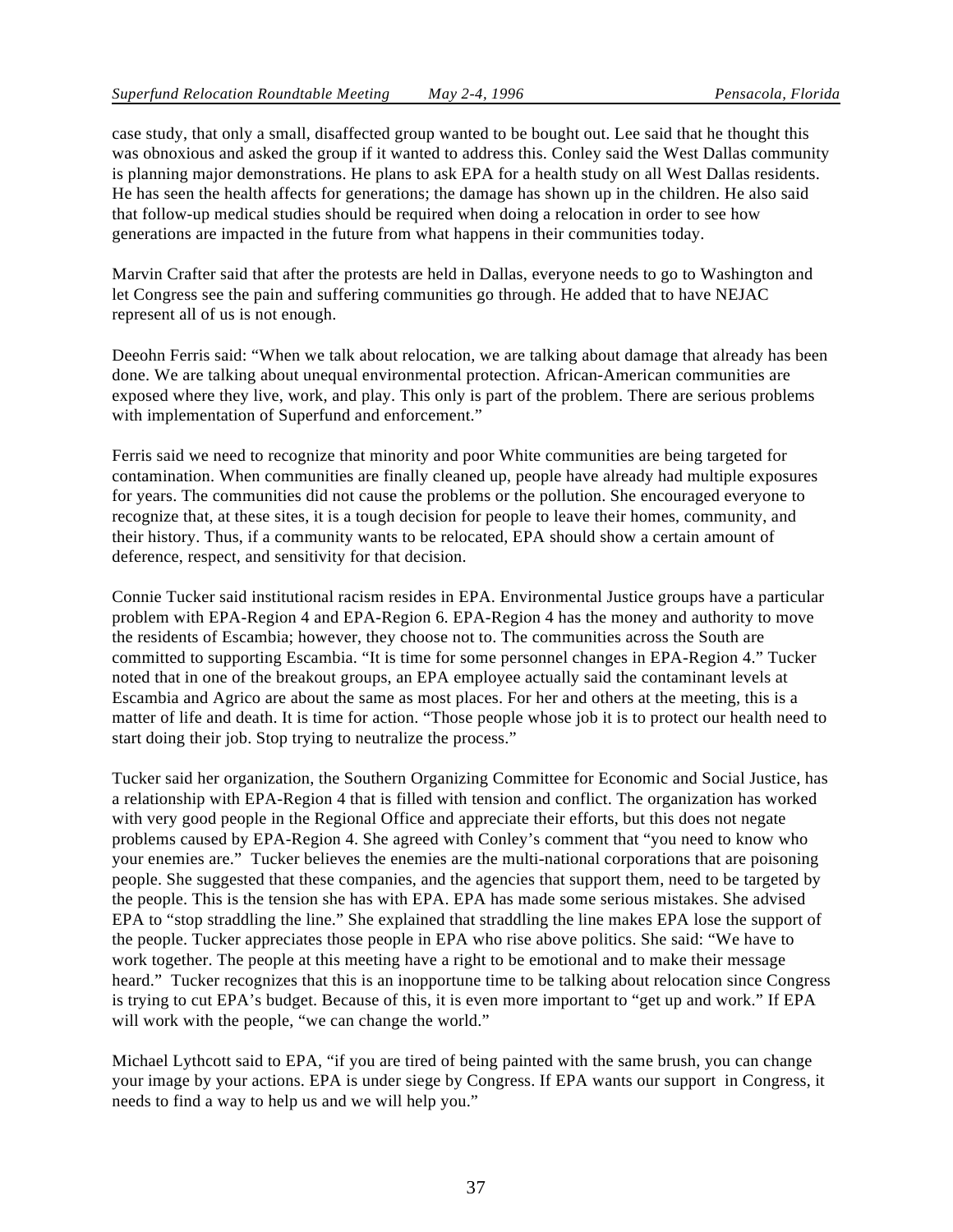#### **Relocation: The Best and Worst Parts of the Relocation Process and Being Relocated—Report Out**

The workgroups identified and discussed the best and worst parts of the relocation process and their experiences having been relocated. Since each group identified the same core issues during their discussions, each group took a different approach to the issues in the reports, as reflected in the headings below. For a more comprehensive list of specific items discussed during all five breakout groups, please refer to the section on the "Best and Worst Parts of the Relocation Process and Being Relocated" in *Appendix B: Relocation Roundtable Flip Chart Summary*.

#### *Group 1—The Worst Parts*

- Justifying the need for relocation.
- The flow of information was very slow.
- Information was not shared freely.
- The community was divided by the process when it should have been united.
- Officials were not truthful and did not involve the community early enough in the process.
- Policies were not explained such that the community knew the options and what to expect.
- Better risk communication was needed.
- The process for each relocation needs to be tailored to the needs of each community.
- If the relocation is private, EPA or some other agency needs to oversee the process.
- Relocation policies should be consistent across agencies.
- Renters should be relocated as owners whenever possible.
- If health reviews are part of the process, the community should have an opportunity to direct them.
- Environmental Impact Statements should be done.
- Statutes of Limitations should not apply to cases of environmental contamination.

#### *Group 1—The Best Parts*

- Residents can get out quickly.
- Specific manuals on the process are available.
- Relocation counseling was provided.
- Residents moved to a new and better place to live.

#### *Group 1—Complicating Factors*

- Not enough money offered for relocation.
- Packing, unpacking, and leaving some things behind.
- Few opportunities for old neighbors to get back together.
- Follow-up studies on the health of relocated individuals.

#### *Group 2—The Best Parts*

- Residents moved away from contamination; children were protected from the dangers of excavation.
- "If something has been done to us, we should be better off on the other side."

#### *Group 2—The Worst Parts*

- The possibility of creating homelessness after the money from the settlement runs out.
- Psychological effects of being taken away from your home.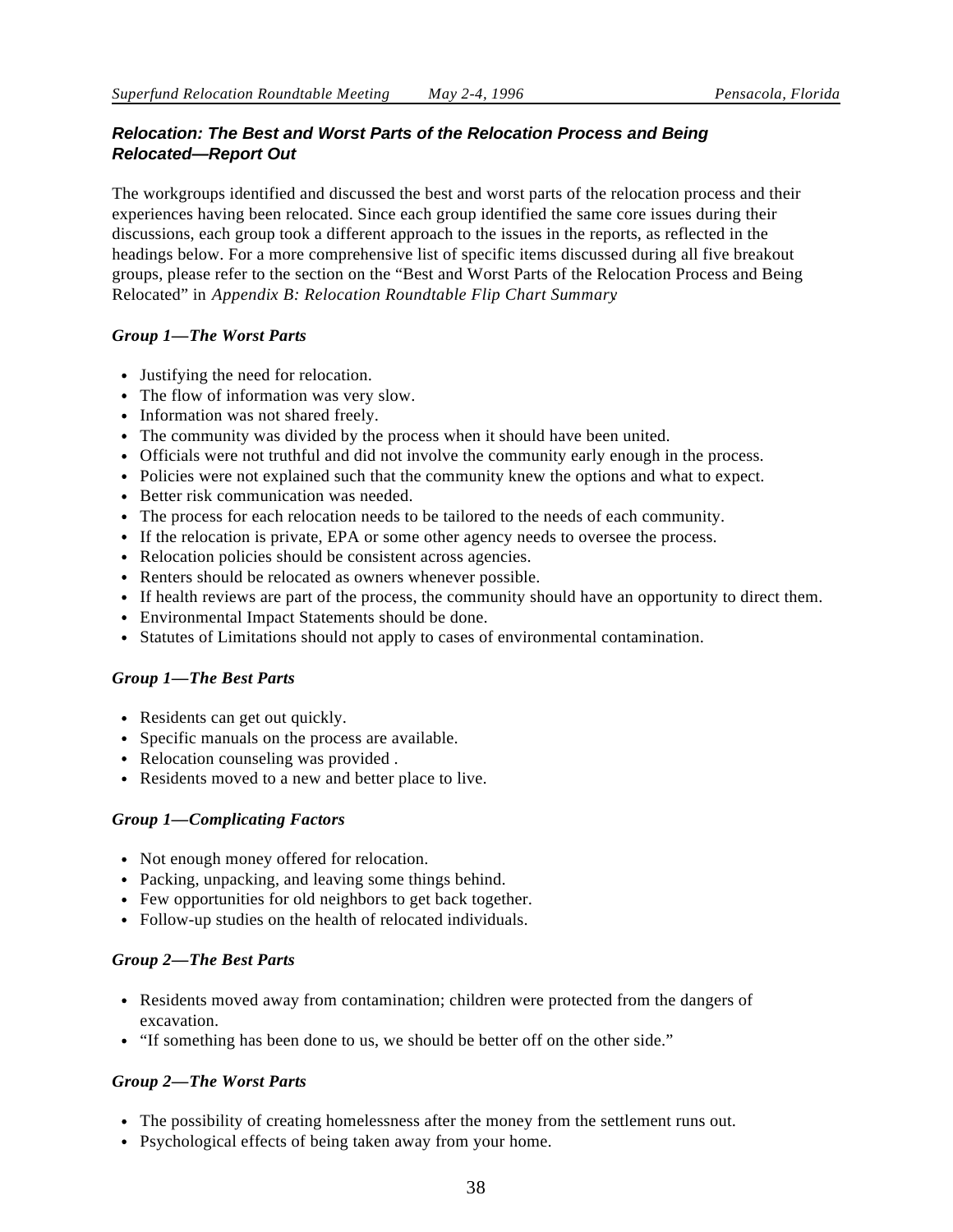- Individuals hired with TAG funds should be able to serve as a local liaison (Community Project Manager) rather than paid only to interpret technical data.
- Being uprooted as the result of a political process.

#### *Group 2—Things to be Incorporated into the Process*

- The relocation process should not discriminate in any way and be class-blind as well as color-blind.
- The process should be monitored longer (extending beyond the relocation of residents) to ensure that people do not wind up on the street.
- Programs to track the long-term health of residents should be established.

#### *Group 3—Things to be Incorporated into the Process*

- Comparable housing should be available.
- The relocation should cover all increased expenses (moving costs, tax differentials).
- Health care should be continued after relocation with long-term follow-up.
- Funding from the U.S. Department of Health and Human Services should be available.
- The Medicare program should be modified so that parents can stay in their jobs when children require special medical services as the result of contamination.
- Nutrition support should be available for exposed populations.
- Low-birth-weight babies should be used as an indicator of the overall health of a community.
- Health services should include mental health.
- Real estate counseling and consulting should be available.
- Existing community groups need to be involved from the outset of the process.
- Industry guidelines on relocation should be adopted across the board.
- The quality of education in communities where people are relocated should be maintained or improved.
- The communities to which people are relocated should be free from contamination.
- A grievance process should be established that allows community panels to act on issues during and after the process as an alternative to the present process that pits individuals against the system.
- Communities should be kept together when possible.

#### *Group 4—What Would Help Make Relocated People and Families Better Off?*

- Communities could be moved as a group when possible.
- Relocation counseling is needed to help families understand the costs of housing construction, etc. Counselors should be people who are trusted by the community.
- Psychological and family counseling also should be available.
- Long-term health monitoring is needed.

#### *Group 5—Things to be Incorporated into the Process*

- Community needs to be advised at every step of the process.
- Continuing health studies are needed.
- Individual and group counseling is needed.
- Process should recognize and address special problems for children—changing school systems, etc.
- Public transportation should be available for senior citizens.
- EPA needs to tell the truth.
- People should not be relocated to contaminated areas.
- Confidence needs to be maintained and people should always be treated with respect.
- Other sources of federal and state assistance should be integrated into a single program.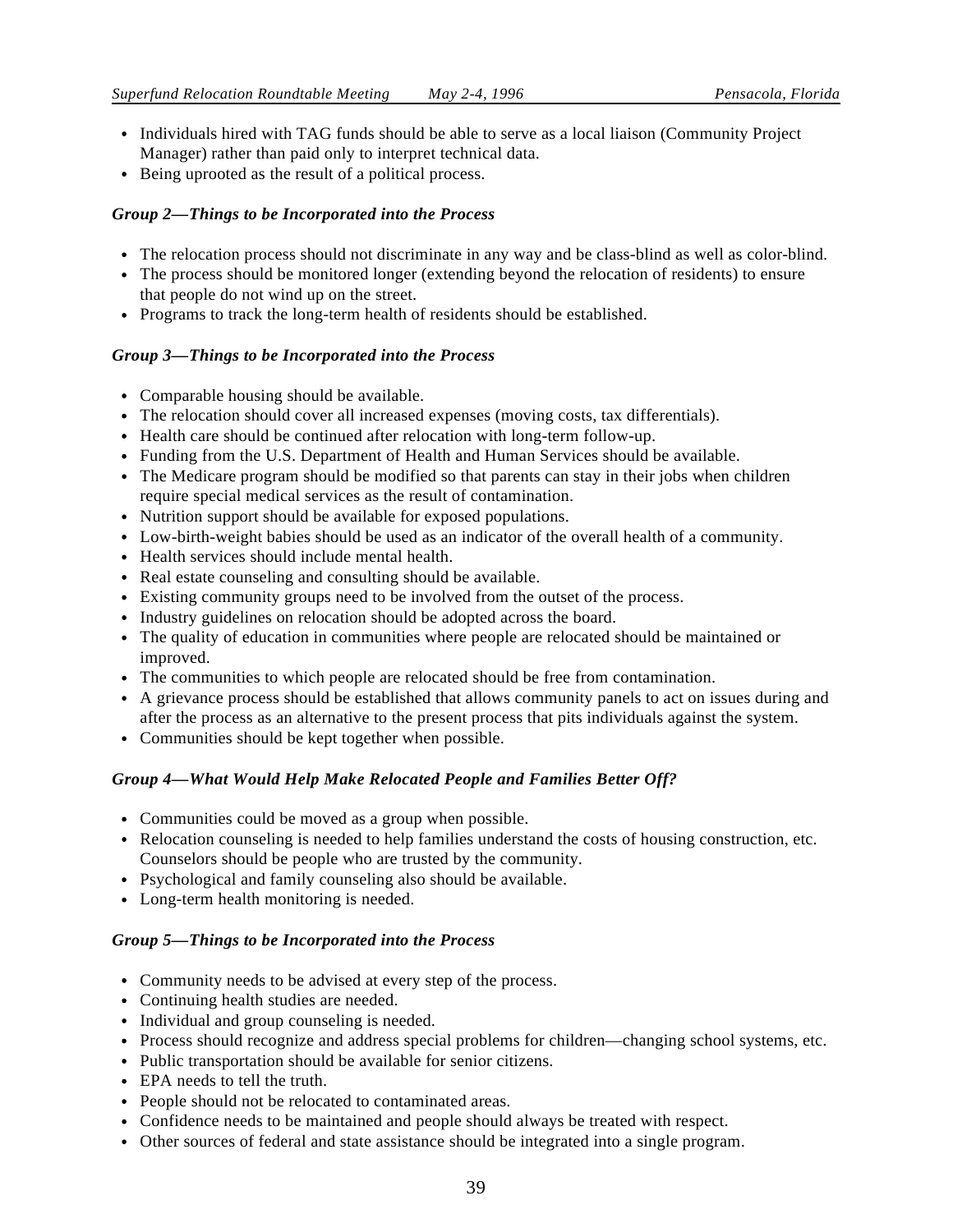- Federal job programs should target relocated communities.
- Properties seized by the government could be used for relocating people.
- Medical follow-up activities should include access to federal clinics and hospitals (Defense Department, VA hospitals, etc.).
- For private relocations, there should be an oversight panel that includes the community, industry, EPA, and an impartial mediator.
- Meetings should be held weekly to discuss what is happening and to receive feedback.

#### *Summary and Discussion About Process and Effects*

Charles Lee synthesized the information the Groups presented and identified some key issues.

- Nationally consistent policies and procedures should be developed based on the fact that all relocations involve human beings in difficult situations.
- The present system does not deal adequately with links between environmental contamination and race.
- The system also needs to address health issues during and after the relocation process, with longterm health monitoring of people who have been exposed to environmental hazards.
- Property valuation approaches should be developed that stress replacement costs over fair market value-based approaches, since there is no fair way to appraise the value of properties that are situated on top of or near toxic hazards.
- Policies and procedures should also account for discrimination in housing markets.
- Alternatives to consider in each situation include group relocation, relocation of businesses in the community, and job prospects for residents in their new communities.
- The Escambia site relocation should be a case study for the development of a national model.
- The process should recognize that there is nothing wrong with leaving relocated families in a better home or otherwise better off at the end of the process.
- There are examples of how to do relocations right. If relocations can be successful for some people, they should be successful for all people.

#### **Sharing Our Stories**

#### *J.E. "Sonny" Fields, Texarkana, Texas*

Fields opened his story by mentioning that he was once asked "where was the man when he jumped off the bridge?" Fields said he would answer the question later.

Fields said he had heard a lot of things at this meeting that had brought back some unpleasant memories. He said that "ATSDR is a big joke," noting that it took him, as president of the neighborhood association in his community (the former Carver Terrace), 18 months to obtain a copy of an ATSDR health assessment report which, according to Fields, included falsified findings. He testified to this at a Congressional hearing. Fields said that people should not knock EPA for the job it does. The people who work for EPA have a job to do and a boss like anyone else. He said that you have to look to God for all of the help you are going to get.

Fields noted that construction in Carver Terrace had begun in 1964, and between that time and 1992, when the last resident moved out, there were 35 deaths attributable to the fact that the community was built on top of a toxic waste site. Since then, the number has risen to about 40, including Fields's late wife, which points up the need for long-term health monitoring for former residents of communities that have been relocated. Fields himself has a condition that doctors cannot explain, and he said that people living on Superfund sites, in general, have no idea what health problems they could have. In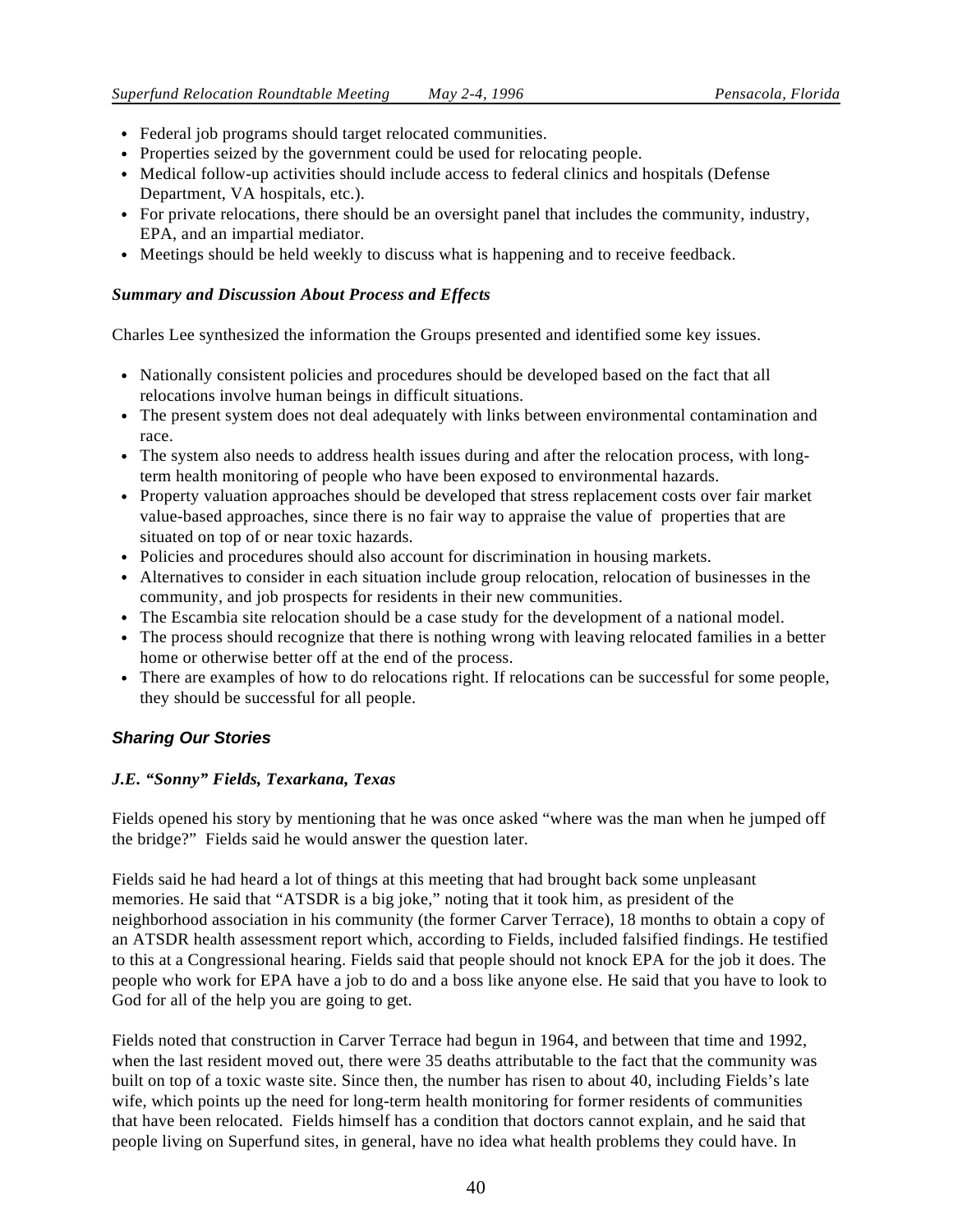Carver Terrace there were 14 named contaminants, but there was no information on the harmful effects of them. Health testing should not stop after five years but should last for a lifetime, since most of the harmful effects will only become apparent after several years. The state of Texas came into Carver Terrace to do an environmental health survey, but no one ever saw the results.

Fields said that he felt this was the reason why he had been invited to this meeting was to tell people that although Carver Terrace had a total buyout, and everyone had moved out, the problems were not over. Moving out does not solve everything. Long-term health follow-ups are the most important thing that can be done to help people.

In closing, Fields answered the riddle he set out at the beginning: "Where was the man when he jumped off the bridge?" There are two answers: on the bridge and in the air. On the bridge before (when) he jumped; in the air after (when) he jumped.

#### *Rosa and Jack Martin, Morrisonville, Louisiana*

The Martins are a married couple who each shared their experiences relocating from Morrisonville. Rosa Martin spoke first, and said the conference had been very helpful, noting that she could see that people in other parts of the country were having the same problems as people in her former community. Morrisonville is located on the banks of the Mississippi River southwest of Baton Rouge. The town is a former plantation that had been settled by freed slaves around 1870. In 1931, USACE moved the town two miles south as part of a flood control program.

In 1958, the new plantation owner came on the scene in the form of Dow Chemical. According to Rosa Martin, everywhere there is a Black community, it seems the corporations come in and try to take the land. Over time, Dow did manage to acquire property until its land surrounded the community. Dow also operated a dump on the site, and people in Morrisonville had to learn to live with the emergencies, chlorine releases, smoke stacks, and other features of living next to a chemical plant. In 1989, a plan to relocate local residents was announced by Dow.

Jack Martin continued the story, describing the water system that had to be built in 1974 as a result of local groundwater contamination from plant activities. He added that what Dow did right eventually was to hire Michael Lythcott to help with the relocation. The relocation had many good features, but relocations as a rule are difficult. They tend to divide communities, which weakens the position of the community in the relocation process. Many of the people in the community had little experience in the housing market and jumped at the first offer to get out. People who waited and negotiated received more: the key was to get a decent appraisal of your property, which could take a few tries. The Martins had five appraisals done before they were satisfied.

Martin concluded by saying that the most difficult task for people in communities that are being relocated is to remain united and come to a consensus agreement that will satisfy as many residents as possible. When money is dangled out in front of people, it changes a lot of attitudes and feelings, and will divide a community when it needs to remain together. Lythcott followed up by encouraging residents to get a commercial/industrial appraisal of the value of their property, since future land use at that time will be uncertain.

#### *Paul Nguyen, Westminster, California*

Paul Nguyen discussed the temporary relocation of residents in his community, where homes were built on top of land that was owned by a former trucking business that buried petroleum waste under ground. He and his neighbors were told "your houses are on top of a petroleum dump." Black tar was bubbling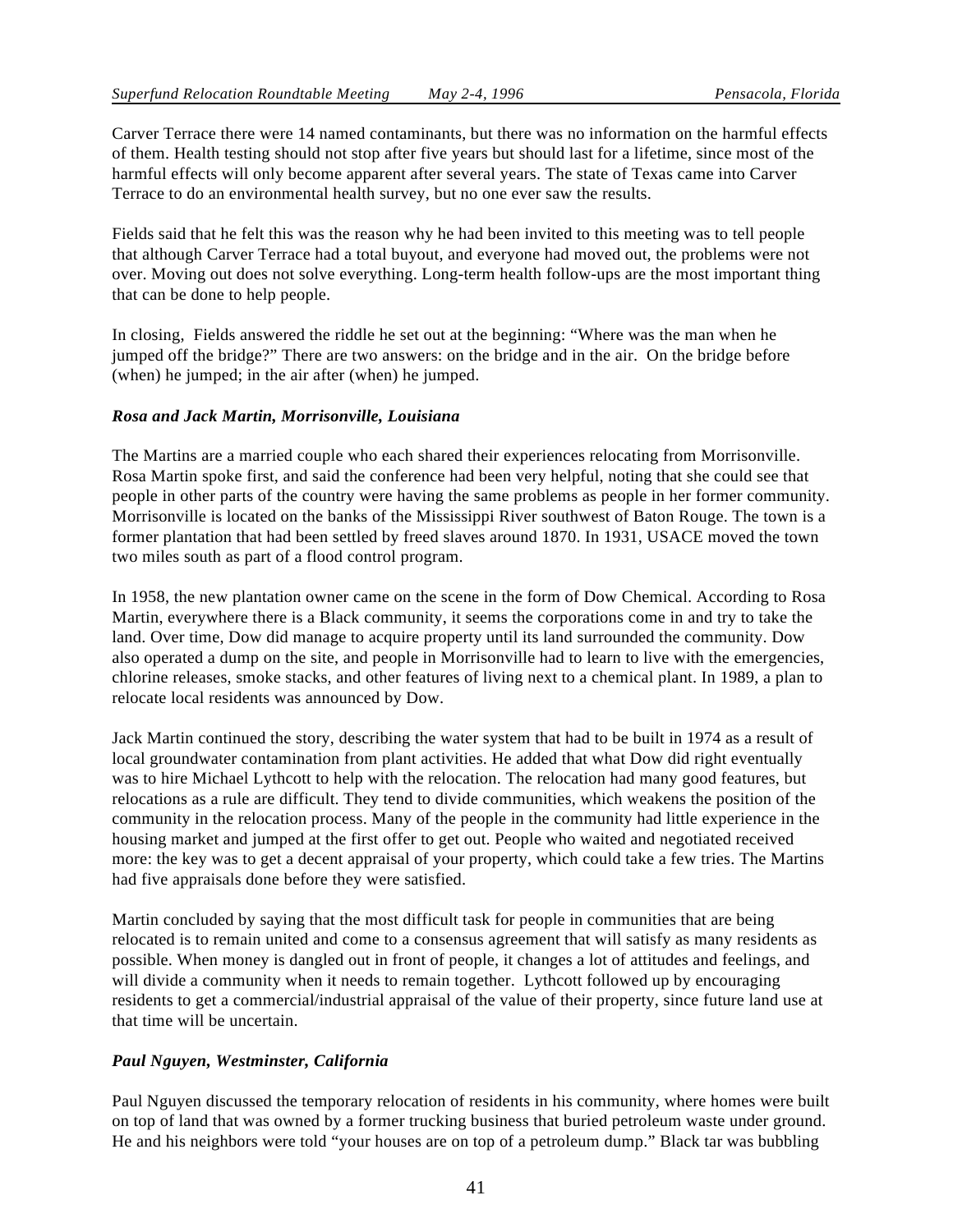up from the ground in peoples' yards and through floors in some housing additions. The government said "don't touch anything."

In 1992, the site, otherwise known as the Ralph Gray Trucking site, was placed on the NPL, and in 1994 his family was temporarily relocated to a hotel. At the time, he was told he would be able to move back after three months. After three months, he was told it would be three more months. After six months, he figured out it would be at least six more months. Finally, after one year and three months, his family was allowed to move back.

Nguyen said he was very happy about the things EPA has done for his community. From the time the idea of relocation was introduced, EPA explained the process and answered questions through public meetings and direct personal contact. There were plenty of meetings and discussions, and information was available. He said that in Vietnam, where he is from, the government would have simply put people out of their homes. In the U.S., everyone was very helpful and nice to him, which he found very confusing.

#### *Mary Washington and Terry Clark, Tifton, Georgia*

Mary Washington spoke briefly to say that she and her neighbors, as a community, are very disgruntled with EPA and other government officials, in particular with the misinformation being passed along and the "subversive, divide-and-conquer tactics" employed to divide their community. Washington said that EPA did not initially test for dioxin in her community, but dioxin was discovered later. Now that dioxin has been found in her community, EPA is trying to rush people out of their homes. She and her neighbors are very confused and uncertain of what will happen. This has caused people to become very emotional and very stressed. She then introduced Terry Clark.

Clark opened by apologizing to Jocelyn Cash for interrupting her talk earlier in the meeting, but said that he and others in Tifton are tired of hearing EPA say that there is nothing wrong and then holding closed, private meetings without allowing the community in to know what's going on. Clark said it was time to "shake the pepper out of the salt shaker" and "turn out" EPA staffers who are turning against their own people. EPA is making decisions without an adequate understanding of the contamination problem. EPA does nothing but "snow" local residents about real problems. For example, there is a K061 dust problem in Tifton that violates RCRA, but nothing is being done. EPA tries to pacify local residents because it knows "poor Black people will let their community be destroyed for a dime." He said that on-site and off-site remedies were created to divide the community, and noted that EPA improperly averages the contaminant levels from various samples. He further noted that the information repositories in Tifton and at EPA's Regional office in Atlanta contain different data for the same site.

Clark said that if he sounded militant, that was just the chemicals in his system talking. He said EPA can't do anything locally without the backing of the local government and that it was time for local residents to take back their communities from the PRPs. The White politicians and Black preachers have been secretly bought off with money under the table. EPA uses the PRPs to create confusion over the identity of the enemy. "According to EPA, the wind stops blowing and the water stops flowing at the edge of Black neighborhoods. Somehow, according to EPA, the contamination surrounds the Black community, but is not in the Black community." Clark said the burden of proof lies with the PRPs, and EPA should enforce the laws against the big companies that are getting away with murder, rather than spend its time pitting Black people against Black people.

#### *Barbara Thompson, Dallas, Texas*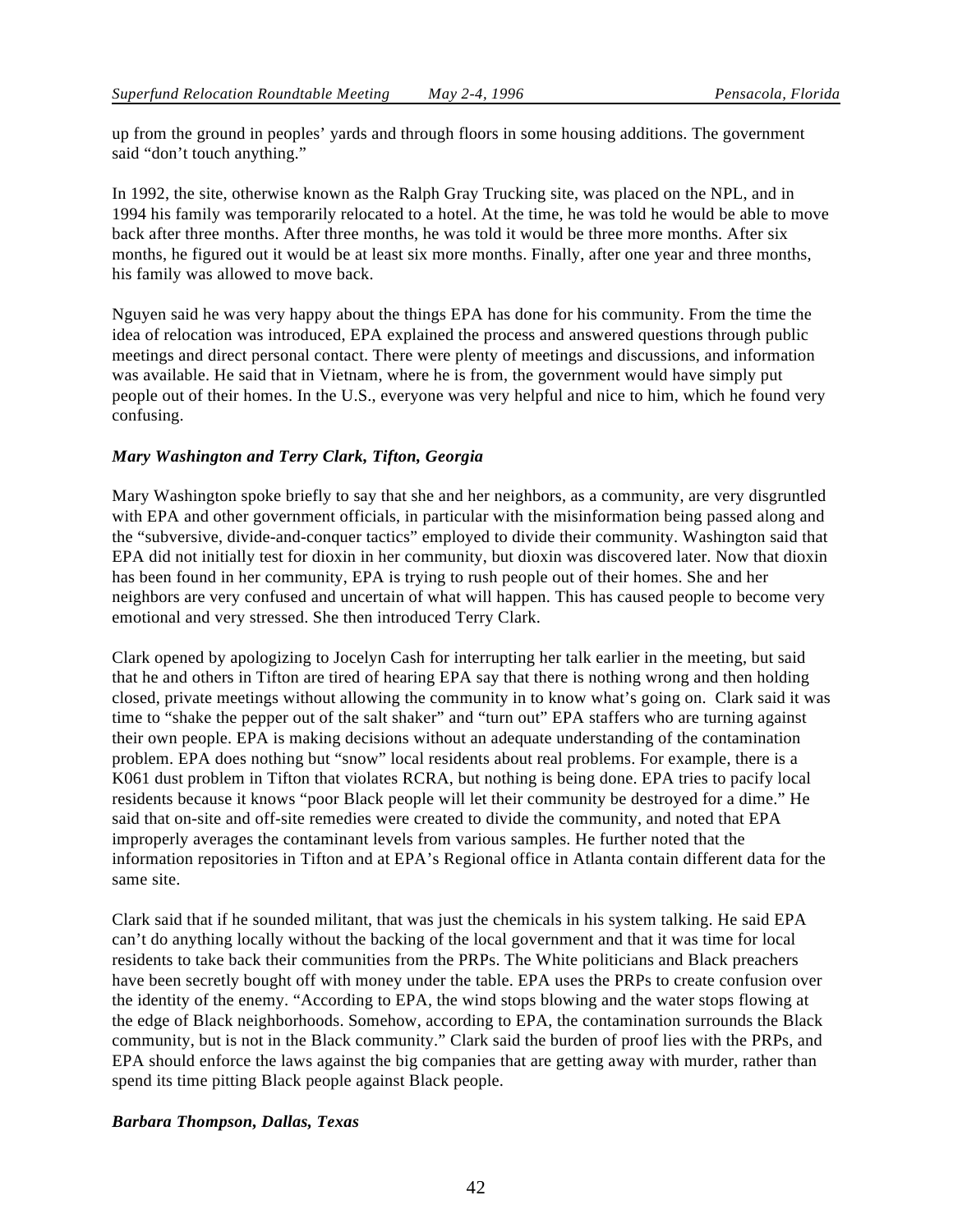Thompson spoke briefly, stating that she was outraged when she read the comments made by EPA's RPM that were included in the RSR Smelter site case study. She assured the audience that West Dallas is not a slum full of poor, "raggedy" folks out to get as much money as possible for themselves. She said she is a business owner who may have to move out of her great big house if it turns out her property is contaminated, regardless of what EPA says. She said she is "boiling mad" and is prepared to question the RPM on his comments when she returns home.

#### **Closing Session—Developing Roundtable Recommendations to NEJAC**

Charles Lee reiterated the purposes and objectives of this meeting before opening the session on developing recommendations to the National Environmental Justice Advisory Committee (NEJAC). He noted that these are not meant to be, and will not be presented as, consensus recommendations. Rather, the objective was to get all of the issues on the table, where they could be discussed and clarified. The discussion was to be in two parts: a discussion of the process by which Roundtable recommendations will be taken up by NEJAC and EPA; and development of key recommendations.

Lee outlined the process. Out of this meeting a report documenting the meeting and reflecting all recommendations raised in the course of the plenary sessions and breakout groups will be developed. The report and recommendations then will be presented at an open meeting of NEJAC in Detroit, Michigan, on May 29-31, 1996. Lee said this will represent only the initial set of recommendations, noting that the process will be continuous and subject to amendment and changes in direction as relocation issues mature. On the question of how far up the chain (within the government) to take this effort, Lee said he believed the issues need to go all the way up the chain to the highest levels of the public and private agencies involved in relocation, since the issues addressed affect, both directly and indirectly, the fundamental sense of fairness and justice within American society.

Lee asked whether it was possible for EPA to commit to sending Margaret Williams to the meeting in Detroit. Tim Fields said EPA will do so, and further committed EPA to responding to all issues raised in today's session. Fields assured the attendees that if they were willing to take it upon themselves to participate in this dialogue, EPA will respond to the issues raised. He also outlined EPA Headquarters' schedule for developing EPA policy and guidance on relocation by the end of the year. Fields said the process requires a mechanism to foster collaboration, and said the Escambia pilot is a key site for the number of special issues raised.

Marvin Crafter said that the relationship between EPA and NEJAC is suspect, no matter how it is explained. He then asked Lee and Fields what assurances they can provide to ensure that there is accountability throughout the process. Crafter said a mechanism is needed to keep tabs on NEJAC and ensure that community representatives are not endorsing a process that proves to be unsatisfactory. Fields said it was a fair question shared by many in the room. Many people involved in NEJAC have lent their credibility to the process. A lot of people in the room are members of NEJAC, and together, these members bear a responsibility to the Council to keep it effective. Fields said EPA is committed to working with NEJAC, and relies on it and other advisory committees as "reality checks" for its policies. EPA needs feedback that holds it accountable and EPA must always rise to the occasion. Fields said the lesson he had learned from this meeting was that distrust is rampant and EPA still has a long way to go. Today was another wake-up call.

Fields said that EPA Headquarters has scheduled a follow-up meeting next week to ensure that other EPA Headquarters and Regional offices receive the message from this meeting and are "on the beam" when it comes to relocation. He said that follow-up activities that get to the other side of these issues will be the test to measure the success of this meeting. For its part, EPA will work internally to be more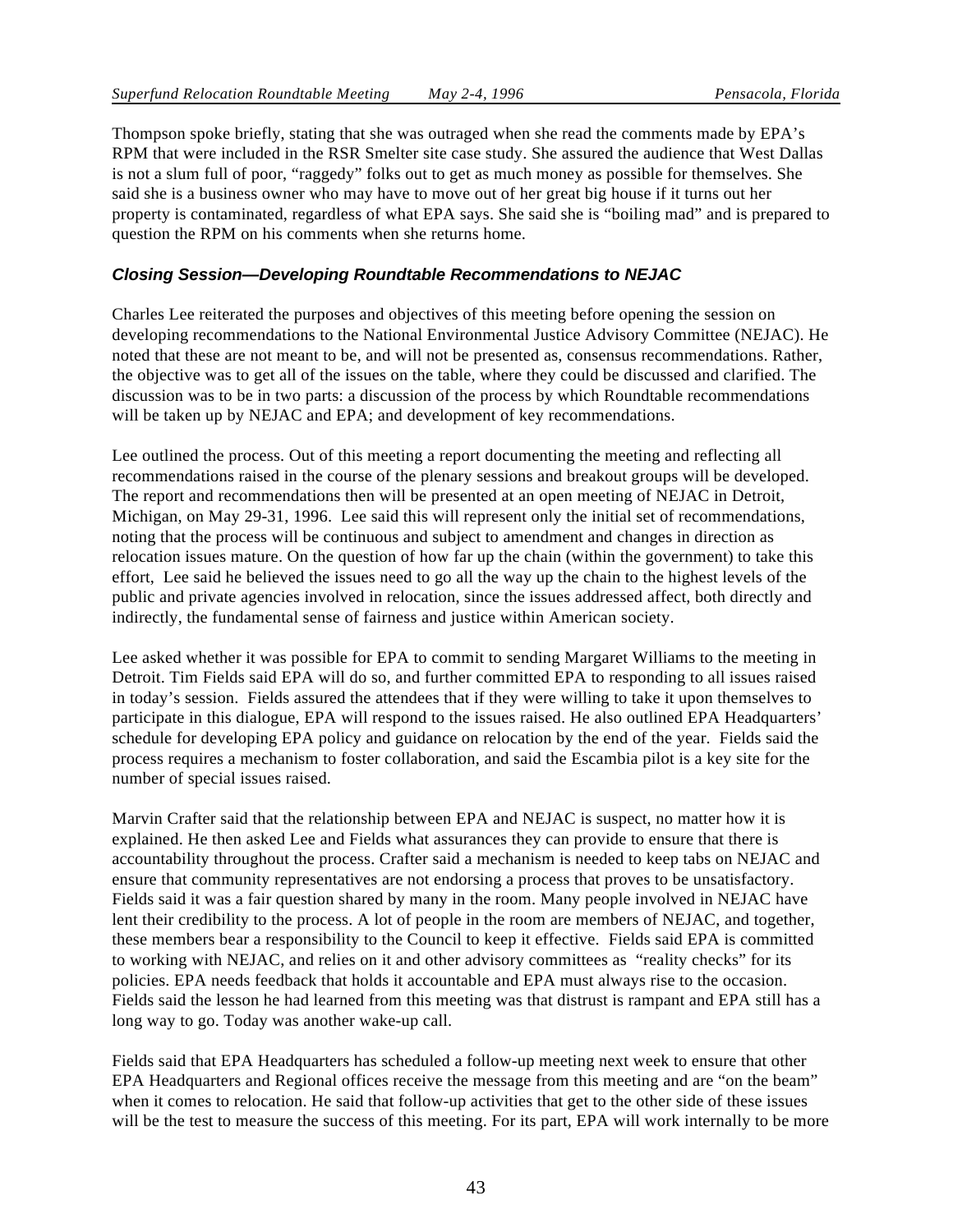effective in responding to community needs and work with other federal agencies, using whatever tools EPA has at its disposal to get them on board.

José Bravo asked whether EPA Headquarters had considered developing a grievance process that would allow citizens to cite improper conduct by individual EPA staff. Fields identified the Superfund Ombudsman initiative in the Regions, and said the Agency will examine the possibility of including that process as part of the Ombudsman initiative's mission. Crafter said there are too many credibility problems associated with EPA-Region 4 and asked Fields to consider initiating a relocation pilot at a site other than Escambia in another Region. Fields said EPA Headquarters does not and will not manage individual sites. That responsibility lies in the Region. However, since Escambia is a national pilot, it will receive Headquarters' attention.

Deeohn Ferris reminded the attendees that NEJAC came up through the grassroots movement and was not EPA's idea. She said that by working through NEJAC, the Roundtable "was not putting all of its eggs in one basket." She also noted that the terms of all of the Black members of NEJAC are expiring this year. She said she hoped the Committee would be able to find solid people to fill the vacancies, but at this point she could only hope. She said her office (the Washington Office for Environmental Justice) will continue to oversee the efforts of the Committee and serve as a "check" on the process.

Charles Lee then listed the key recommendations to be presented at the NEJAC meeting:

- 1) People and communities need to be included at the very beginning of the relocation process; the integrity of a community needs to be considered when discussing relocation.
- 2) Quality-of-life, health, and social welfare need to be addressed in their totality when discussing relocation.
- 3) Public participation needs to be meaningful and empowering.
- 4) The relocation effort requires the inclusion of other agencies.
- 5) There needs to be an understanding of how issues of race and lack of equal protection contribute to conditions leading to a relocation.
- 6) Relocation is an issue that should be addressed by the Federal Interagency Working Group on Environmental Justice.
- 7) The effort made during the Relocation Roundtable meeting will lead to nothing if it only results in "talk," not action.
- 8) EPA must do things right during the Pensacola relocation process. Pensacola should be used as a testing ground to implement the recommendations made during the Relocation Roundtable meeting.

Lee closed the session by noting that what happens at Escambia will affect national policy, rather than the other way around. He reiterated that the issues raised here represent tough challenges, but above all, everyone needs to see this as a moral challenge for the United States to overcome centuries of injustice.

Margaret Williams thanked everyone for coming to Pensacola and supporting CATE's work at Escambia. She then brought forward all of the members of CATE in attendance to each say a few words. R.T. Conley closed the meeting with a prayer.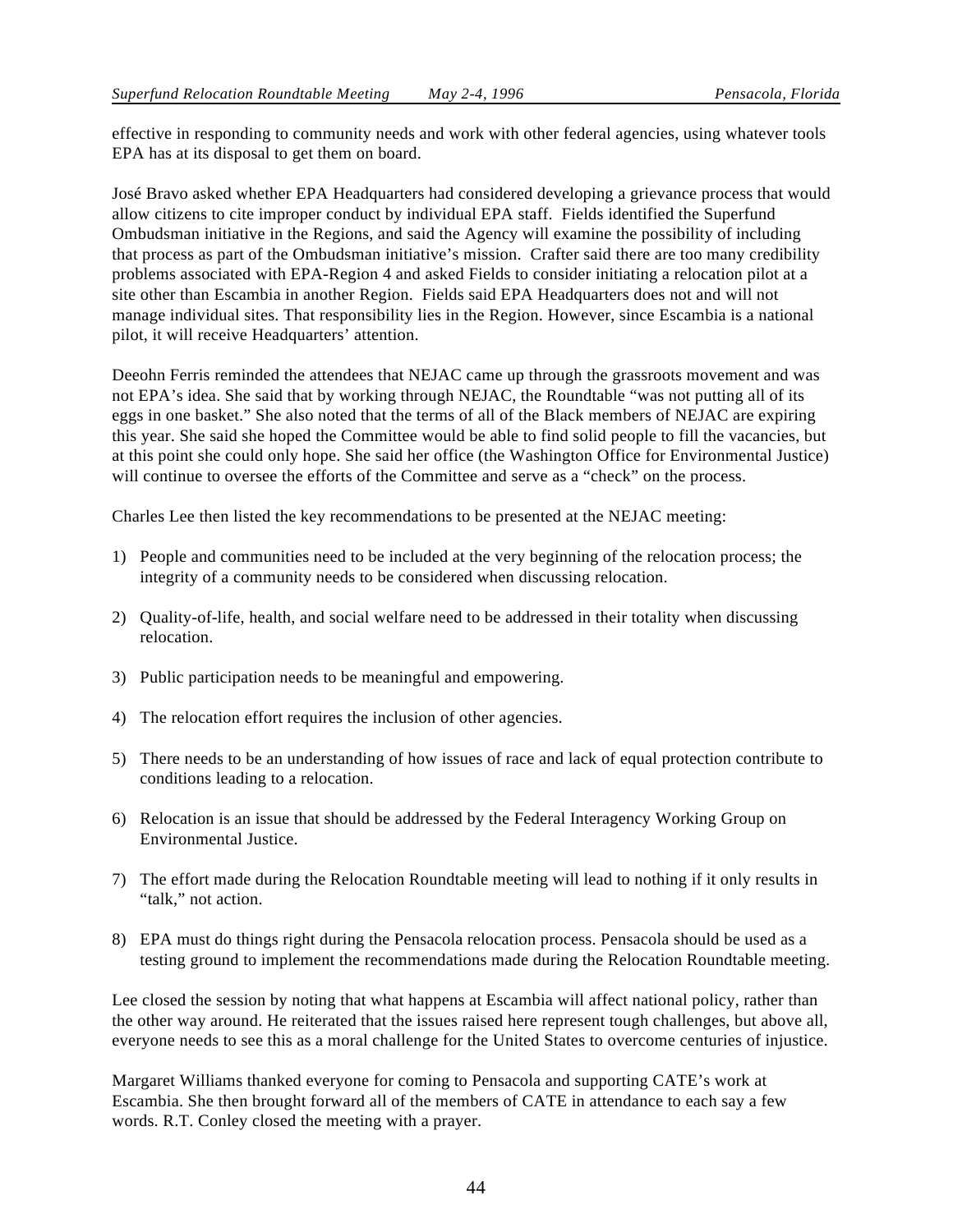**APPENDIX A: Relocation Roundtable Attendee List**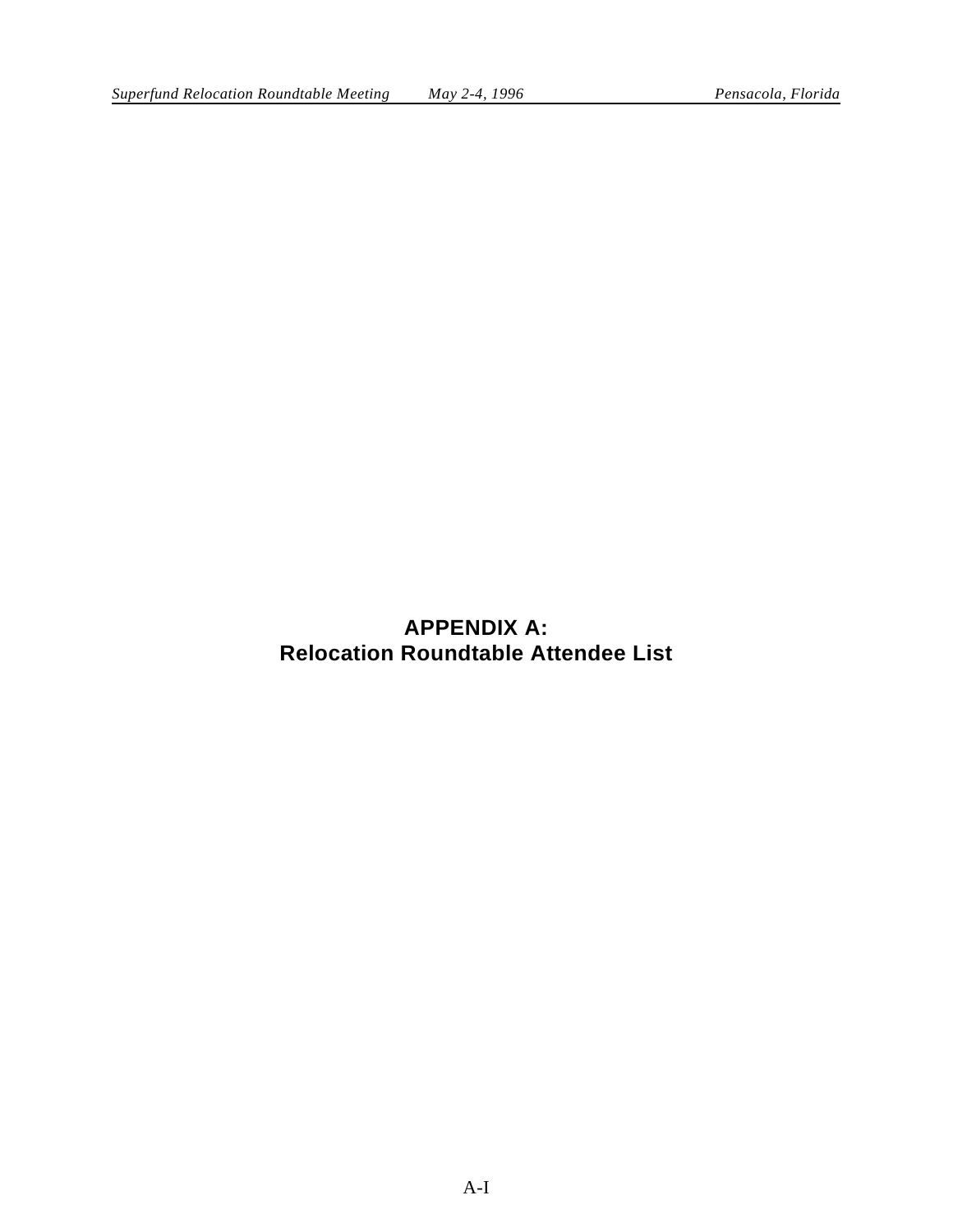# **Superfund Relocation Roundtable Attendee List**

| <u>Name</u>           | Organization                                                                                   |
|-----------------------|------------------------------------------------------------------------------------------------|
| <b>Karl Alverez</b>   | Office of Solid Waste and Emergency Response<br>U.S. EPA Headquarters<br>Washington, DC        |
| John Armstead         | Deputy Director<br>U.S. EPA-Region 3                                                           |
| <b>Cleo Askew</b>     | Federation of Southern Cooperatives<br>Epes, AL                                                |
| Cynthia Babich        | Del Amo Task Force<br>Torrance, CA                                                             |
| Andy Bain             | Community Involvement Coordinator-Del Amo Site<br>U.S. EPA-Region 9<br>San Francisco, CA       |
| <b>Bill Becker</b>    | <b>Golden Field Office</b><br>U.S. Department of Energy<br>Golden, CO                          |
| Gershon Bergeisen     | Office of Emergency and Remedial Response<br>U.S. EPA Headquarters<br>Washington, DC           |
| Eric Bolling          | Pensacola, FL                                                                                  |
| Doris Bradshaw        | <b>DDMTCCC</b><br>Memphis, TN                                                                  |
| Kenneth Bradshaw      | <b>DDMTCCC</b><br>Memphis, TN                                                                  |
| José Bravo            | Southwest Network for Environmental and Economic Justice<br>San Diego, CA                      |
| Dana Brewington       | Office of Solid Waste and Emergency Response<br>U.S. EPA Headquarters<br>Washington, DC        |
| <b>Robert Bullard</b> | <b>Environmental Justice Resource Center</b><br><b>Clark-Atlanta University</b><br>Atlanta, GA |
| Tanya Calamoneri      | Washington, DC                                                                                 |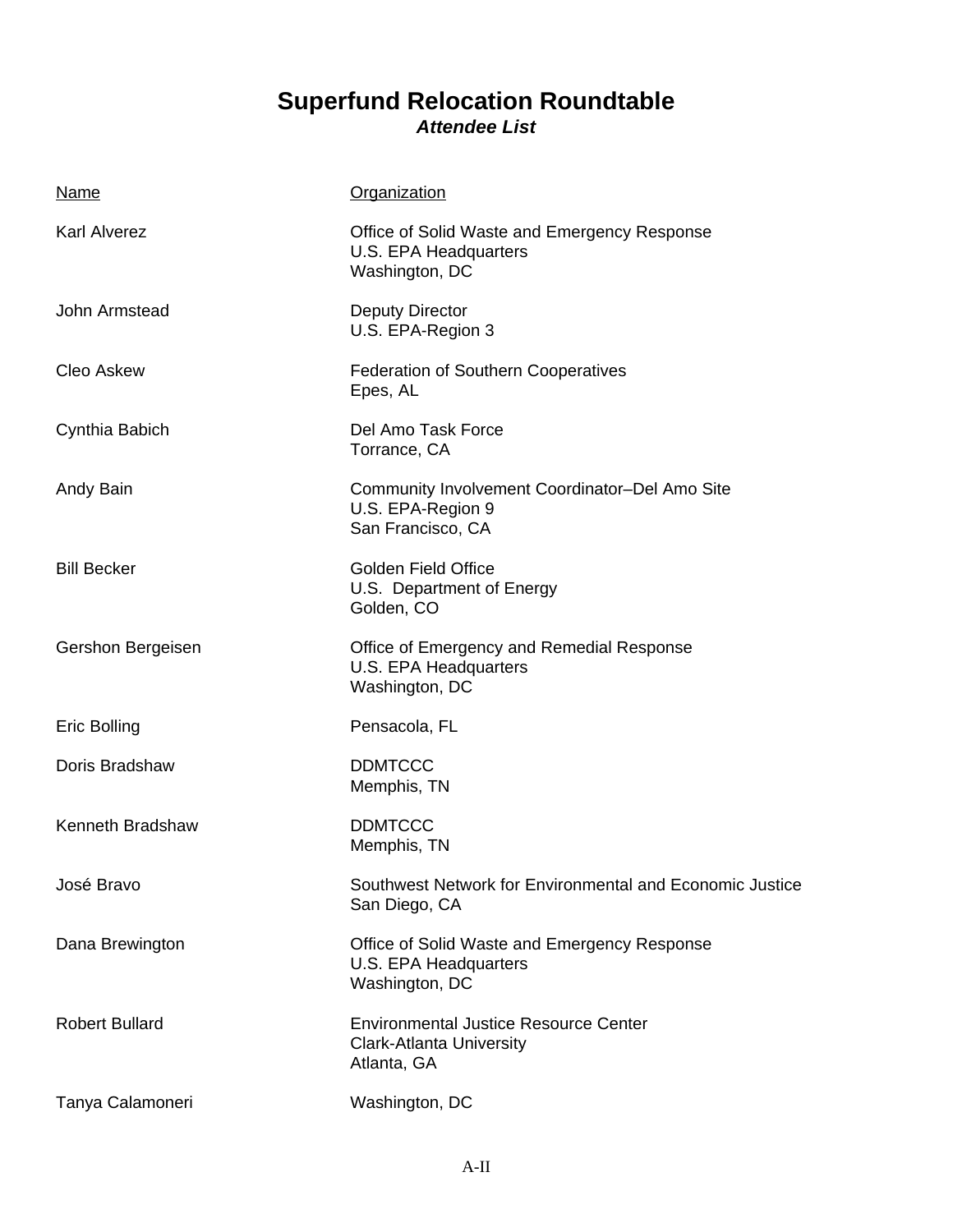| Name                       | <b>Organization</b>                                                                                                                 |
|----------------------------|-------------------------------------------------------------------------------------------------------------------------------------|
| Joseph Campbell            | Welch, MN                                                                                                                           |
| Jocelyn Cash               | Lorain, OH                                                                                                                          |
| R.T. Conley                | New Start for the Environment<br>Dallas, TX                                                                                         |
| <b>Susan Cook</b>          | Florida Dept. of Community Affairs<br>Tallahassee, FL                                                                               |
| <b>Steven Couch</b>        | Pennsylvania State University-Schuylkill Campus<br>Schuylkill Haven, PA                                                             |
| Marvin Crafter             | <b>WCRG</b><br>Fort Valley, GA                                                                                                      |
| <b>Gregg Crystall</b>      | U.S. EPA-Region 3<br>Philadelphia, PA                                                                                               |
| <b>Robert Cribbin</b>      | U.S. Army Corps of Engineers<br>Washington, DC                                                                                      |
| <b>Delbert Dubois</b>      | Charleston, SC                                                                                                                      |
| Jason El-Zein              | <b>Response Section 1</b><br>U.S. EPA<br>Grosse Isle, MI                                                                            |
| Dwayne Escobedo            | Pensacola News Journal<br>Pensacola, FL                                                                                             |
| <b>Cherry Fairley</b>      | Pensacola, FL                                                                                                                       |
| <b>Clarence Featherson</b> | Office of Site Remediation Enforcement<br>U.S. EPA Headquarters<br>Washington, DC                                                   |
| Deeohn Ferris              | Washington Office on Environmental Justice<br>Washington, DC                                                                        |
| J.E. (Sonny) Fields        | Nash, TX                                                                                                                            |
| <b>Tim Fields</b>          | Principal Deputy Assistant Administrator<br>Office of Solid Waste and Emergency Response<br>U.S. EPA Headquarters<br>Washington, DC |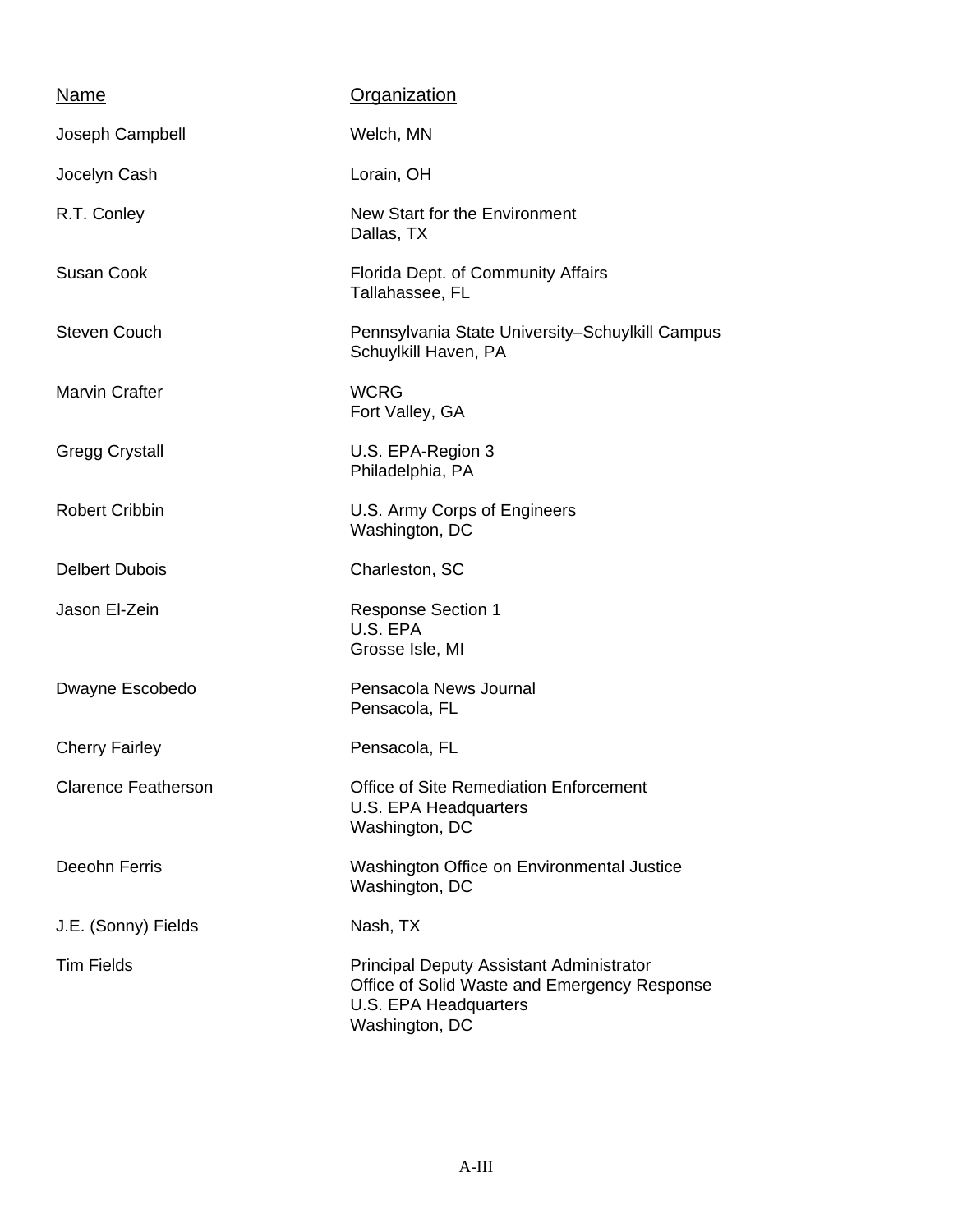| Name                     | <b>Organization</b>                                                                             |
|--------------------------|-------------------------------------------------------------------------------------------------|
| Lois Gibbs               | Citizens' Clearinghouse for Hazardous Waste<br>Falls Church, VA                                 |
| Dick Green               | U.S. EPA-Region 4<br>Atlanta, GA                                                                |
| <b>JoAnn Griffith</b>    | Office of Emergency and Remedial Response<br>U.S. EPA Headquarters<br>Washington, DC            |
| <b>Ida Guest</b>         | Pensacola, FL                                                                                   |
| <b>Grover Hankins</b>    | Thurgood Marshall School of Law<br><b>Texas Southern University</b><br>Houston, TX              |
| John Hankinson           | <b>Regional Administrator</b><br>U.S. EPA-Region 4<br>Atlanta, GA 30365                         |
| Jeff Harrison, Jr.       | Pensacola, FL                                                                                   |
| <b>Steve Hess</b>        | <b>Office of General Counsel</b><br>U.S. EPA Headquarters<br>Washington, DC                     |
| Joel Hirschhorn          | <b>Hirschhorn Associates</b><br>Wheaton, MD                                                     |
| Nen Hoang                | Westminster, CA                                                                                 |
| Terri Johnson            | Office of Emergency and Remedial Response<br>U.S. EPA Headquarters<br>Washington, DC            |
| Sammie Lee Jones         | Pensacola, FL                                                                                   |
| <b>Charles Lee</b>       | United Church of Christ-Commission for Racial Justice<br>New York, NY                           |
| Ursula Lennox            | Remedial Project Manager-Koppers/Texarkana Site<br>U.S. EPA-Region 6<br>Dallas, TX              |
| <b>Maureen Litchfeld</b> | Division of Health Education<br>Agency for Toxic Substances and Disease Registry<br>Atlanta, GA |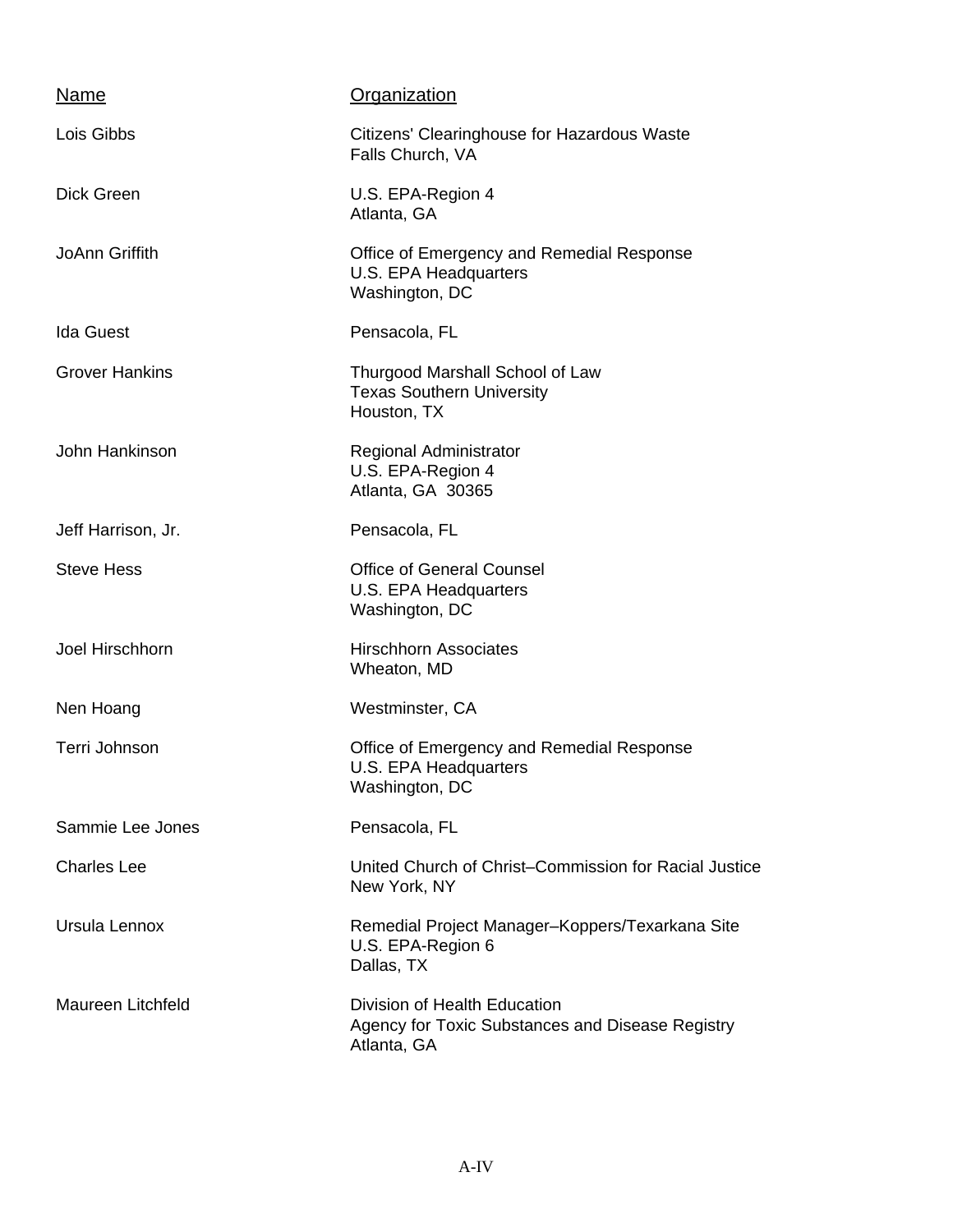| Name                        | <b>Organization</b>                                                                                     |
|-----------------------------|---------------------------------------------------------------------------------------------------------|
| Stephen Luftig              | <b>Director</b><br>Office of Emergency and Remedial Response<br>U.S. EPA Headquarters<br>Washington, DC |
| Michael Lythcott            | The Lythcott Company<br>Oak Bluffs, MA                                                                  |
| Vivian Malone-Jones         | <b>Environmental Justice Coordinator</b><br>U.S. EPA-Region 4<br>Atlanta, GA                            |
| <b>Reverend Malveaux</b>    | Beaumont, TX                                                                                            |
| <b>Bob Martin</b>           | Office of Solid Waste and Emergency Response<br><b>U.S. EPA Headquarters</b><br>Washington, DC          |
| <b>Jack and Rosa Martin</b> | Brusly, LA                                                                                              |
| Zulene Mayfield             | Chester, PA                                                                                             |
| James McArthur              | Pensacola, FL                                                                                           |
| Ollie McWaine               | Pensacola, FL                                                                                           |
| Jimmy Lee McWaine           | Pensacola, FL                                                                                           |
| <b>Stennie Meadors</b>      | Pollution Clean-Up Division<br><b>Texas Natural Resources Conservation Commission</b><br>Austin, TX     |
| Selena Mendy                | Lawyer's Committee for Human Rights<br>Washington, DC                                                   |
| Roxanna Mero                | Office of Emergency and Remedial Response<br>U.S. EPA Headquarters<br>Washington, DC                    |
| B.J. More                   | Dallas, TX                                                                                              |
| <b>Yvonne Moris</b>         | Pensacola, FL                                                                                           |
| Doug Mundrick               | <b>Branch Chief</b><br>South Superfund Remedial Branch<br>U.S. EPA-Region 4<br>Atlanta, GA              |
| Paul Nguyen                 | Westminster, CA                                                                                         |
| Deanne Ottaviano            | <b>ARENT FOX</b>                                                                                        |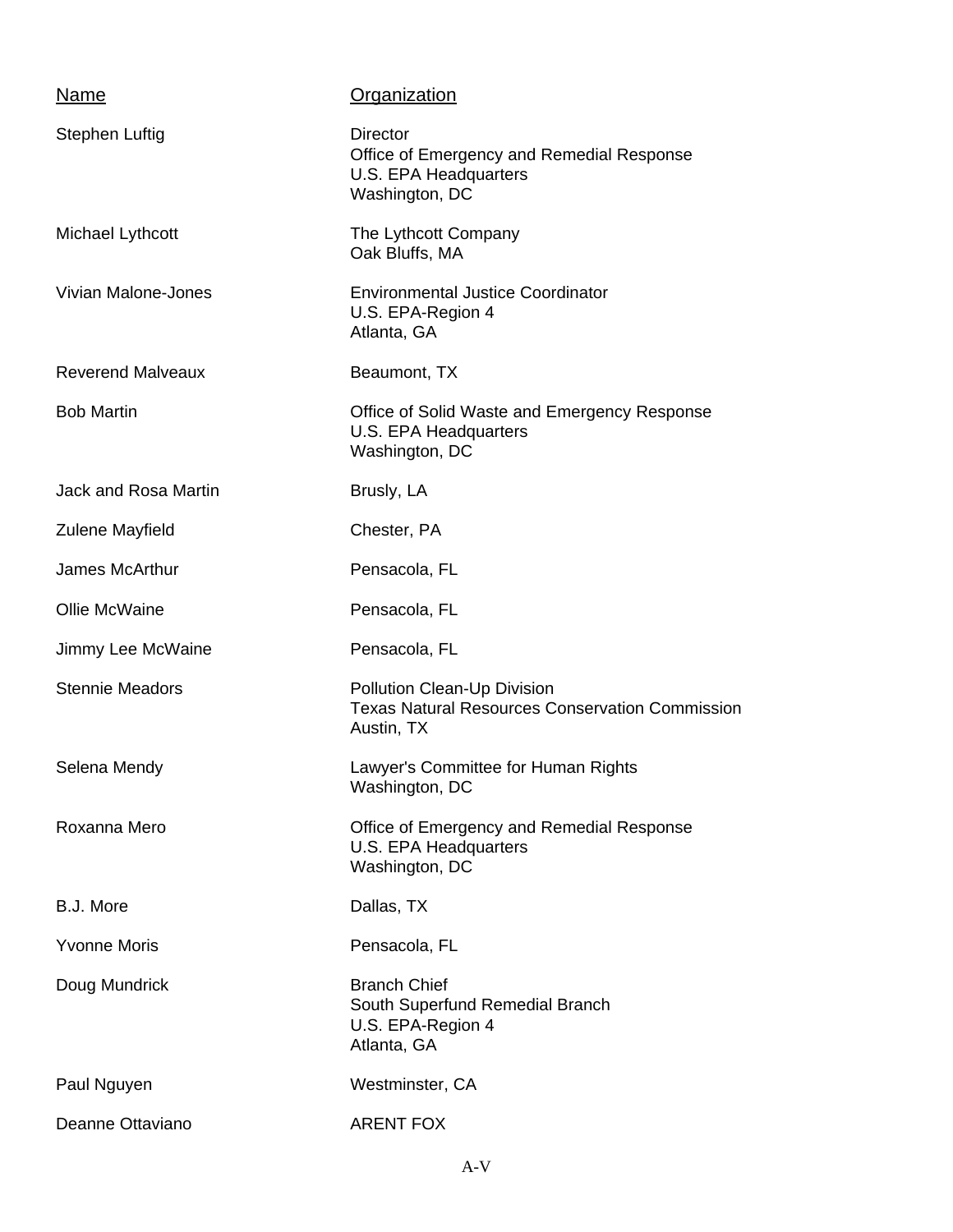| <b>Name</b>              | Organization                                                                                     |
|--------------------------|--------------------------------------------------------------------------------------------------|
|                          | Washington, DC                                                                                   |
| <b>Frank Pickett</b>     | Pensacola, FL                                                                                    |
| <b>Michael Pierle</b>    | <b>Monsanto Company</b><br>St. Louis, MO                                                         |
| Daniel Poe               | Pensacola, FL                                                                                    |
| <b>Frances Quinham</b>   | Gulf Breeze, FL                                                                                  |
| <b>Cassandra Roberts</b> | Sweet Valley/Cobb Town Environmental Justice Task Force<br>Bynum, AL                             |
| Jerry Roberts            | Bynum, AL                                                                                        |
| James Robinson           | Pensacola, FL                                                                                    |
| Pat Seppi                | U.S. EPA-Region 2<br>New York, NY                                                                |
| David Stallworth         | Pensacola, FL                                                                                    |
| <b>William Straw</b>     | Federal Emergency Management Agency-Region 4<br>Atlanta, GA                                      |
| Barbara Thompson         | Dallas, TX                                                                                       |
| Hagan Thompson           | U.S. EPA-Region 4<br>Atlanta, GA                                                                 |
| Yolanda Ting             | Office of Emergency and Remedial Response<br>U.S. EPA Headquarters<br>Washington, DC             |
| <b>Connie Tucker</b>     | Southern Organizing Committee for Economic and Social Justice<br>Atlanta, GA                     |
| Samantha Urquhart-Foster | On-Scene Coordinator-Woolfolk Site<br>U.S. EPA-Region 4<br>Atlanta, GA                           |
| Dick Vesperman           | Remedial Project Manager-Ralph Gray Trucking Site<br>U.S. EPA-Region 9<br>San Francisco, CA      |
| Carlean Wakefield        | Community Involvement Coordinator-Escambia Woodtreating Site<br>U.S. EPA-Region 4<br>Atlanta, GA |
| Freddie Weatherspoon     | Pensacola, FL                                                                                    |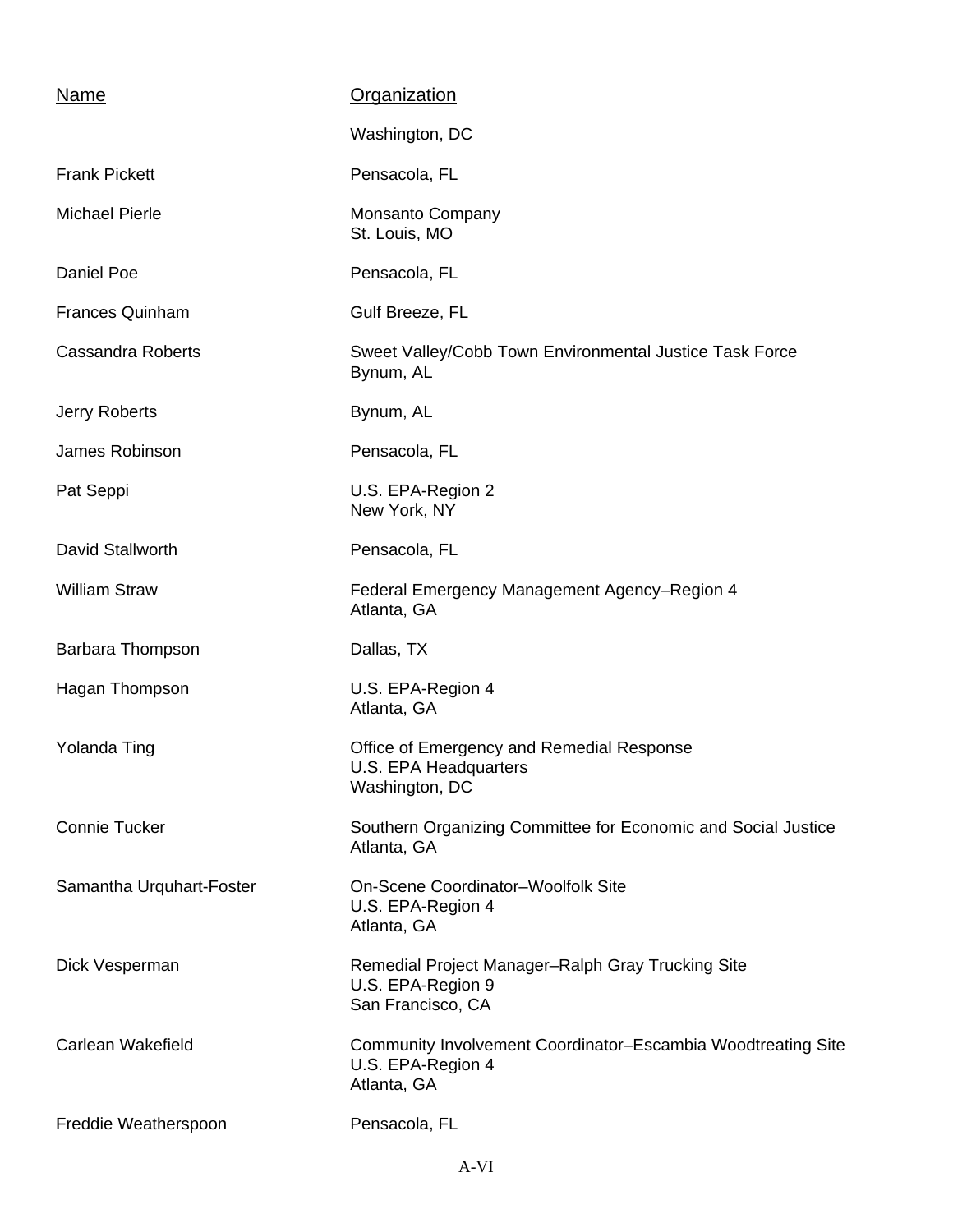| Name                     | Organization                                                                               |
|--------------------------|--------------------------------------------------------------------------------------------|
| Suzanne Wells            | Office of Emergency and Remedial Response<br>U.S. EPA Headquarters<br>Washington, DC       |
| <b>Margaret Williams</b> | <b>Citizens Against Toxic Exposure</b><br>Pensacola, FL                                    |
| <b>Beverly Wright</b>    | Deep South Center for Environmental Justice<br><b>Xavier University</b><br>New Orleans, LA |
| Jan Young                | Office of Solid Waste and Emergency Response<br>U.S. EPA Headquarters<br>Washington, DC    |
| Patricia Young-Harrison  | Pensacola, FL                                                                              |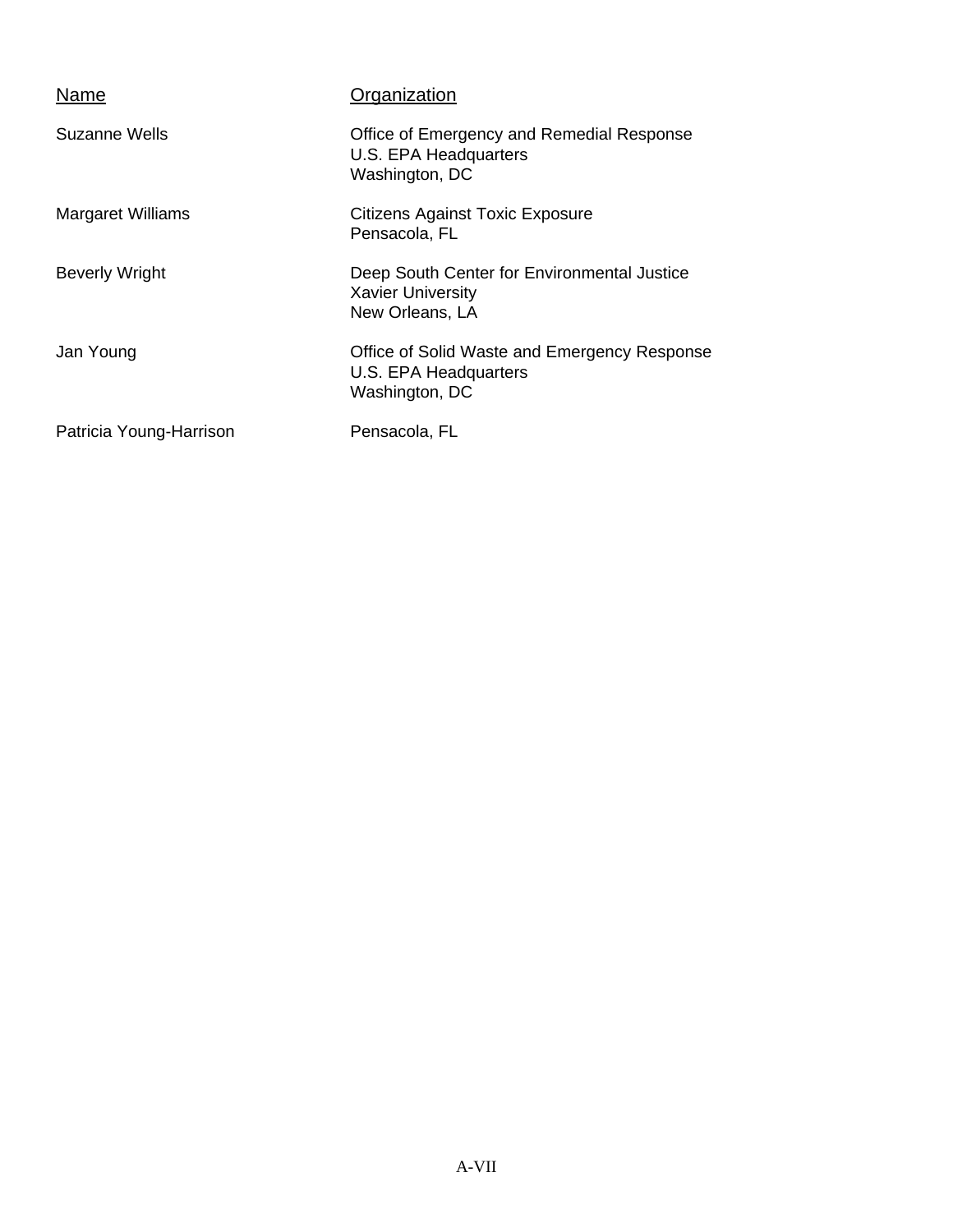# **APPENDIX B: Relocation Roundtable Flip Chart Summary**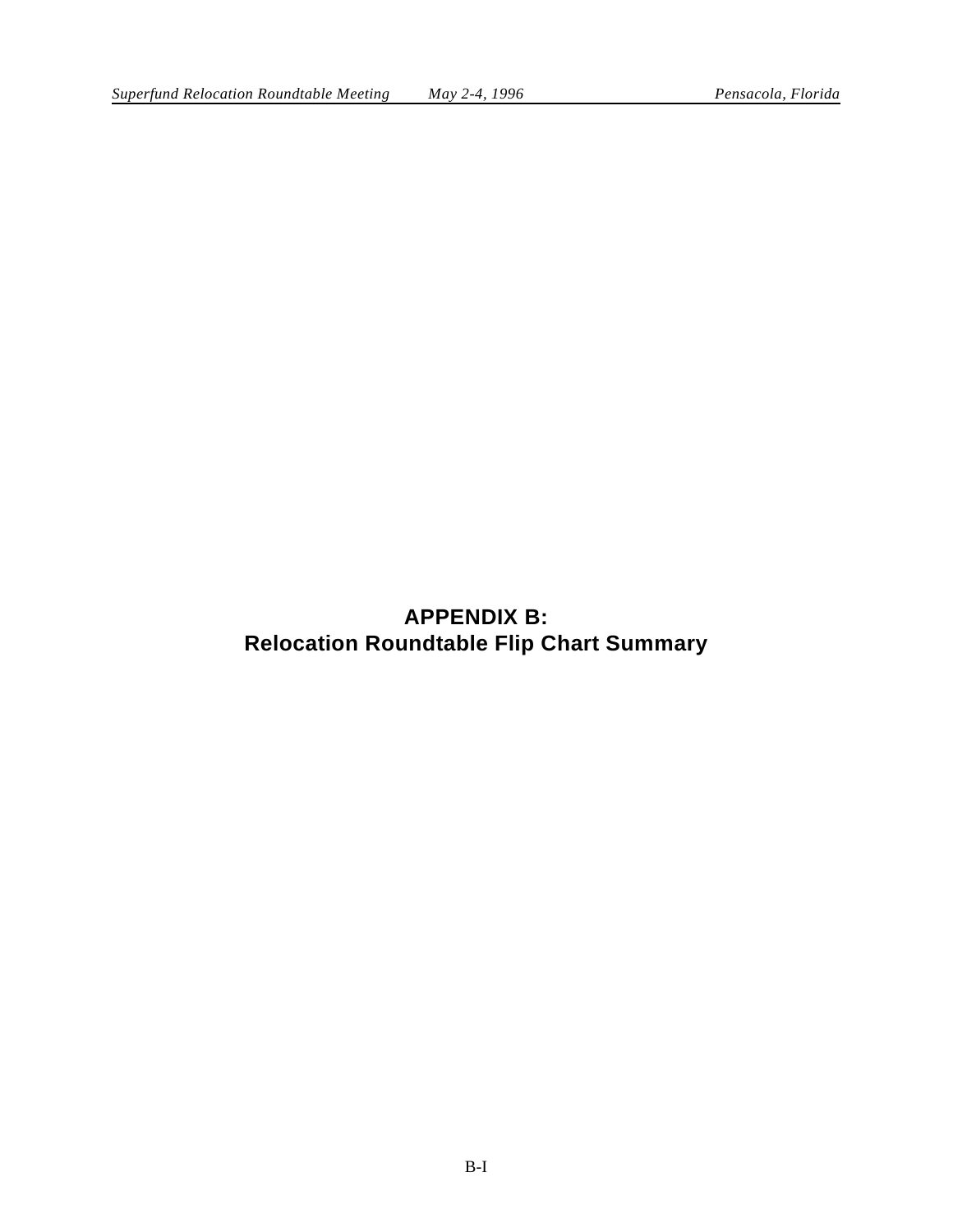# **RELOCATION ROUNDTABLE FLIP CHART SUMMARY**

(**NOTE:** The numbers in parentheses denote the number of times the comment was made during the breakout discussions.)

# *TRIGGERS THAT PROMPT A RELOCATION*

### **COMMUNITY EFFECTS:**

| Economy                   | Consider relocation when there is a large percentage of businesses that are leaving the area (1)                                                                                                                                                 |
|---------------------------|--------------------------------------------------------------------------------------------------------------------------------------------------------------------------------------------------------------------------------------------------|
| Elderly                   | Provide for the elderlies' needs and understand that many elderly residents are afraid to move (1)                                                                                                                                               |
| Exposure                  | Relocate communities that are being exposed to toxins from a contaminated site (1)                                                                                                                                                               |
| Involvement               | Encourage and respect community involvement and input (3)                                                                                                                                                                                        |
| <b>Community Division</b> | Do not divide communities; offering relocation to some and not to others is unfair $(1)$<br>Relocate communities when they are locked-out or separated from the rest of the community by the<br>plants that are operating in their backyards (1) |
| Safety                    | Relocate residents when the plants operating in their neighborhoods provide an unsafe environment (2)<br>Develop mechanisms to ensure communities that a cleaned-up site truly is safe (3)                                                       |
| Quality-of-Life           | Take action when a community's quality-of-life is jeopardized by industry contamination (2)                                                                                                                                                      |
| <b>HEALTH EFFECTS:</b>    |                                                                                                                                                                                                                                                  |
| Advisor                   | Provide community with access to independent advisors to do health assessments, give advice, and                                                                                                                                                 |

|                        | communicate risk in layman's terms (2)                                                                                                                                                                                                                                                                                                                         |
|------------------------|----------------------------------------------------------------------------------------------------------------------------------------------------------------------------------------------------------------------------------------------------------------------------------------------------------------------------------------------------------------|
| Contamination          | Consider how contamination through various pathways threatens a community's health (9)                                                                                                                                                                                                                                                                         |
| Effects                | Consider health effects on humans as well as pets, wildlife, and vegetation (9)<br>Don't blame communities for not linking health problems to the environment; take suffering by<br>communities seriously (2)<br>Conduct research on declining health trends over extended periods of time and compare these trends to<br>non-contaminated areas (13)          |
| Exposure               | Educate and inform residents about exposure to potential contamination and ways to protect themselves<br>as soon as possible $(4)$<br>Find alternatives for water and food supply for impacted communities (2)<br>Research long-term effects from exposure to contaminants (3)<br>Research the causes of both direct and indirect exposure to contaminants (7) |
| Medical                | Ensure that residents have access to specialists in the medical field $(1)$                                                                                                                                                                                                                                                                                    |
| Protection             | Provide adequate protection to residents (3)                                                                                                                                                                                                                                                                                                                   |
| Relocation             | Relocate residents at the first sign of threat to their health (8)                                                                                                                                                                                                                                                                                             |
| Remedy                 | Implement effective long-term clean-up remedies (3)                                                                                                                                                                                                                                                                                                            |
| Research               | Provide follow-up studies after relocation (1)                                                                                                                                                                                                                                                                                                                 |
| <b>Risk Assessment</b> | Conduct comprehensive risk assessments (10)                                                                                                                                                                                                                                                                                                                    |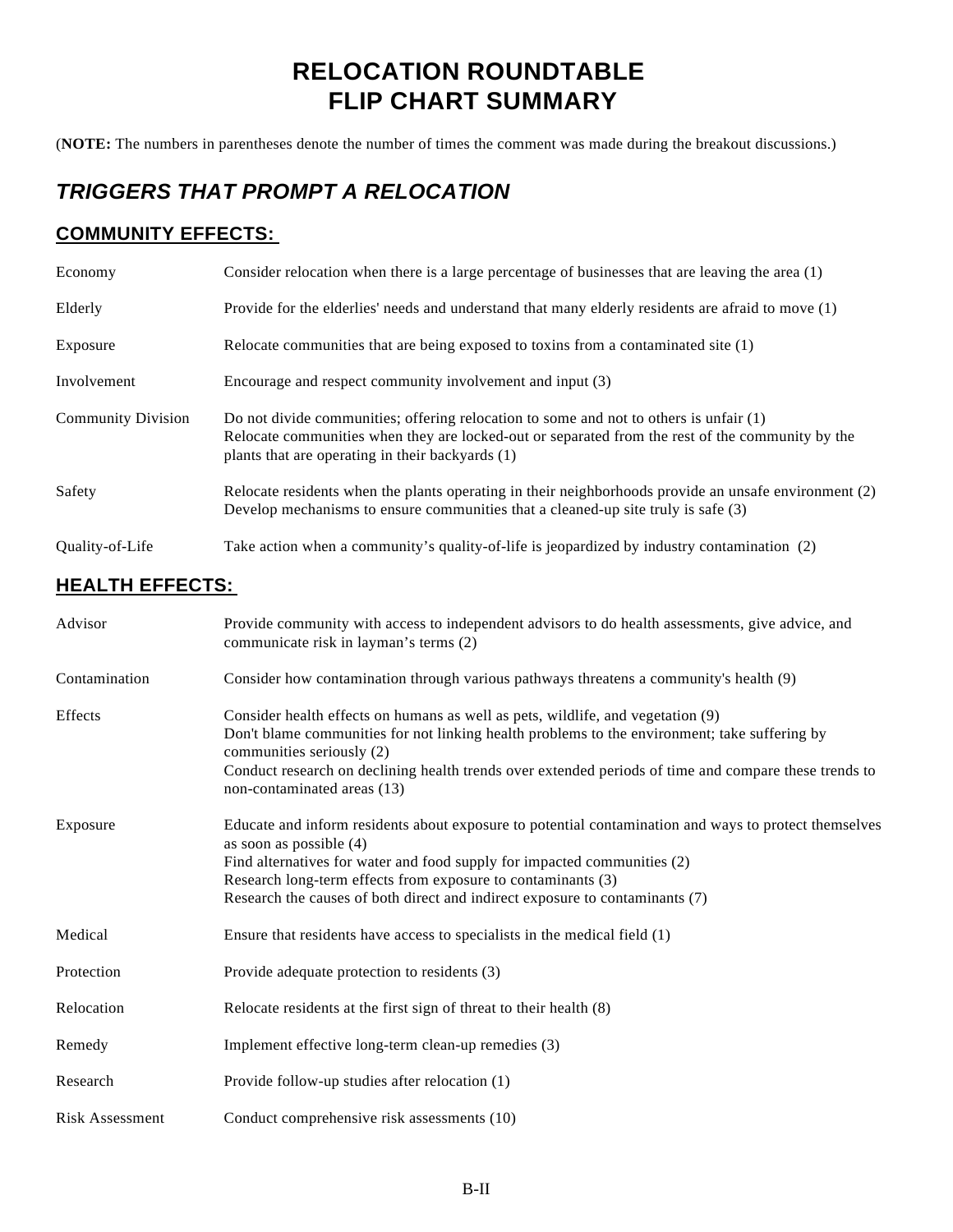Social Consider the social effects on a community, such as residents not being able to interact with each other outside and not being able to garden in their yards anymore (1)

Trust Gain the community's trust through open and honest communication (3)

# **RELOCATION PROCESS:**

| Advisor                | Provide access to independent advisors (2)                                                                                                                                                                                                                                                                                                                                                                                                                                                                                                                                                                                                                                   |
|------------------------|------------------------------------------------------------------------------------------------------------------------------------------------------------------------------------------------------------------------------------------------------------------------------------------------------------------------------------------------------------------------------------------------------------------------------------------------------------------------------------------------------------------------------------------------------------------------------------------------------------------------------------------------------------------------------|
| Financial              | Consider permanent relocation costs vs. temporary costs (2)<br>Impose fines on polluters who are breaking the law (2)                                                                                                                                                                                                                                                                                                                                                                                                                                                                                                                                                        |
| Liability              | Ensure that the PRP is being equitable to residents living on their fenceline who they are trying to<br>relocate $(6)$                                                                                                                                                                                                                                                                                                                                                                                                                                                                                                                                                       |
| Policy                 | Determine a reasonable timeframe for relocation and decide on temporary versus permanent relocation<br>based on how long the relocation will take and the risk posed by the site (2)<br>Educate the community (as well as EPA employees) on the laws and residents' rights (7)<br>Develop relocation criteria that will be applied to all communities equally (1)                                                                                                                                                                                                                                                                                                            |
| Relocation             | Have discussions with other federal agencies to examine their laws and regulations that could expedite a<br>relocation $(1)$<br>Ensure that rural and urban communities are treated equally (1)<br>Evaluate the criteria for permanent vs. temporary relocation and justify the decision for either of these<br>relocations on established criteria (1)<br>Expedite relocation as fast as possible when it is determined necessary $(1)$<br>Provide a flexible process to conform to communities' needs (5)<br>Provide alternatives to relocation (2)<br>Set criteria for relocation (8)<br>Relocate residents who live in areas with more than one polluting facility $(1)$ |
| <b>Risk Assessment</b> | Perform risk assessments in an efficient and timely manner (4)                                                                                                                                                                                                                                                                                                                                                                                                                                                                                                                                                                                                               |
| Trust                  | Gain the trust of the community (1)                                                                                                                                                                                                                                                                                                                                                                                                                                                                                                                                                                                                                                          |

### **PSYCHOLOGICAL EFFECTS:**

| Anxiety | Avoid increasing community anxiety caused by insults to residents and untimely clean-up actions (1) |
|---------|-----------------------------------------------------------------------------------------------------|
| Effects | Consider psychological effects on communities that are caused by stress and fears (2)               |
| Remedy  | Expedite relocation action; don't just talk about it $(1)$                                          |

# **REAL ESTATE EFFECTS:**

| Balance | Ensure that there is a balance between industrial and residential zoning in all neighborhoods regardless<br>of economics, color, or creed (3)                                                                          |
|---------|------------------------------------------------------------------------------------------------------------------------------------------------------------------------------------------------------------------------|
| Policy  | Examine fair share laws and other real estate policies to facilitate the relocation process (4)<br>Hold real estate companies accountable when they withhold information about a property that is up for<br>sale $(1)$ |
| Value   | Address declining property values that are caused by contamination (1)                                                                                                                                                 |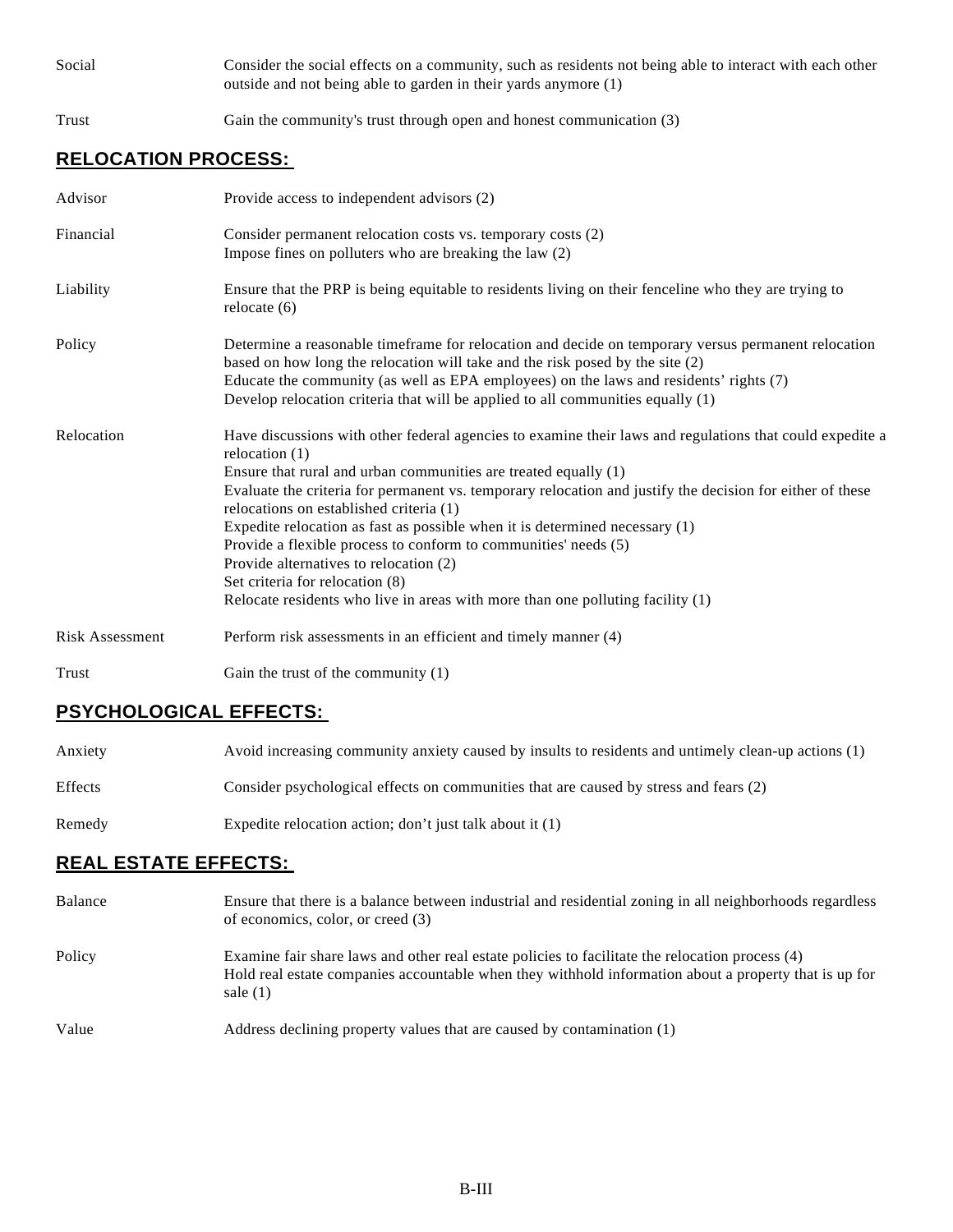# *NEGATIVE IMPACTS ON FAMILIES*

## **COMMUNITY EFFECTS:**

| Communication | Explain to residents what is going on in their community and listen to their concerns (6)                                                                                 |
|---------------|---------------------------------------------------------------------------------------------------------------------------------------------------------------------------|
| Division      | Help communities work together to avoid division of their community after relocation (3)<br>Give communities the option to stay together, split up, or not move (5)       |
| Economics     | Recognize that contamination in communities causes economic decline (2)                                                                                                   |
| Education     | Consider the effects that contamination has on schools (2)                                                                                                                |
| Employment    | Address concerns that residents have with plants operating in their communities (1)<br>Address community concerns about increasing unemployment in contaminated areas (2) |
| Food          | Address the fact the impacted residents can no longer garden in their yards and fish in local streams or<br>lakes $(2)$                                                   |
| Justice       | Address environmental justice issues related to relocation (8)                                                                                                            |
| Organization  | Encourage communities to organize and network with other communities (1)                                                                                                  |
| Recreation    | Recognize that contamination keeps the community from engaging in outdoor "neighborly" activities (1)                                                                     |
| Sentimental   | Consider the sentimental impact of moving on the community (4)                                                                                                            |
| Social        | Consider social impact on community (5)                                                                                                                                   |
| Stability     | Maintain stability in community (5)<br>Provide arbitrator to settle disputes or encourage community to organize (4)                                                       |
| Trust         | Involve communities from the start of the clean-up process and be honest with them on all issues (1)                                                                      |

### **HEALTH EFFECTS:**

| Education   | Educate the community on health impacts from contamination and provide them with facts (4)<br>Educate community on the results of health studies conducted in the neighborhood and on the<br>contaminated site (2) |
|-------------|--------------------------------------------------------------------------------------------------------------------------------------------------------------------------------------------------------------------|
| Effects     | Consider health effects on communities, <i>i.e.</i> digestive problems, tumors, nose bleeds, impotence, and<br>allergies $(42)$                                                                                    |
| Exposure    | Consider the impacts of exposure to chemicals by both humans and animals (11)                                                                                                                                      |
| Gardening   | Consider impacts of exposure from gardening by residents (3)                                                                                                                                                       |
| Health Care | Provide all residents with financial assistance for medical bills (6)<br>Provide access to doctors specialized in environmental health (3)                                                                         |
| Recreation  | Provide alternative solutions for outdoor recreation (3)                                                                                                                                                           |
| Research    | Increase laboratory testing and research related to exposure by contaminants (2)<br>Study past health assessments in order to look for possible patterns of disease in contaminated<br>communities (2)             |

# **RELOCATION PROCESS:**

Communication Communicate and work together with both the state and the community (5)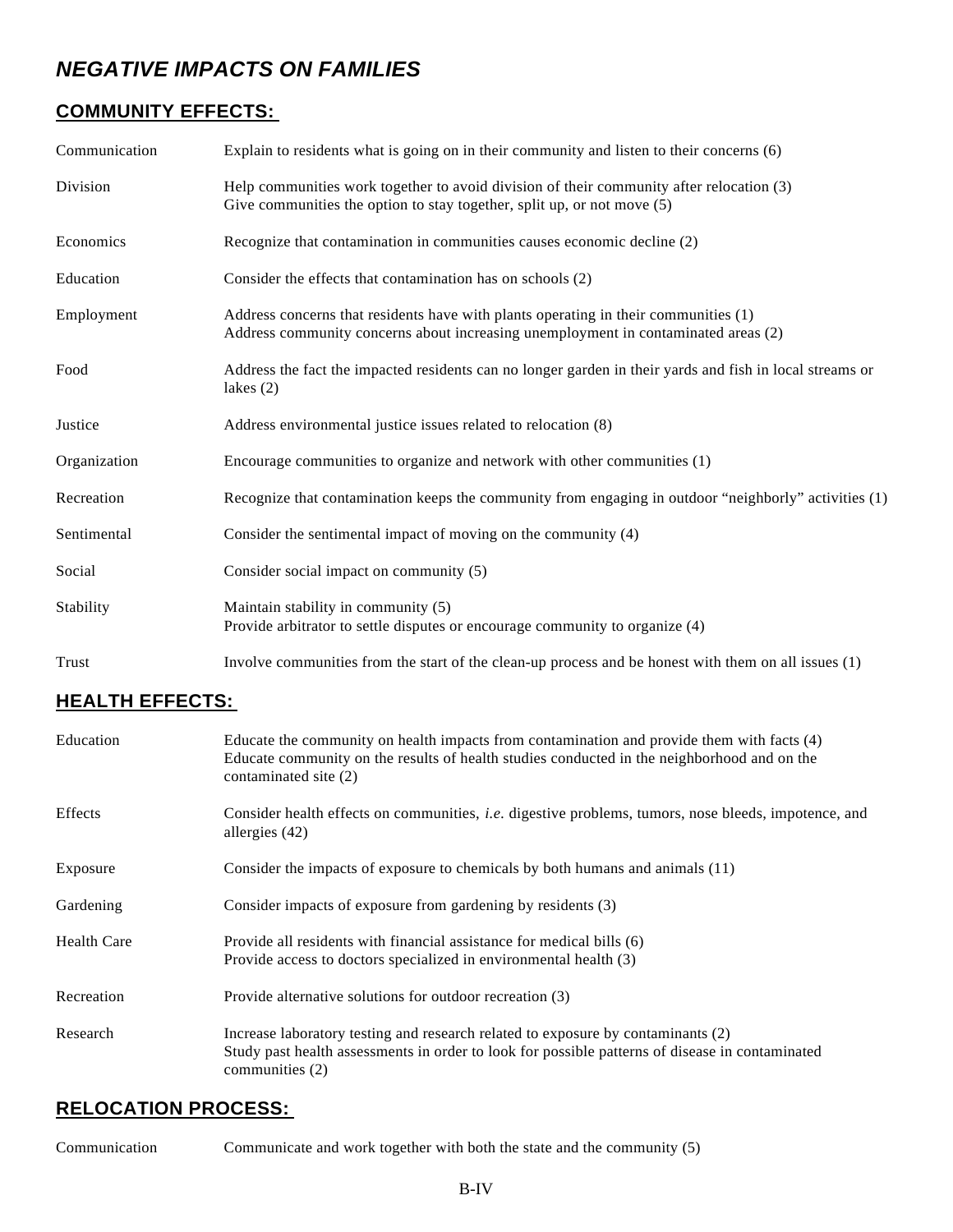|             | Provide communities with access to independent advisors (1)                                                                                                 |
|-------------|-------------------------------------------------------------------------------------------------------------------------------------------------------------|
| Involvement | Be involved and consider community input (5)                                                                                                                |
| Justice     | Treat everyone fairly (1)<br>Treat the community with respect and consideration (6)                                                                         |
| Options     | Provide the community with viable relocation options (2)                                                                                                    |
| Policy      | Develop defined EPA policies and guidelines (8)                                                                                                             |
| Relocation  | Consider the effects of relocating on the community (2)<br>Give residents a choice in relocation housing (4)<br>Provide a long-term relocation strategy (3) |
| Trust       | Regain a community's trust by telling the truth and involving the community in the very beginning of the<br>process(8)                                      |

# **PSYCHOLOGICAL EFFECTS:**

| Counseling    | Provide group, family, and individual counseling and therapy sessions (16) |
|---------------|----------------------------------------------------------------------------|
| Employment    | Provide career counseling to residents (1)                                 |
| Justice       | Ensure that environmental justice is served in impacted communities (2)    |
| <b>Stress</b> | Provide solutions to deal with the stress associated with relocating (4)   |

# **REAL ESTATE EFFECTS:**

| Commercial | Provide relocation assistance to both residents and business owners who are impacted (3)                                                                                               |
|------------|----------------------------------------------------------------------------------------------------------------------------------------------------------------------------------------|
| Exposure   | Ensure that there is not continued exposure to contamination after cleanup (3)                                                                                                         |
| Financial  | Provide financial assistance to relocated residents (3)<br>Make sure that real estate builders will not be able to build residential properties on previously<br>contaminated land (1) |
| Housing    | Keep housing and conditions comparable or better after relocation (2)                                                                                                                  |
| Mortgage   | Ensure that residents have access to real estate and mortgage advisors to help them in the relocation<br>process $(5)$                                                                 |
| Value      | Address decline in property values of homes caused by contamination or stigma (12)                                                                                                     |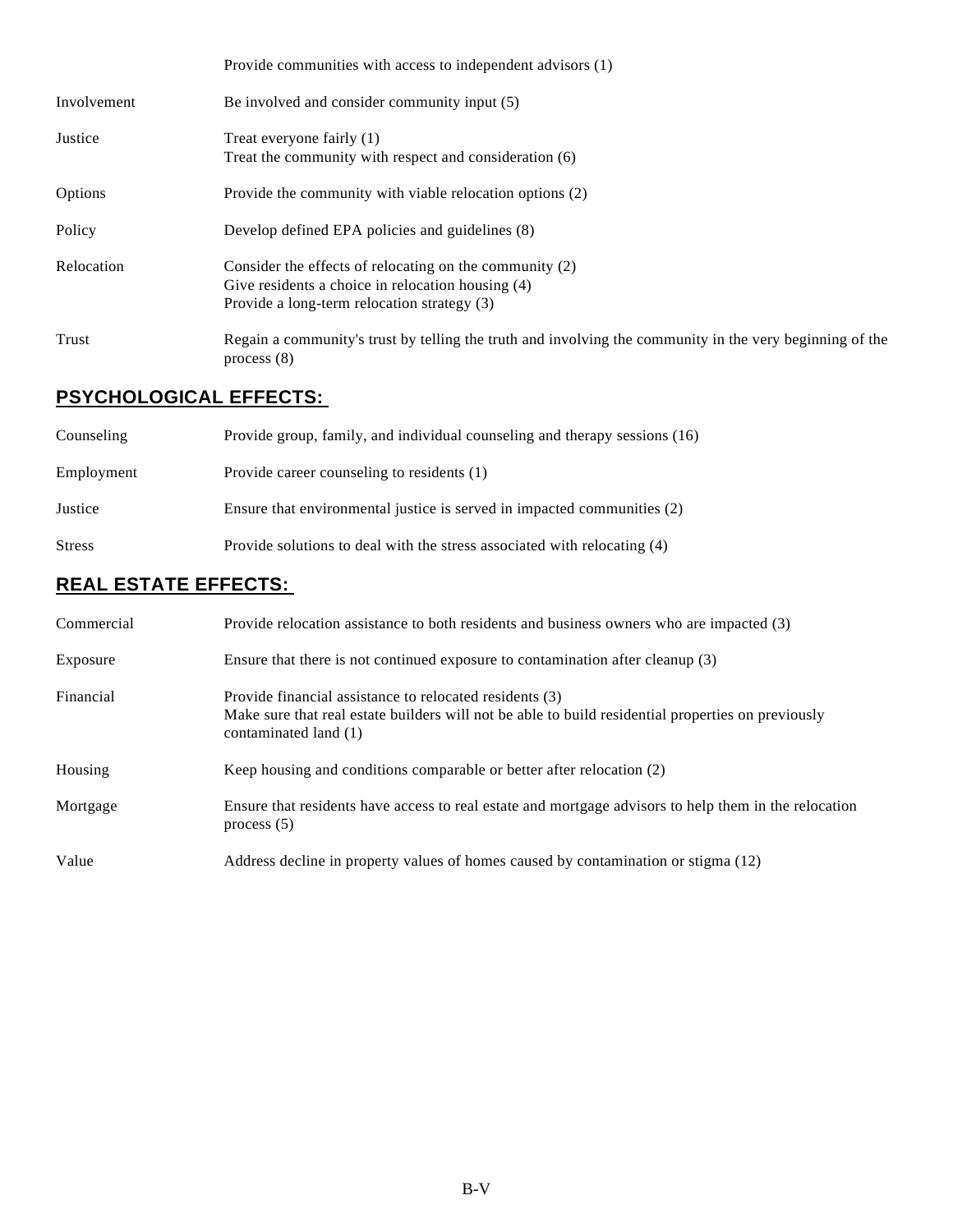# *BEST AND WORST PARTS OF BEING RELOCATED*

# **COMMUNITY EFFECTS:**

| Education                 | Ensure quality of schools after relocation (1)<br>Consider whether children will be able to go to the same school, and how they will get there, after<br>relocation $(1)$<br>Provide information on the location where people are being relocated to $(1)$                                      |
|---------------------------|-------------------------------------------------------------------------------------------------------------------------------------------------------------------------------------------------------------------------------------------------------------------------------------------------|
| Leadership                | Hire or train a project manager from the community $(3)$                                                                                                                                                                                                                                        |
| <b>Relocation Options</b> | Be consistent in relocating a community $(1)$<br>Give communities the option to stay together, split-up, or not move (13)<br>Provide a smooth relocation transition and ensure the least disruption as possible (1)<br>Tailor relocation procedures to meet each community's specific needs (2) |
| <b>Community Goals</b>    | Help communities establish a defined goal for relocation (1)                                                                                                                                                                                                                                    |
| Recreation                | Ensure that parks and recreational facilities for children accessible in the new communities where<br>residents are relocated to $(2)$                                                                                                                                                          |
| Retirement                | Ensure that retired residents' needs are taken care of during the relocation process and ensure that when<br>they are relocated that they will not have to dip into their retirement savings to pay for their relocation<br>(2)                                                                 |
| Stability                 | Provide a relocation experience that will enable residents to achieve or maintain their original quality of<br>life $(3)$                                                                                                                                                                       |

### **HEALTH EFFECTS:**

| Education               | Educate community on preventative health care (2)<br>Educate community on the results of health studies taken in their communities and at the site $(1)$                                     |
|-------------------------|----------------------------------------------------------------------------------------------------------------------------------------------------------------------------------------------|
| Financial               | Provide assistance with health care costs to all residents (3)                                                                                                                               |
| <b>Medical Benefits</b> | Continue medical benefits for all residents after relocation (1)                                                                                                                             |
| Research                | Provide research and follow-up studies on health effects (8)                                                                                                                                 |
| Safety                  | Ensure that the new community where people are being relocated to is not contaminated (3)<br>Provide protection to the community that lives along the fenceline of the contaminated site (3) |

### **RELOCATION PROCESS:**

| Advisors      | Ensure that the community has an expert mediator to work on their behalf during a relocation that is<br>being conducted by private industry (1)<br>Provide an independent advisor to work with community (2) |
|---------------|--------------------------------------------------------------------------------------------------------------------------------------------------------------------------------------------------------------|
| Communication | Involve community from the start and be honest with them (12)<br>Provide communities with information on the relocation process and facts on and access to independent<br>advisors $(11)$                    |
| Employment    | Provide employment information (1)                                                                                                                                                                           |
| Financial     | Provide financial assistance and advisors (8)                                                                                                                                                                |
| Housing       | Provide financial assistance for housing (1)                                                                                                                                                                 |
| Justice       | Ensure that the process is equal and fair to all $(1)$                                                                                                                                                       |